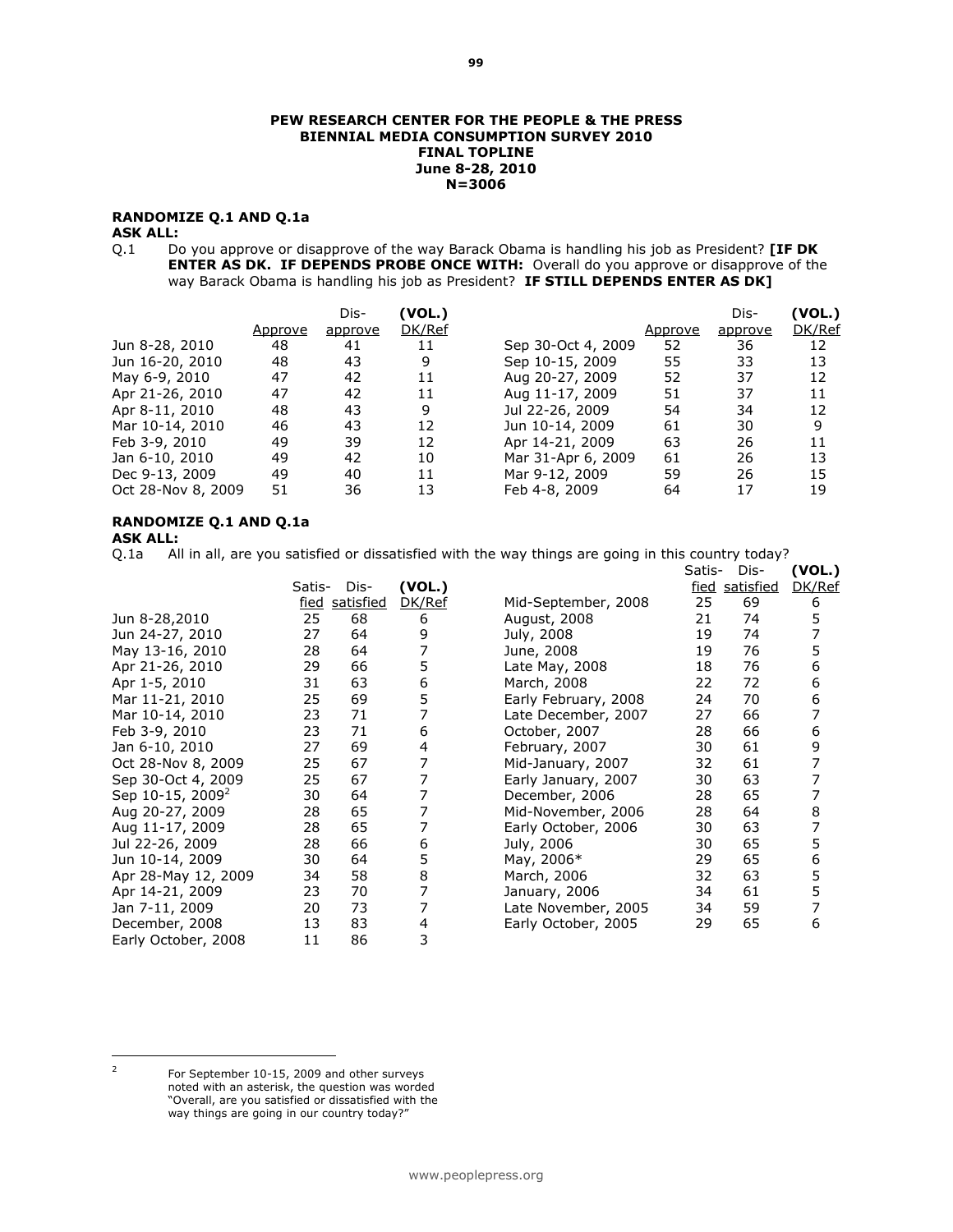### Q.1a CONTINUED

| Q.Ia CONTINUED        |        |                |        |                                |        |                |                |
|-----------------------|--------|----------------|--------|--------------------------------|--------|----------------|----------------|
|                       | Satis- | Dis-           | (VOL.) |                                | Satis- | Dis-           | (VOL.)         |
|                       |        | fied satisfied | DK/Ref |                                |        | fied satisfied | DK/Ref         |
| July, 2005            | 35     | 58             | 7      | August, 1999                   | 56     | 39             | 5              |
| Late May, 2005*       | 39     | 57             | 4      | January, 1999                  | 53     | 41             | 6              |
| February, 2005        | 38     | 56             | 6      | November, 1998                 | 46     | 44             | 10             |
| January, 2005         | 40     | 54             | 6      | Early September, 1998          | 54     | 42             | 4              |
| December, 2004        | 39     | 54             | 7      | Late August, 1998              | 55     | 41             | 4              |
| Mid-October, 2004     | 36     | 58             | 6      | Early August, 1998             | 50     | 44             | 6              |
| July, 2004            | 38     | 55             | 7      | February, 1998                 | 59     | 37             | 4              |
| May, 2004             | 33     | 61             | 6      | January, 1998                  | 46     | 50             | 4              |
| Late February, 2004*  | 39     | 55             | 6      | September, 1997                | 45     | 49             | 6              |
| Early January, 2004   | 45     | 48             | 7      | August, 1997                   | 49     | 46             | 5              |
| December, 2003        | 44     | 47             | 9      | January, 1997                  | 38     | 58             | 4              |
| October, 2003         | 38     | 56             | 6      | July, 1996                     | 29     | 67             | 4              |
| August, 2003          | 40     | 53             | 7      | March, 1996                    | 28     | 70             | 2              |
| April 8, 2003         | 50     | 41             | 9      | October, 1995                  | 23     | 73             | 4              |
| January, 2003         | 44     | 50             | 6      | June, 1995                     | 25     | 73             | $\overline{2}$ |
| November, 2002        | 41     | 48             | 11     | April, 1995                    | 23     | 74             | 33555          |
| September, 2002       | 41     | 55             | 4      | July, 1994                     | 24     | 73             |                |
| Late August, 2002     | 47     | 44             | 9      | March, 1994                    | 24     | 71             |                |
| May, 2002             | 44     | 44             | 12     | October, 1993                  | 22     | 73             |                |
| March, 2002           | 50     | 40             | 10     | September, 1993                | 20     | 75             |                |
| Late September, 2001  | 57     | 34             | 9      | May, 1993                      | 22     | 71             | $\overline{7}$ |
| Early September, 2001 | 41     | 53             | 6      | January, 1993                  | 39     | 50             | 11             |
| June, 2001            | 43     | 52             | 5      | January, 1992                  | 28     | 68             | 4              |
| March, 2001           | 47     | 45             | 8      | November, 1991                 | 34     | 61             | 5              |
| February, 2001        | 46     | 43             | 11     | Late February, 1991 (Gallup)66 |        | 31             | 3<br>5<br>5    |
| January, 2001         | 55     | 41             | 4      | August, 1990                   | 47     | 48             |                |
| October, 2000 (RVs)   | 54     | 39             | 7      | May, 1990                      | 41     | 54             |                |
| September, 2000       | 51     | 41             | 8      | January, 1989                  | 45     | 50             | $\frac{5}{5}$  |
| June, 2000            | 47     | 45             | 8      | September, 1988 (RVs)          | 50     | 45             |                |
| April, 2000           | 48     | 43             | 9      |                                |        |                |                |

# ASK ALL:

Q.2 Do you happen to read any daily newspaper or newspapers regularly, or not?

|                |            |           | (VOL.) |                |            |           | (VOL.) |
|----------------|------------|-----------|--------|----------------|------------|-----------|--------|
|                | <u>Yes</u> | <u>No</u> | DK/Ref |                | <u>Yes</u> | <u>No</u> | DK/Ref |
| Jun 8-28, 2010 | 49         | 51        | $\ast$ | July, 1994     | 74         | 26        | $\ast$ |
| May, 2008      | 54         | 46        | $\ast$ | February, 1994 | 70         | 30        | 0      |
| April, 2006    | 59         | 41        | $\ast$ | January, 1994  | 71         | 29        | $\ast$ |
| April, 2004    | 60         | 40        | $\ast$ | June, 1992     | 75         | 25        | $\ast$ |
| April, 2002    | 63         | 37        | $\ast$ | July, 1991     | 73         | 27        | $\ast$ |
| April, 2000    | 63         | 37        | $\ast$ | May, 1991      | 70         | 30        | $\ast$ |
| November, 1998 | 70         | 30        | 0      | January, 1991  | 72         | 27        |        |
| April, 1998    | 68         | 32        | $\ast$ | November, 1990 | 74         | 26        | 0      |
| April, 1996    | 71         | 28        |        | October, 1990  | 72         | 28        | 0      |
| June, 1995     | 69         | 34        | $\ast$ | July, 1990     | 71         | 29        | 0      |
| March, 1995    | 71         | 29        | $\ast$ | May, 1990      | 71         | 29        | 0      |
| October, 1994  | 73         | 27        | $\ast$ |                |            |           |        |
|                |            |           |        |                |            |           |        |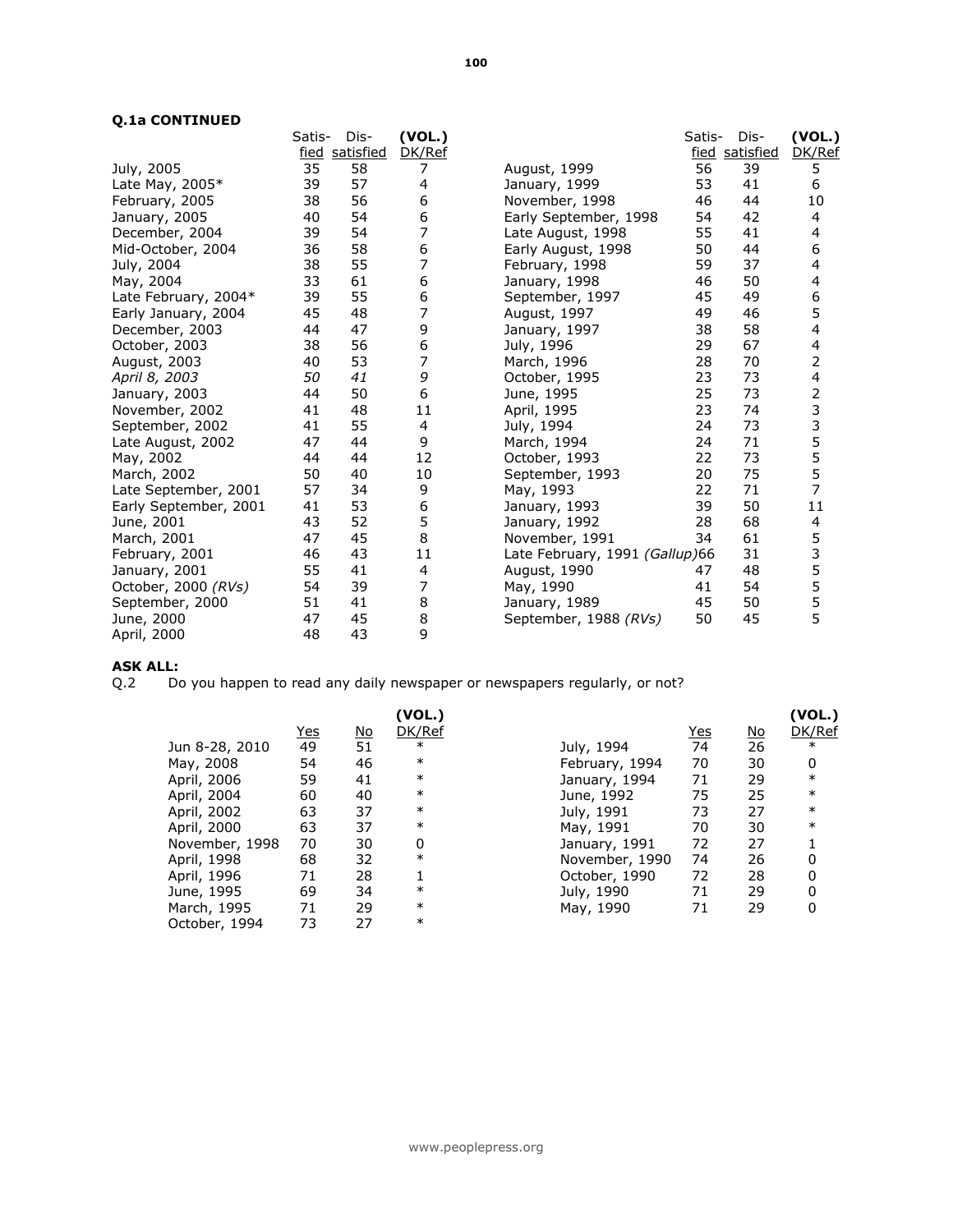# **ASK ALL:**<br>Q.3 Do

Do you happen to watch any TV news programs regularly, or not?

|                |            |           | (VOL.) |                |            |           | (VOL.) |
|----------------|------------|-----------|--------|----------------|------------|-----------|--------|
|                | <u>Yes</u> | <u>No</u> | DK/Ref |                | <u>Yes</u> | <u>No</u> | DK/Ref |
| Jun 8-28, 2010 | 72         | 27        | $\ast$ | July, 1994     | 81         | 19        | $\ast$ |
| May, 2008      | 75         | 25        | $\ast$ | February, 1994 | 84         | 16        | 0      |
| April, 2006    | 77         | 23        | $\ast$ | January, 1994  | 85         | 15        | $\ast$ |
| April, 2004    | 79         | 21        | $\ast$ | June, 1992     | 85         | 15        | $\ast$ |
| April, 2002    | 78         | 22        | $\ast$ | July, 1991     | 84         | 16        | $\ast$ |
| April, 2000    | 75         | 25        | $\ast$ | May, 1991      | 84         | 16        | $\ast$ |
| April, 1998    | 80         | 20        | $\ast$ | January, 1991  | 88         | 12        | $\ast$ |
| April, 1996    | 81         | 19        | 0      | November, 1990 | 80         | 20        | $\ast$ |
| June, 1995     | 78         | 22        | $\ast$ | October, 1990  | 81         | 19        | 0      |
| March, 1995    | 82         | 18        | $\ast$ | July, 1990     | 81         | 19        | 0      |
| October, 1994  | 81         | 19        | $\ast$ | May, 1990      | 80         | 20        |        |

**ASK ALL:**<br>Q.4 Do Do you listen to news on the radio regularly, or not?

|                |            |           | (VOL.) |                |            |           | (VOL.) |
|----------------|------------|-----------|--------|----------------|------------|-----------|--------|
|                | <u>Yes</u> | <u>No</u> | DK/Ref |                | <u>Yes</u> | <u>No</u> | DK/Ref |
| Jun 8-28, 2010 | 43         | 56        | $\ast$ | October, 1994  | 51         | 49        | $\ast$ |
| May, 2008      | 46         | 54        | $\ast$ | July, 1994     | 52         | 48        | 0      |
| April, 2006    | 49         | 51        | $\ast$ | February, 1994 | 53         | 47        | 0      |
| April, 2004    | 49         | 51        | $\ast$ | January, 1994  | 52         | 48        | $\ast$ |
| April, 2002    | 48         | 52        | $\ast$ | June, 1992     | 54         | 46        | $\ast$ |
| April, 2000    | 46         | 54        | $\ast$ | May, 1991      | 53         | 47        | $\ast$ |
| April, 1998    | 52         | 48        | $\ast$ | January, 1991  | 55         | 45        | $\ast$ |
| April, 1996    | 51         | 49        | $\ast$ | November, 1990 | 55         | 45        | $\ast$ |
| June, 1995     | 50         | 50        | $\ast$ | October, 1990  | 54         | 46        | 0      |
| March, 1995    | 54         | 46        | $\ast$ | May, 1990      | 56         | 44        | $\ast$ |
|                |            |           |        |                |            |           |        |

# NO QUESTION 5

# **ASK ALL:**<br>Q.6 As

As I read a list of some stories covered by news organizations this past week, please tell me if you happened to follow each news story very closely, fairly closely, not too closely, or not at all closely. First, [INSERT ITEM; RANDOMIZE] [IF NECESSARY "Did you follow [ITEM] very closely, fairly closely, not too closely or not at all closely?"].

|    |                                                                   | Very<br>closely | Fairly<br>closely | closely | Not too Not at all<br>closely | (VOL.)<br>DK/Ref |
|----|-------------------------------------------------------------------|-----------------|-------------------|---------|-------------------------------|------------------|
| а. | The current situation and events in Afghanistan<br>Jun 8-28, 2010 | 23              | 37                | 24      | 15                            |                  |
| b. | News about this year's congressional elections<br>Jun 8-28, 2010  | 17              | 25                | 28      | 29                            |                  |
| c. | Reports about the condition of the U.S. economy<br>Jun 8-28, 2010 | 36              | 38                | 15      | 10                            |                  |

#### NO QUESTIONS 7 OR 8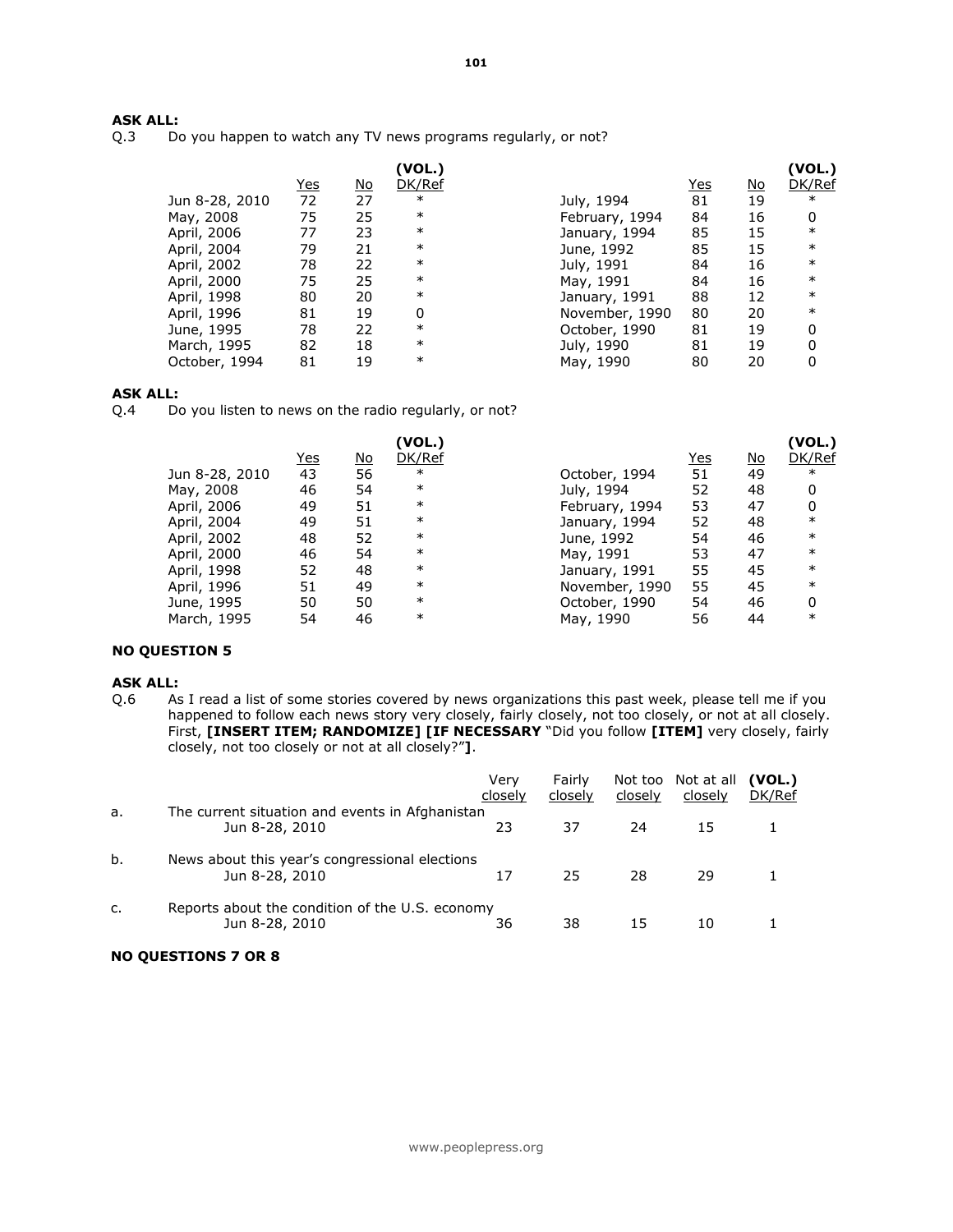#### INTERVIEWER NOTE: FOR QUESTIONS 9 THROUGH 22 PLEASE DETERMINE WHAT DAY OF THE WEEK IT IS. IF THE DAY OF THE WEEK IS SUNDAY, PLEASE READ "FRIDAY." IF THE DAY OF THE WEEK IS NOT SUNDAY, READ "YESTERDAY."] ASK ALL:

Q.9 Now thinking about yesterday... Did you get a chance to read a daily newspaper yesterday, or not? ASK IF READ NEWSPAPER YESTERDAY (Q.9=1):

Q.10 About how much time did you spend reading a daily newspaper yesterday? [DO NOT READ]

|                          | Total                              |     |     |     | Amount of time read the newspaper |        |                      | (VOL.) |
|--------------------------|------------------------------------|-----|-----|-----|-----------------------------------|--------|----------------------|--------|
|                          | Read the paper $\lt 15$ min. 15-29 |     |     |     | $30-59$ 1 hour+                   |        | DK Didn't read paper | DK/Ref |
| Jun 8-28, 2010           | 31                                 | 4   | 8   | 12  |                                   | $\ast$ | 69                   | $\ast$ |
| May, 2008                | 34                                 | 5   | 9   | 13  |                                   | $\ast$ | 66                   | $\ast$ |
| April, 2006 <sup>3</sup> | 40                                 | 5   | 10  | 15  | 9                                 |        | 60                   |        |
| April, 2004              | 42                                 | 5   | 11  | 17  | 9                                 | $\ast$ | 58                   | ∗      |
| November, 2002           | 39                                 |     |     |     |                                   |        | 61                   | ∗      |
| April, 2002              | 41                                 |     | 10  | 15  | 8                                 |        | 59                   | $\ast$ |
| April, 2000              | 47                                 | 9   | 14  | 16  | 8                                 | $\ast$ | 53                   | $\ast$ |
| Late September, 1999     | 47                                 | 9   | 12  | 16  | <i>10</i>                         | ∗      | 53                   | ∗      |
| November, 1998           | 47                                 | 8   | 11  | 16  | 11                                |        | 53                   | ∗      |
| April, 1998              | 48                                 | 8   | 14  | 17  | 9                                 | $\ast$ | 52                   |        |
| November, 1997           | 50                                 | 8   | 14  | 17  | <i>10</i>                         |        | 50                   |        |
| April, 1996              | 50                                 |     | 15  | 18  | <i>10</i>                         | $\ast$ | 50                   |        |
| June, 1995               | 52                                 |     | 15  | 18  | 11                                |        | 48                   |        |
| March, 1995              | 45                                 | 9   | 14  | 16  | 6                                 | 0      | 55                   |        |
| February, 1994           | 58                                 |     | 15  | 21  | 14                                |        | 42                   |        |
| January, 1994            | 49                                 |     | 15  | 17  | 10                                |        | 50                   |        |
| March, 1991              | 56                                 | n/a | n/a | n/a | n/a                               | n/a    | 44                   |        |
| Gallup, 1965             | 71                                 | n/a | n/a | n/a | n/a                               | n/a    | 29                   |        |

#### ASK IF READ NEWSPAPER YESTERDAY (Q.9=1):

Q.11 Yesterday, did you read a PAPER version of the newspaper, or did you read the newspaper online on a computer or handheld device?<sup>4</sup>

#### ASK IF READ BOTH (Q.11=3):

Q.12 Would you say you spent MORE time reading the paper version or MORE time reading the newspaper online yesterday?<sup>5</sup>

#### BASED ON THOSE WHO READ A NEWSPAPER YESTERDAY [N=1130]:

| Jun 8-28 |                           | May    | April  |
|----------|---------------------------|--------|--------|
| 2010     |                           | 2008   | 2006   |
| 73       | Paper version             | 79     | 86     |
| 16       | Online newspaper          | 12     | 6      |
| 11       | Both (VOL.)               | 9      | 8      |
| 4        | More paper version        |        | 5      |
| 6        | More online version       |        |        |
|          | About equal (VOL.)        |        |        |
| 0        | Don't know/Refused (VOL.) | Ω      |        |
| $\ast$   | Don't know/Refused (VOL.) | $\ast$ | $\ast$ |

 $\overline{\mathbf{3}}$ <sup>3</sup>In April 2006, Q.10 was form split with different interviewer options. The results presented here include both F1 and F2. 4 In April 2006 and May 2008, Q.11 read: "Yesterday, did you read a PAPER version of the newspaper, or did you read the

newspaper online through the internet?"

<sup>5</sup> In April 2006 and May 2008, Q.12 read "Would you say you spent MORE time reading the paper version or MORE time reading the online version yesterday?"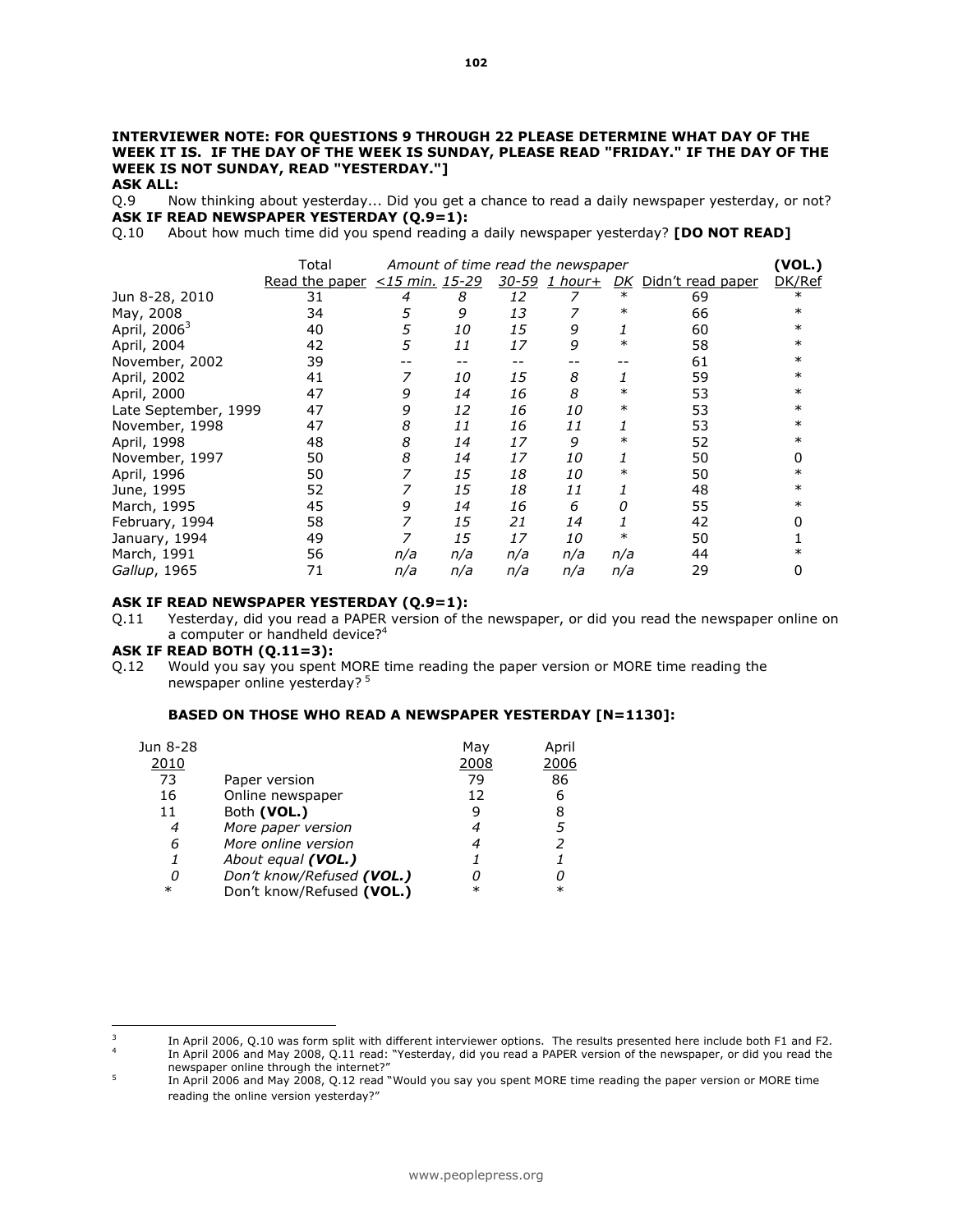# **ASK ALL:**<br>Q.13 Di

Did you watch THE NEWS OR A NEWS PROGRAM on television yesterday, or not?

ASK IF WATCHED A NEWS PROGRAM ON TV  $(Q.13=1)$ :<br>Q.14 About how much time did you spend watching the ne About how much time did you spend watching the news or any news programs on TV yesterday? [DO NOT READ]

|                      | Total           |                          |     |     | -- Amount of time watched TV News -- |        |              | <b>VOL.)</b> |
|----------------------|-----------------|--------------------------|-----|-----|--------------------------------------|--------|--------------|--------------|
|                      |                 |                          |     |     |                                      |        |              |              |
|                      | Watched TV News | <u>&lt;15 min. 15-29</u> |     |     | 30-59 1 hour+                        | DK     | Didn't watch | DK/Ref       |
| Jun 8-28, 2010       | 58              |                          | 5   | 17  | 33                                   | 1      | 41           | $\ast$       |
| May, 2008            | 57              |                          | 6   | 18  | 30                                   | $\ast$ | 43           | $\ast$       |
| April, 2006          | 57              | 3                        | 5   | 19  | 29                                   | 1      | 42           |              |
| April, 2004          | 60              | 3                        | 6   | 20  | 31                                   | $\ast$ | 40           | $\ast$       |
| November, 2002       | 61              |                          |     |     |                                      |        | 39           | $^\ast$      |
| April, 2002          | 54              | 3                        | 6   | 19  | 26                                   | $\ast$ | 46           | $\ast$       |
| April, 2000          | 56              | 4                        | 8   | 20  | 23                                   |        | 44           | $^\ast$      |
| Late September, 1999 | 62              | 6                        |     | 21  | 28                                   | $\ast$ | 37           |              |
| November, 1998       | 65              | 5                        | 8   | 21  | 30                                   | 1      | 35           |              |
| April, 1998          | 59              |                          |     | 21  | 28                                   | $\ast$ | 41           |              |
| November, 1997       | 68              | 4                        | 11  | 23  | 30                                   | $\ast$ | 31           |              |
| April, 1996          | 59              | 3                        | 6   | 21  | 29                                   | $\ast$ | 40           |              |
| June, 1995           | 64              |                          | 8   | 24  | 28                                   |        | 35           |              |
| March, 1995          | 61              | 4                        | 9   | 21  | 27                                   | ∗      | 38           |              |
| February, 1994       | 74              | 3                        | 8   | 25  | 37                                   | 1      | 26           |              |
| January, 1994        | 72              |                          | 8   | 25  | 36                                   | $\ast$ | 27           |              |
| March, 1991          | 68              | n/a                      | n/a | n/a | n/a                                  | n/a    | 32           |              |
| Gallup, 1965         | 55              | n/a                      | n/a | n/a | n/a                                  | n/a    | 45           |              |
|                      |                 |                          |     |     |                                      |        |              |              |

# ASK FORM 2 ONLY [N=1509]:

 $\boldsymbol{6}$ 

Q.15F2 Apart from news, did you watch anything else on television yesterday, or not?

ASK IF WATCHED ANYTHING ELSE YESTERDAY (Q.15F2=1):

Q.16F2 About how much time did you spend watching TV yesterday, not including the news? [DO NOT READ]

|           |                                            |        |    |    |                   |                                  | Late   |        |          |      |
|-----------|--------------------------------------------|--------|----|----|-------------------|----------------------------------|--------|--------|----------|------|
| Jun 8-28  |                                            | Mav    |    |    | April April April | April                            | Sept   |        | Nov June | Feb  |
| 2010      |                                            | 2008   |    |    |                   | 2006 2004 2002 2000 <sup>6</sup> | 1999   |        | 19971995 | 1994 |
| 61<br>Yes |                                            | 58     | 63 | 63 | 58                | 57                               | 63     | 64     | 59       | 69   |
|           | Less than a half hour                      |        |    |    |                   |                                  |        |        |          |      |
|           | Thirty minutes to less than one hour       |        | 4  | 5  |                   |                                  | 6      | 5      | 4        |      |
| 11        | About an hour                              | 13     | 12 | 12 |                   | 10                               | 1.3    | 15     | 10       | 11   |
| 6         | More than one hour but less than two hours |        | 6  | 6  |                   | 8                                | 6      |        | 6        |      |
| 17        | Two hours to less than three hours         | 16     | 19 | 19 | 17                | 15                               | 18     | 16     | 16       | 19   |
| 9         | Three hours to less than four hours        |        | 10 | 8  | 8                 |                                  | 9      |        | 10       | 12   |
| 13        | Four hours or more                         | 10     | 10 | 11 | 12                | 8                                | 10     | 8      | 11       | 14   |
|           | Don't know (VOL.)                          |        |    |    | $\ast$            | $\ast$                           | $\ast$ | $\ast$ |          |      |
| 38        | Did not watch                              | 42     | 36 | 36 | 41                | 42                               | 37     | 36     | 40       | 31   |
| $\ast$    | Don't know (VOL.)                          | $\ast$ |    |    |                   |                                  | Ω      | $\ast$ |          |      |

April 2000 is from a survey conducted for the Pew Internet & American Life Project (March 1 - May 1, 2000; N=6,036).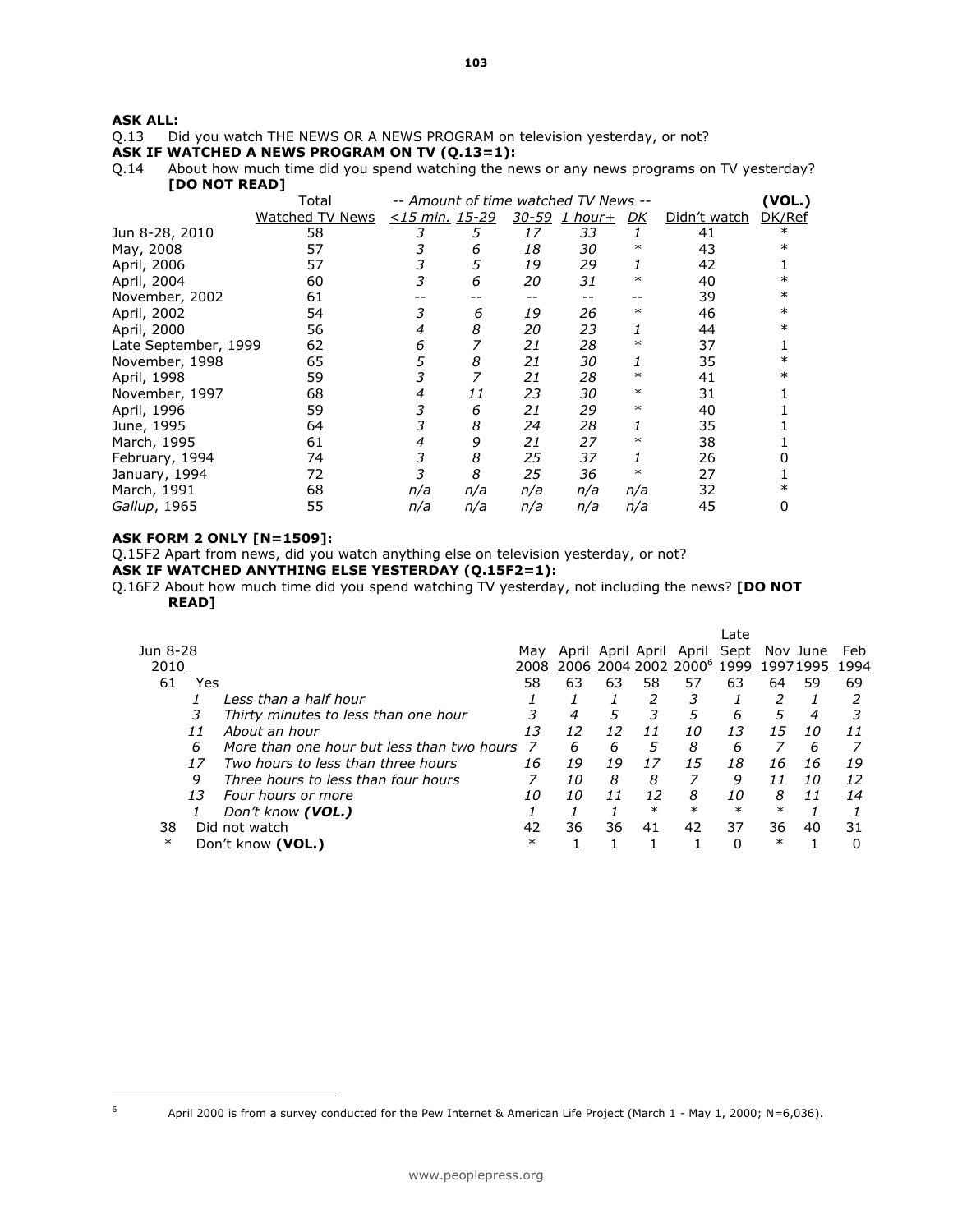# **ASK ALL:**<br>0.17 At

About how much time, if any, did you spend listening to a radio news program or any news on the radio yesterday, or didn't you happen to listen to the news on the radio yesterday?<sup>7</sup> [DO NOT READ]

|                          | Total (NET) |                |       | Amount of time listened to radio news |                |               | (VOL.) |
|--------------------------|-------------|----------------|-------|---------------------------------------|----------------|---------------|--------|
|                          | Listened    | $\leq$ 15 min. | 15-29 | $30 - 59$                             | <u>1 hour+</u> | Didn't listen | DK/Ref |
| Jun 8-28, 2010           | 34          | 6              | 6     | 9                                     | 13             | 66            |        |
| May, 2008                | 35          | 8              |       | 8                                     | 12             | 64            |        |
| April, 2006              | 36          |                |       | 9                                     | 13             | 63            |        |
| April, 2004              | 40          | 8              |       | 10                                    | 15             | 59            |        |
| April, 2002              | 41          | 10             |       | 10                                    | 14             | 58            |        |
| April, 2000              | 43          | 14             | 9     | 9                                     | 11             | 56            |        |
| Late September, 1999     | 44          | 12             | 8     | 10                                    | 14             | 56            |        |
| November, 1998           | 41          | 13             | 8     | 8                                     | 12             | 57            | 2      |
| April, 1998              | 49          | 16             | 9     | 10                                    | 14             | 51            |        |
| November, 1997           | 44          | 12             | 9     | 9                                     | 14             | 55            |        |
| April, 1996              | 44          | 12             | 11    | 10                                    | 11             | 55            |        |
| June, 1995               | 42          | 13             | 9     | 9                                     | 11             | 56            |        |
| March, 1995              | 47          | 16             | 12    | 9                                     | 10             | 52            |        |
| February, 1994           | 47          | 14             | 11    | 9                                     | 13             | 52            |        |
| January, 1994            | 47          | 15             | 10    | 10                                    | 12             | 52            |        |
| June, 1992               | 47          | 15             | 11    | <i>10</i>                             | 11             | 52            |        |
| March, 1991 <sup>8</sup> | 54          | 23             | 9     | 18                                    | 14             | 46            |        |
| March, 1990              | 52          | 22             | 11    | 10                                    | 9              | 47            |        |
| February, 1990           | 55          | 24             | 11    | 9                                     | 11             | 44            |        |
| January, 1990            | 51          | 21             | 12    | 9                                     | 9              | 48            |        |
| Gallup, 1965             | 58          | n/a            | n/a   | n/a                                   | n/a            | 42            | 0      |

#### ASK IF GOT RADIO NEWS YESTERDAY (Q.17=1-4):

Q.17a Did you listen to radio news yesterday on a traditional AM or FM radio, on satellite radio, on a computer, or on a handheld device, such as a cell phone or MP3 player? [ACCEPT MULTIPLE RESPONSES, BUT DO NOT PROBE FOR MORE THAN ONE]

### BASED ON THOSE WHO GOT RADIO NEWS YESTERDAY [N=1042]:

Jun 8-28

2010

l

- 89 Traditional AM/FM radio
- 8 Satellite radio
- 4 Computer
- 1 Handheld device (MP3/Cell phone)
- 1 Other (VOL.)<br> $\frac{1}{2}$  Don't know (B)
- Don't know/Refused (VOL.)

Figures add to more than 100% because of multiple responses.

 $\frac{7}{8}$  June 2010 question wording was modified to include "a radio news program or..."

For March 1991, based on results from Form 1.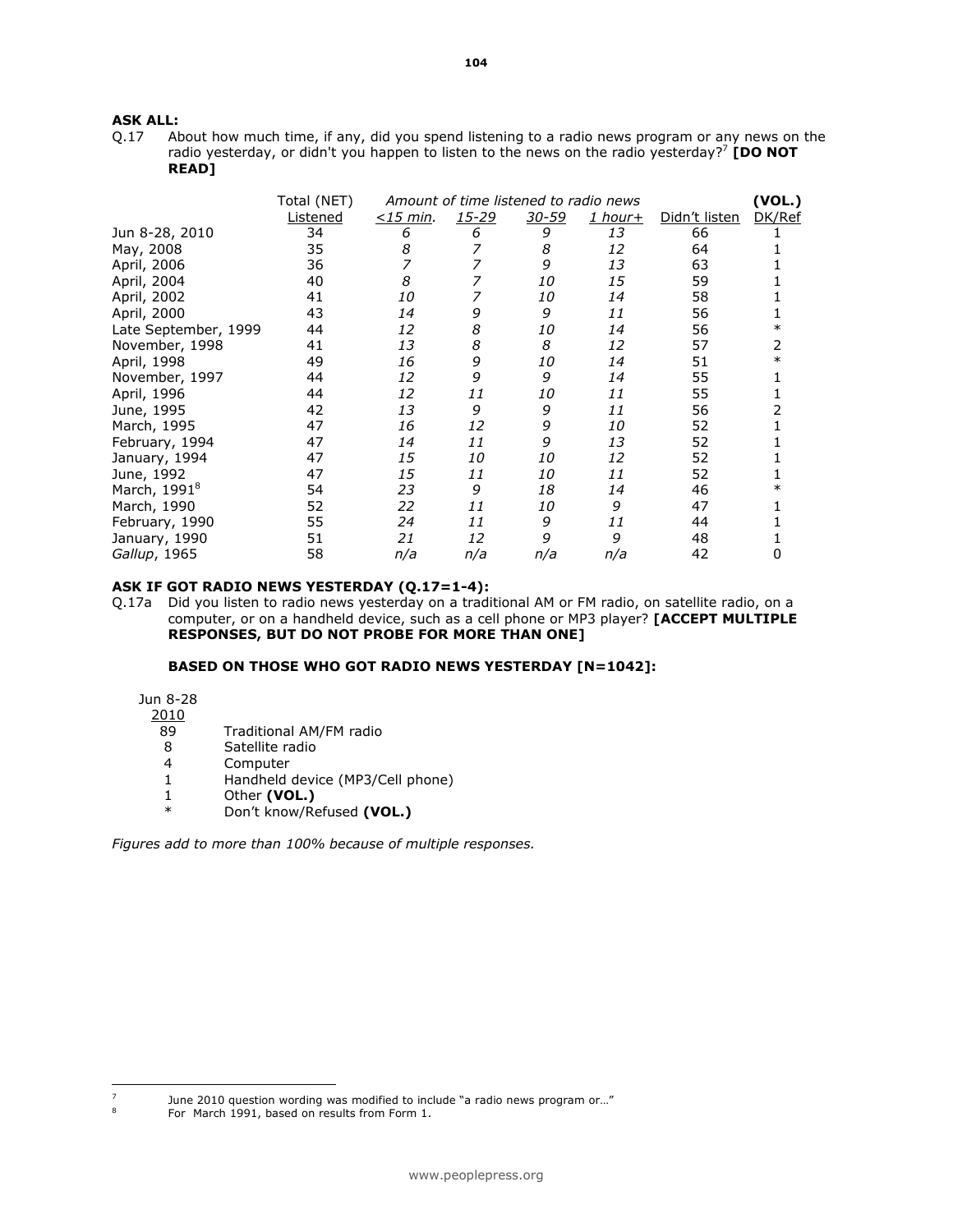#### ASK ALL EXCEPT ONLINE NEWSPAPER YESTERDAY (Q.9=2,9 OR Q.11=1,9):

Q.18 Did you get any news ONLINE yesterday, or not?<sup>9</sup>

#### ASK IF ONLINE NEWSPAPER YESTERDAY (Q.11=2,3):

- Q.18a You mentioned reading newspapers on the internet yesterday. Aside from newspaper websites did you get any OTHER news ONLINE yesterday, or not?
- ASK IF NEWS ONLINE YESTERDAY (Q.18=1 OR Q.18a=1):
- Q.19 **[IF Q.18a=1 READ:** And again aside from newspaper websites...] About how much time did you spend

getting news online yesterday? [DO NOT READ] [IF RESPONDENT VOLUNTEERS "NONE" OR "ZERO", PUNCH 1]

#### NET TOTAL GOT NEWS ONLINE YESTERDAY; BASED ON TOTAL:

|                                          |     |    | (VOL.) |
|------------------------------------------|-----|----|--------|
|                                          | Yes | No | DK/Ref |
| Jun 8-28, 2010 (Q.11=2,3 or Q.18=1)      | 34  | 65 | $\ast$ |
| May, 2008 (Q.11=2,3 or Q.18=1)           | 29  |    | $\ast$ |
| April, 2006 (Q.11=2,3 or Q.18=1)         | 23  | 77 | $\ast$ |
| April, 2004 (Q.18 asked of total sample) | 24  | 76 | $\ast$ |
|                                          |     |    |        |

#### ASK IF "YES" IN Q.18 ONLY (Q.18=1) ASK:

Q.20 Many national and local print newspapers also have websites on the internet. When you were online yesterday, did you read anything on a NEWSPAPER'S website, or not?

#### NET TOTAL READ NEWSPAPER ONLINE YESTERDAY; BASED ON TOTAL:

|    | (VOL., |
|----|--------|
| No | DK/Ref |
| 83 |        |
| 87 | ∗      |
| 90 |        |
|    |        |

#### NO QUESTIONS 21-22

#### ASK ALL:

[INTERVIEWER: IF THE DAY OF THE WEEK IS SUNDAY, BEGIN THIS SERIES WITH "Now, thinking about yesterday..." OTHERWISE BEGIN WITH "Again, thinking about yesterday..."]

Q.23 Did you spend any time reading magazines?

|          |                             |      |        |                                                 |        |           | Late |           |        |                |    |
|----------|-----------------------------|------|--------|-------------------------------------------------|--------|-----------|------|-----------|--------|----------------|----|
| Jun 8-28 |                             | Mav  |        | April April April April Sept April Nov June Feb |        |           |      |           |        |                |    |
| 2010     |                             | 2008 | 2006   | 2004                                            |        | 2002 2000 |      | 1999 1998 |        | 1997 1995 1994 |    |
| 19       | Yes                         |      |        |                                                 |        | 26        | 28   | 29        | 32     |                |    |
| 80       | No                          | 77   | 76     |                                                 |        | 74        |      |           | 68     | 69             | 67 |
| $\ast$   | Don't know/Refused (VOL.) * |      | $\ast$ | $\ast$                                          | $\ast$ | $\ast$    | ∗    | $\ast$    | $\ast$ | ∗              |    |

www.peoplepress.org

In May 2008 and April 2006 Q.18 and Q.18a question wording asked about news "ONLINE through the internet."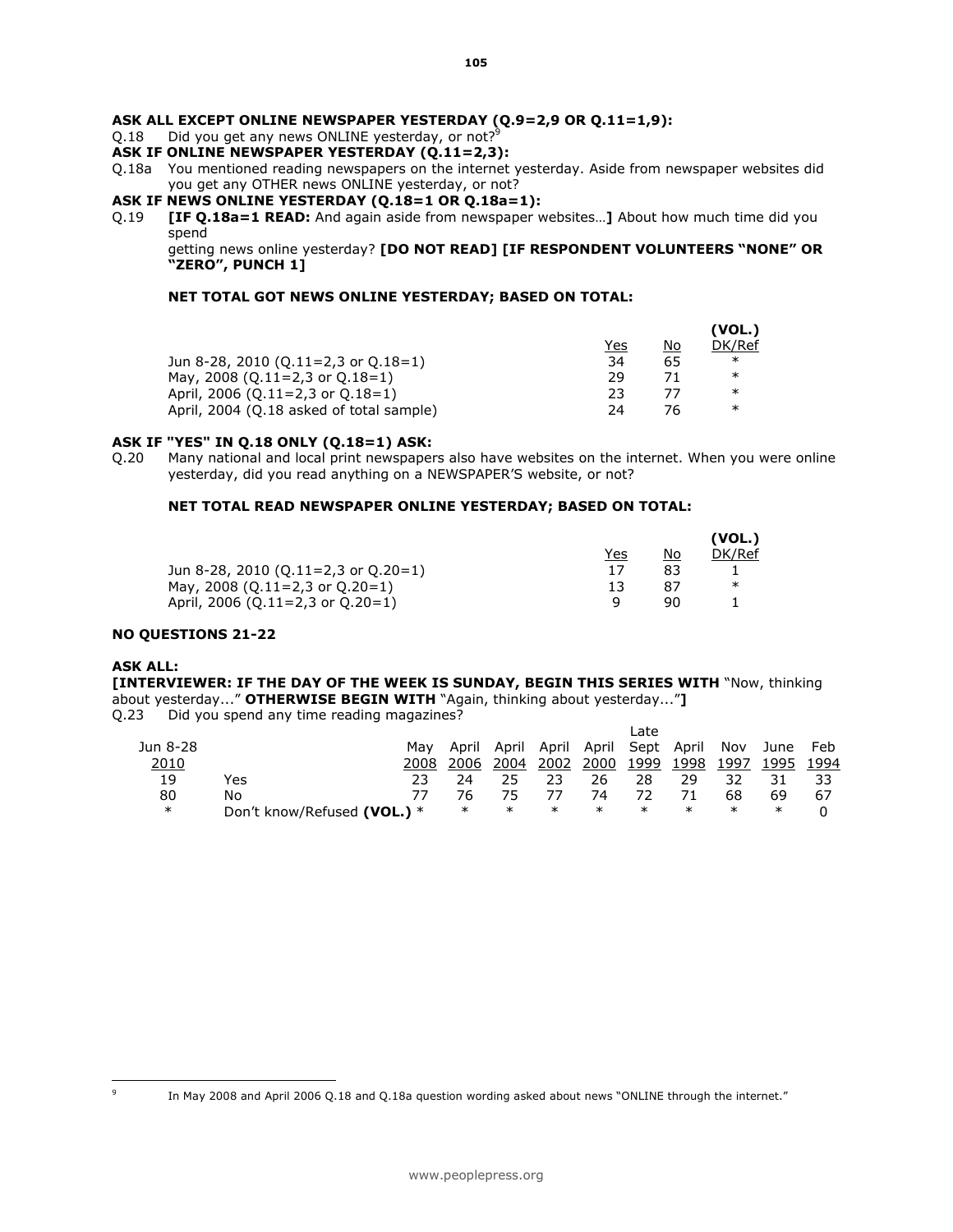### ASK ALL:

Q.24 Not including school or work related books, did you spend any time reading a book yesterday? [IF YES ASK: Was it a work of fiction or non-fiction?] [IF RESPONDENT VOLUNTEERS THAT HE/SHE READ THE BIBLE, THE KORAN OR ANOTHER HOLY BOOK, FOLLOW WITH: "I know you have told me what book you read, but could you tell me if you consider it to be fiction or nonfiction?"]<sup>10</sup>

|                                       |        |       |       | Late   |        |        |        |
|---------------------------------------|--------|-------|-------|--------|--------|--------|--------|
| Jun 8-28                              | April  | April | April | Sept   | Nov    | June   | Feb    |
| 2010                                  | 2006   | 2004  | 2002  | 1999   | 1997   | 1995   | 1994   |
| 35<br>Yes                             | 38     | 35    | 34    | 35     | 35     | 30     | 31     |
| 16 Fiction                            | 15     | 15    | 13    | 16     | 16     | 14     | 14     |
| 16 Non-fiction                        | 20     | 18    | 19    | 16     | 17     | 14     | 17     |
| Both                                  |        |       |       |        |        |        | $\ast$ |
| Don't know                            |        |       |       |        |        |        | 0      |
| 65<br>No                              | 62     | 65    | 66    | 65     | 65     | 70     | 69     |
| $\ast$<br>Don't Know/Refused (VOL.) * | $\ast$ | 0     | 0     | $\ast$ | $\ast$ | $\ast$ |        |

#### ASK ALL:

Q.24 Not including school or work related books, did you spend any time reading a book yesterday? [IF YES ASK: Was it a work of fiction or non-fiction?] [IF RESPONDENT VOLUNTEERS THAT HE/SHE READ THE BIBLE, THE KORAN OR ANOTHER HOLY BOOK, FOLLOW WITH: "I know you have told me what book you read, but could you tell me if you consider it to be fiction or nonfiction?"]

### ASK IF READ BOOK YESTERDAY (Q.24=1,2,3,5):

Q.25 About how much time did you spend reading books yesterday? [DO NOT READ]

|        |        | Late   |        |        |        |
|--------|--------|--------|--------|--------|--------|
| April  | April  | Sept   | Nov    | June   | Feb    |
| 2004   | 2002   | 1999   | 1997   | 1995   | 1994   |
| 35     | 34     | 35     | 35     | 30     | 31     |
|        |        |        |        |        |        |
| 4      | 5      | 6      | 5      | 4      |        |
| 10     | 10     | 9      | 10     | 8      | 9      |
| 20     | 18     | 17     | 17     |        |        |
| 0      | $\ast$ | $\ast$ |        | Ω      |        |
| 65     | 66     | 65     | 65     | 70     | 69     |
| $\ast$ | 0      | 0      | $\ast$ | $\ast$ | $\ast$ |
|        |        |        |        |        |        |

#### ASK IF READ BOOK YESTERDAY (Q.24=1,2,3,5):

Q.26 There are different ways people read books these days. Yesterday, did you read a printed book, an electronic or digital book, or listen to an audio book? [ACCEPT MULTIPLE RESPONSES, BUT DO NOT PROBE FOR MORE THAN ONE]

#### BASED ON THOSE WHO READ A BOOK YESTERDAY [N=1155]:

Jun 8-28

2010<br>95

- 95 Printed book<br>4 Electronic or
- 4 Electronic or digital book
- 4 Audio book<br>\* Den't knew
- Don't know/Refused (VOL.)

Figures add to more than 100% because of multiple responses.

 $10$ 

<sup>10</sup> Interviewer instruction regarding holy books was added to questions 23 and 24 in June 2010.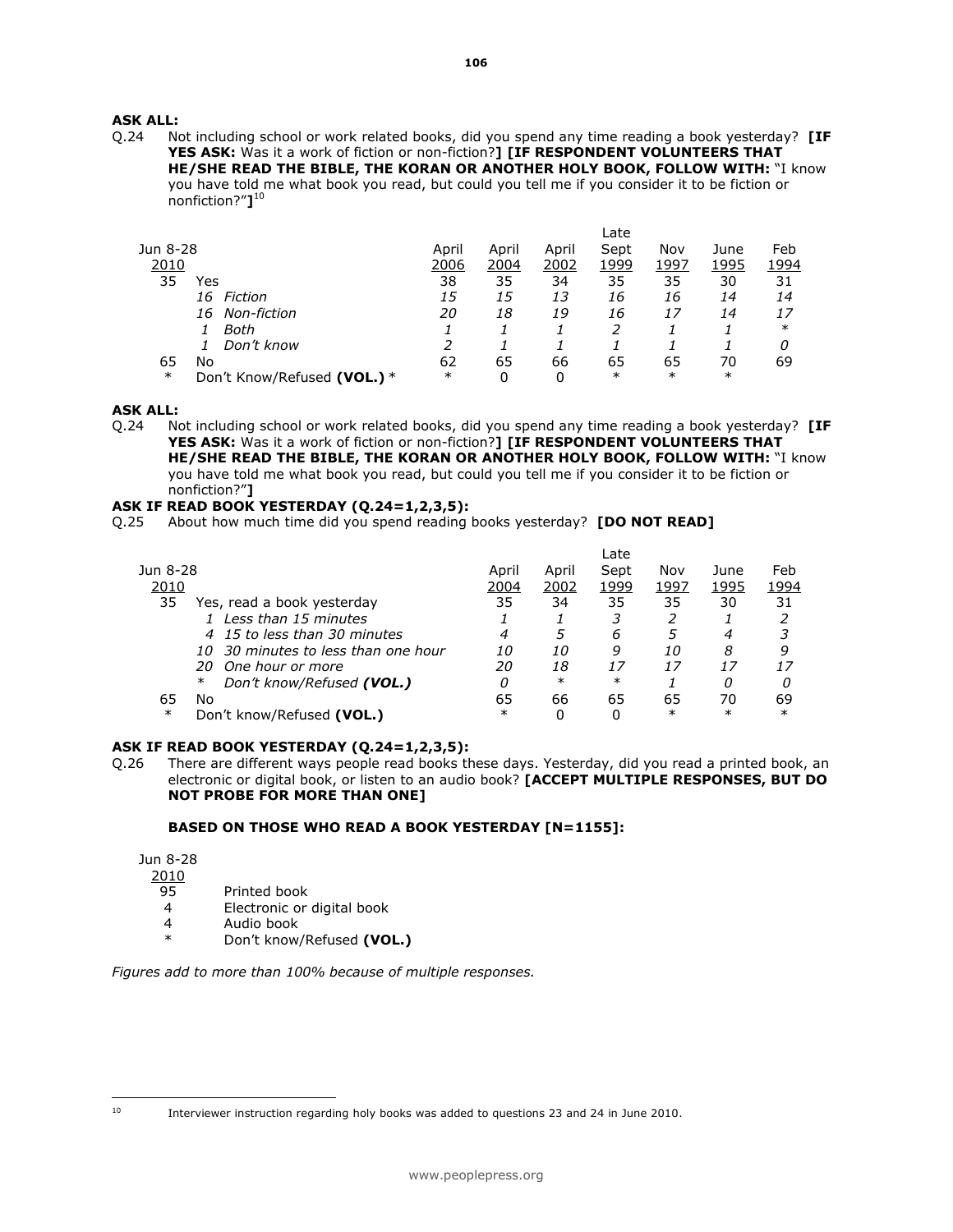# NO QUESTION 27

## ASK ALL:

Q.28 Now I'd like to know how often you watch or listen to certain TV and radio programs. For each that I read, tell me if you watch or listen to it regularly, sometimes, hardly ever, or never. First, how often do you ... [INSERT FIRST ITEM; RANDOMIZE. OBSERVE FORM SPLITS], regularly, sometimes, hardly ever or never? How about [INSERT NEXT ITEM]. [READ ALL ANSWER CHOICES AS NECESSARY; DO NOT OFFER LESS THAN THE FULL LIST OF CHOICES]

|                                                         | Hardly |                     |      | (VOL.)       |              |
|---------------------------------------------------------|--------|---------------------|------|--------------|--------------|
|                                                         |        | Regularly Sometimes | ever | <u>Never</u> | DK/Ref       |
| <b>ASK FORM 1 ONLY [N=1497]:</b>                        |        |                     |      |              |              |
| Watch the national nightly network news on CBS,<br>a.F1 |        |                     |      |              |              |
| ABC or NBC? This is different from local news           |        |                     |      |              |              |
| shows about the area where you live                     |        |                     |      |              |              |
| Jun 8-28, 2010                                          | 28     | 27                  | 16   | 29           | 1            |
| May, 2008 <sup>11</sup>                                 | 29     | 25                  | 14   | 31           | 1            |
| April, 2006                                             | 28     | 26                  | 14   | 31           | $\mathbf{1}$ |
| April, 2004                                             | 34     | 28                  | 16   | 22           | $\ast$       |
| April, 2002                                             | 32     | 29                  | 15   | 24           | $\ast$       |
| April, 2000                                             | 30     | 28                  | 16   | 25           | 1            |
| August, 1999                                            | 40     | 33                  | 16   | 11           | $\ast$       |
| April, 1998                                             | 38     | 29                  | 15   | 18           | $\ast$       |
| February, 1997                                          | 41     | 31                  | 14   | 14           | $\ast$       |
| April, 1996                                             | 42     | 29                  | 15   | 14           | $\ast$       |
| March, 1995                                             | 48     | 28                  | 14   | 10           | $\ast$       |
| May, 1993                                               | 60     | 28                  | 5    | 6            | 1            |
| February, 1993                                          | 58     | 23                  | 10   | 9            | $\ast$       |
| b.F1<br>Watch cable news channels such as CNN, MSNBC,   |        |                     |      |              |              |
| or the Fox News CABLE Channel                           |        |                     |      |              |              |
| Jun 8-28, 2010                                          | 39     | 31                  | 12   | 18           | $\ast$       |
| May, 2008                                               | 39     | 28                  | 12   | 20           | 1            |
| April, 2006                                             | 34     | 31                  | 13   | 22           | $\ast$       |
| April, 2004                                             | 38     | 33                  | 10   | 19           | $\ast$       |
| April, 2002                                             | 33     | 35                  | 11   | 21           | $\ast$       |

#### NO ITEM c.

 $11$ 

Results for Q.28 from May 2008 combine two versions of the questions. Half of respondents received the wording seen here, while the other half received wording that explicitly included visiting a news organization or program's website. Answers to these questions were similar and have been combined.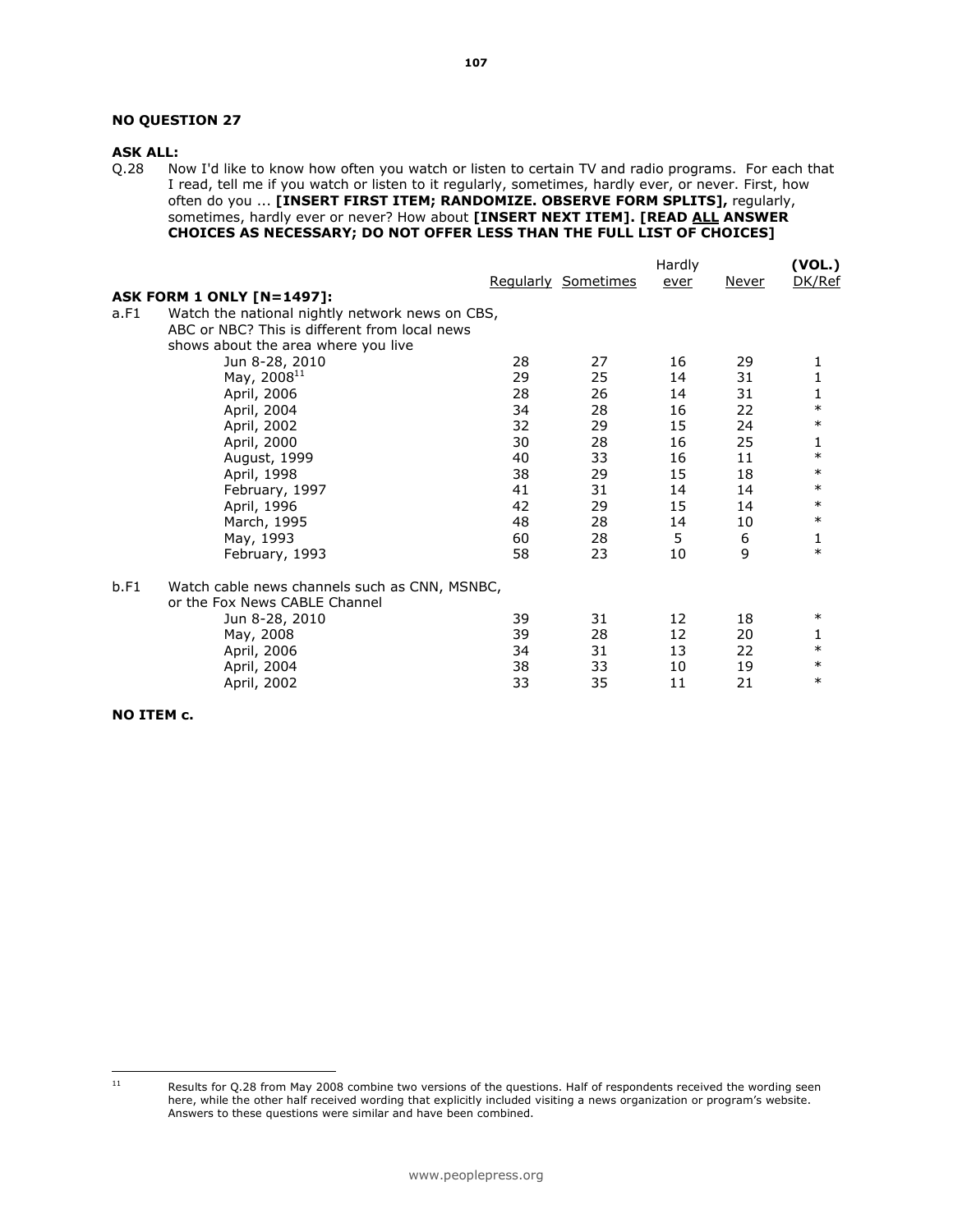|      |                                                              |    |                     | Hardly         |              | (VOL.) |
|------|--------------------------------------------------------------|----|---------------------|----------------|--------------|--------|
|      |                                                              |    | Regularly Sometimes | ever           | <u>Never</u> | DK/Ref |
|      | <b>ASK FORM 2 ONLY [N=1509]:</b>                             |    |                     |                |              |        |
| d.F2 | Watch the CBS Evening News with Katie Couric <sup>12</sup>   |    |                     |                |              |        |
|      | Jun 8-28, 2010                                               | 8  | 21                  | 16             | 54           | $\ast$ |
|      | May, 2008                                                    | 8  | 20                  | 14             | 58           | $\ast$ |
|      | April, 2006                                                  | 13 | 23                  | 18             | 45           | 1      |
|      | April, 2004                                                  | 16 | 30                  | 16             | 38           | $\ast$ |
|      | April, 2002                                                  | 18 | 29                  | 18             | 35           | $\ast$ |
| e.F2 | Watch the ABC World News with Diane Sawyer <sup>13</sup>     |    |                     |                |              |        |
|      | Jun 8-28, 2010                                               | 14 | 25                  | 15             | 46           | $\ast$ |
|      | May, 2008                                                    | 14 | 24                  | 16             | 46           | $\ast$ |
|      | April, 2006                                                  | 14 | 22                  | 18             | 45           | 1      |
|      |                                                              | 16 | 31                  | 16             | 36           | 1      |
|      | April, 2004<br>April, 2002                                   | 18 | 30                  | 19             | 33           | $\ast$ |
|      |                                                              |    |                     |                |              |        |
| f.F2 | Watch the NBC Nightly News with Brian Williams <sup>14</sup> |    |                     |                |              |        |
|      | Jun 8-28, 2010                                               | 12 | 21                  | 17             | 49           | $\ast$ |
|      | May, 2008                                                    | 13 | 24                  | 14             | 48           | 1      |
|      | April, 2006                                                  | 15 | 26                  | 16             | 42           | 1      |
|      | April, 2004                                                  | 17 | 31                  | 17             | 35           | $\ast$ |
|      | April, 2002                                                  | 20 | 29                  | 18             | 33           | $\ast$ |
| g.F2 | Watch CNN <sup>15</sup>                                      |    |                     |                |              |        |
|      | Jun 8-28, 2010                                               | 18 | 32                  | 17             | 32           | $\ast$ |
|      | May, 2008                                                    | 24 | 33                  | 14             | 28           | 1      |
|      | April, 2006                                                  | 22 | 32                  | 12             | 33           | 1      |
|      | April, 2004                                                  | 22 | 33                  | 12             | 32           | 1      |
|      | April, 2002                                                  | 25 | 31                  | 12             | 32           | $\ast$ |
|      | April, 2000                                                  | 21 | 34                  | 16             | 29           | $\ast$ |
|      | April, 1998                                                  | 23 | 34                  | 13             | 30           | $\ast$ |
|      | February, 1997                                               | 28 | 30                  | 14             | 28           | 0      |
|      | April, 1996                                                  | 26 | 33                  | 14             | 27           | $\ast$ |
|      | March, 1995                                                  | 30 | 28                  | 13             | 28           | 1      |
|      | July, 1994                                                   | 33 | 36                  | 7              | 24           | $\ast$ |
|      | February, 1994                                               | 31 | 32                  | 8              | 29           | $\ast$ |
|      | May, 1993                                                    | 35 | 34                  | $\overline{7}$ | 24           | $\ast$ |
|      | June, 1992                                                   | 30 | 32                  | 10             | 27           | 1      |
|      | July, 1990                                                   | 27 | 28                  | 8              | 36           | 1      |
|      | June, 1990                                                   | 30 | 27                  | 6              | 37           | $\ast$ |
|      |                                                              | 27 | 25                  | 7              | 40           | 1      |
|      | May, 1990                                                    | 26 | 29                  | $\overline{7}$ | 37           |        |
|      | April, 1990                                                  |    |                     |                |              | 1      |
|      | March, 1990                                                  | 22 | 28                  | 8              | 41           | 1      |
|      | February, 1990                                               | 23 | 29                  | $\,8\,$        | 40           | 0      |
|      | January, 1990                                                | 26 | 25                  | 7              | 41           | 1      |

 $12\,$  $12$  In April 2006 the item asked about Bob Schieffer. In April 2004 and April 2002 the item asked about Dan Rather.  $^{13}$  In May 2008 the item asked about Charles Gibson. In April 2006 the item asked about Elizabeth Vargas and Bob Woodruff. In April 2004 and April 2002 the item asked about Peter Jennings.

<sup>14</sup> In April 2004 and April 2002 the item asked about Tom<br>15 In April 2004 and April 2002 the item asked about Tom Brokaw.

In April 2006 and earlier, the item asked about Cable News Network (CNN).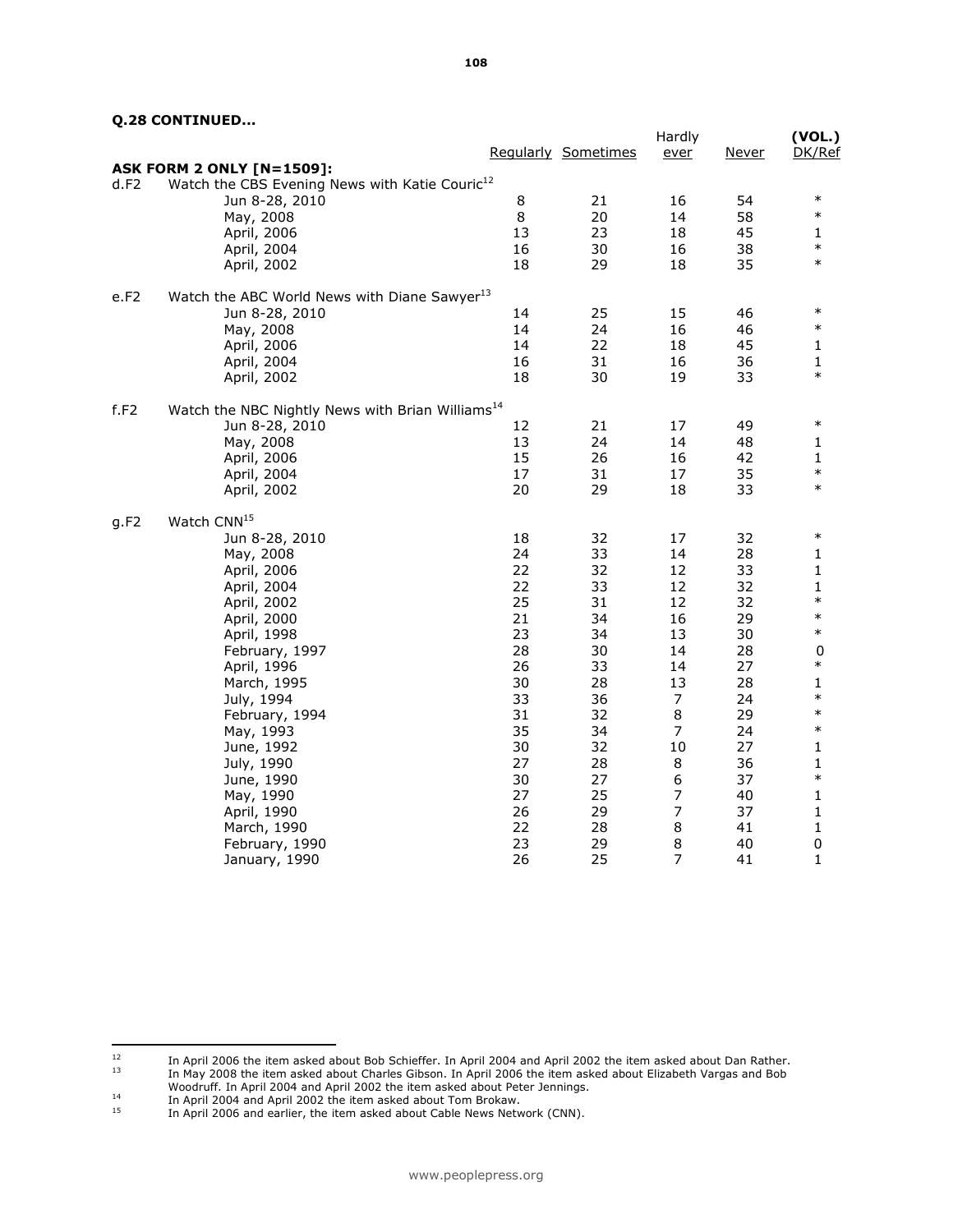|                 |                                                       |          | Regularly Sometimes | Hardly<br>ever | Never    | (VOL.)<br>DK/Ref              |
|-----------------|-------------------------------------------------------|----------|---------------------|----------------|----------|-------------------------------|
| h.F2            | Watch the Fox News CABLE Channel                      |          |                     |                |          | $\ast$                        |
|                 | Jun 8-28, 2010                                        | 23<br>23 | 26                  | 14             | 37       |                               |
|                 | May, 2008<br>April, 2006                              | 23       | 27<br>28            | 14<br>14       | 35<br>35 | 1<br>$\ast$                   |
|                 | April, 2004                                           | 25       | 29                  | 11             | 34       | 1                             |
|                 | April, 2002                                           | 22       | 26                  | 15             | 37       | $\ast$                        |
|                 | April, 2000                                           | 17       | 28                  | 17             | 37       | 1                             |
|                 | April, 1998                                           | 17       | 30                  | 14             | 38       | 1                             |
| i.F2            | <b>Watch MSNBC</b>                                    |          |                     |                |          |                               |
|                 | Jun 8-28, 2010                                        | 11       | 28                  | 19             | 41       | 1                             |
|                 | May, 2008                                             | 15       | 31                  | 14             | 39       | 1                             |
|                 | April, 2006                                           | 11       | 29                  | 20             | 39       | 1                             |
|                 | April, 2004                                           | 11       | 31                  | 16             | 39       | 3                             |
|                 | April, 2002                                           | 15       | 30                  | 16             | 37       | $\overline{2}$                |
|                 | April, 2000                                           | $11\,$   | 27                  | 17             | 42       | 3<br>3                        |
|                 | April, 1998                                           | 8        | 23                  | 15             | 51       |                               |
| j.F2            | Watch CNBC                                            |          |                     |                |          |                               |
|                 | Jun 8-28, 2010                                        | 8        | 27                  | 17             | 46       | 1                             |
|                 | May, 2008                                             | 12       | 26                  | 17             | 43       | $\overline{2}$                |
|                 | April, 2006                                           | 11<br>10 | 26                  | 18<br>17       | 43       | $\mathbf 2$<br>$\overline{c}$ |
|                 | April, 2004<br>April, 2002                            | 13       | 31<br>30            | 17             | 40<br>38 | $\mathsf{2}\,$                |
|                 | April, 2000                                           | 13       | 29                  | 18             | 37       | 3                             |
|                 | April, 1998                                           | 12       | 27                  | 17             | 42       | $\overline{2}$                |
| <b>ASK ALL:</b> |                                                       |          |                     |                |          |                               |
| k.              | Watch the local news about your viewing area which    |          |                     |                |          |                               |
|                 | usually comes on before or after the national news in |          |                     |                |          |                               |
|                 | the evening and again later at night                  |          |                     |                |          |                               |
|                 | Jun 8-28, 2010                                        | 50       | 26                  | 11             | 12       | $\ast$                        |
|                 | May, 2008                                             | 52       | 25                  | 9              | 14       | $\ast$                        |
|                 | April, 2006                                           | 54       | 23                  | 10             | 13       | $\ast$                        |
|                 | April, 2004                                           | 59       | 23                  | 8              | 10       | $\ast$                        |
|                 | April, 2002                                           | 57       | 24                  | 8              | 11       | $\ast$                        |
|                 | April, 2000 <sup>16</sup>                             | 56       | 24                  | 9              | 11       | $\ast$                        |
|                 | April, 1998                                           | 64       | 22                  | 6              | 8        | $\ast$                        |
|                 | February, 1997                                        | 72       | 16                  | 7              | 5        | 0<br>$\ast$                   |
|                 | April, 1996                                           | 65       | 23                  | $\overline{7}$ | 5        | $\ast$                        |
|                 | March, 1995                                           | 72<br>77 | 18                  | 6              | 4        | $\ast$                        |
|                 | May, 1993                                             | 76       | 16<br>16            | 5<br>5         | 4<br>3   | $\ast$                        |
|                 | February, 1993                                        |          |                     |                |          |                               |

 $16\,$ 

In April 2000 and earlier, the item was worded "Watch the local news about your viewing area? This usually comes on before the national news and then later at night at 10 or 11."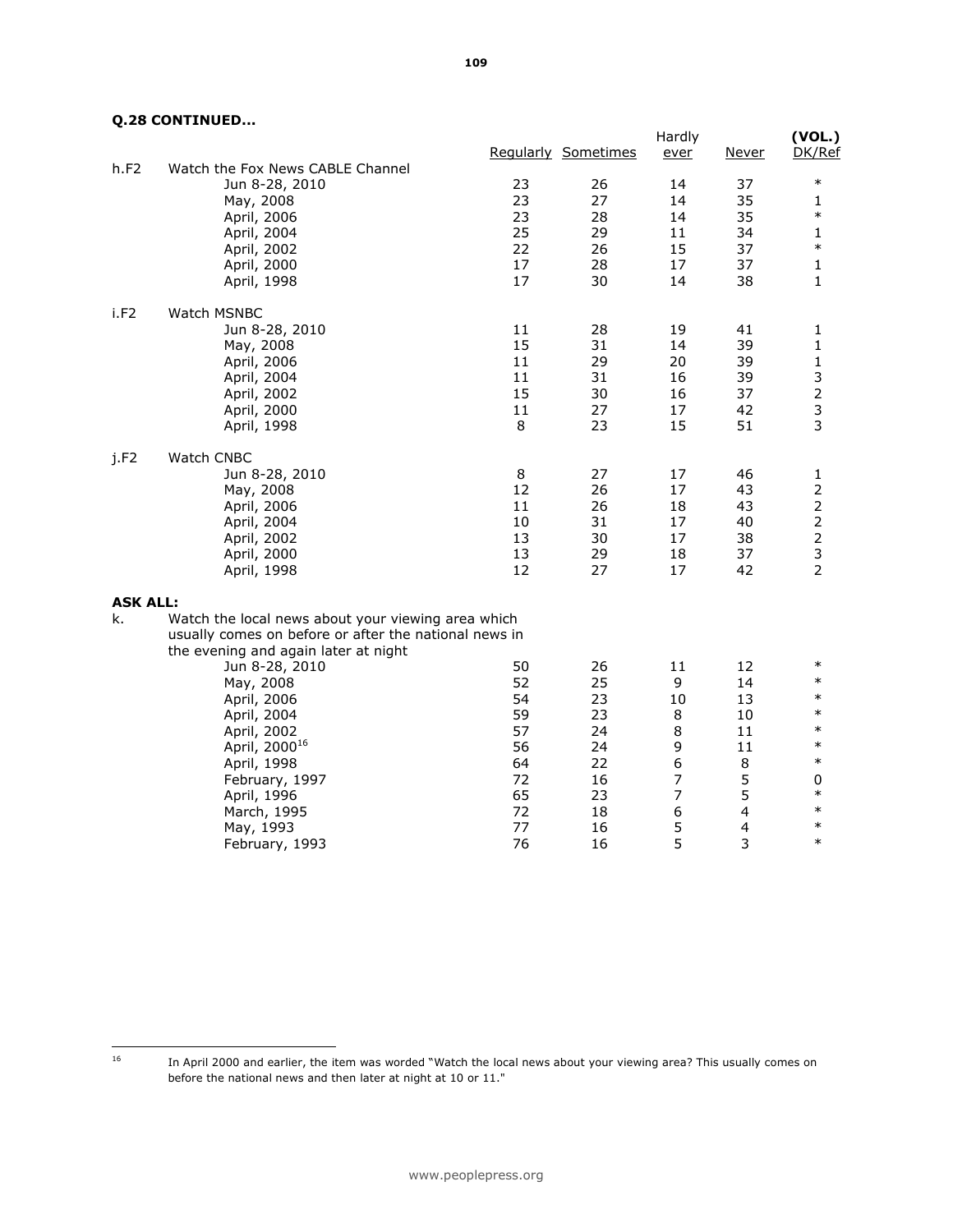|    |                                                    |                          |                     | Hardly         |              | (VOL.)         |
|----|----------------------------------------------------|--------------------------|---------------------|----------------|--------------|----------------|
| Ι. | Watch C-SPAN                                       |                          | Regularly Sometimes | ever           | <u>Never</u> | DK/Ref         |
|    | Jun 8-28, 2010                                     | $\overline{\mathbf{4}}$  | 17                  | 19             | 60           | 1              |
|    | May, 2008                                          | 5                        | 16                  | 17             | 61           | $\mathbf 1$    |
|    | April, 2006                                        | 4                        | 16                  | 17             | 61           | $\overline{2}$ |
|    | April, 2004                                        | 5                        | 18                  | 17             | 59           | 1              |
|    | April, 2002                                        | 5                        | 18                  | 18             | 57           | $\overline{2}$ |
|    | April, 2000                                        | $\overline{\mathbf{4}}$  | 17                  | 22             | 56           | $\mathbf{1}$   |
|    | April, 1998                                        | $\overline{\mathbf{4}}$  | 19                  | 18             | 58           | 1              |
|    | April, 1996                                        | 6                        | 21                  | 18             | 53           | $\overline{2}$ |
|    | March, 1995                                        | 8                        | 17                  | 20             | 53           | $\overline{2}$ |
|    | July, 1994                                         | 9                        | 26                  | 12             | 52           | $\mathbf 1$    |
|    | February, 1994                                     | $\overline{7}$           | 20                  | 15             | 56           | $\overline{2}$ |
|    | May, 1993                                          | 11                       | 25                  | 13             | 48           | 3              |
|    | February, 1993                                     | $\boldsymbol{7}$         | 18                  | 14             | 45           | 16             |
|    | June, 1992                                         | 6                        | 19                  | 18             | 54           | 3              |
| m. | Listen to NPR, National Public Radio <sup>17</sup> |                          |                     |                |              |                |
|    | Jun 8-28, 2010                                     | 11                       | 13                  | 14             | 61           | $\mathbf{1}$   |
|    | May, 2008                                          | 10                       | 14                  | 13             | 62           | $\mathbf{1}$   |
|    | April, 2006                                        | 17                       | 19                  | 13             | 50           | 1              |
|    | April, 2004                                        | 16                       | 19                  | 15             | 49           | $\mathbf{1}$   |
|    | April, 2002                                        | 16                       | 16                  | 15             | 52           | 1              |
|    | April, 2000                                        | 15                       | 17                  | 16             | 51           | 1              |
|    | April, 1998                                        | 15                       | 17                  | 18             | 49           | $\mathbf{1}$   |
|    | April, 1996                                        | 13                       | 18                  | 16             | 52           | $\mathbf{1}$   |
|    | March, 1995                                        | 15                       | 17                  | 21             | 46           | 1              |
|    | July, 1994                                         | 9                        | 18                  | 11             | 62           | $\ast$         |
|    | February, 1994                                     | 9                        | 13                  | 12             | 65           | 1              |
|    | May, 1993                                          | 15                       | 20                  | 15             | 49           | $\mathbf 1$    |
|    | June, 1992                                         | 7                        | 16                  | 17             | 59           | 1              |
|    | July, 1990                                         | 9                        | 13                  | 8              | 70           | $\ast$         |
|    | June, 1990                                         | 9                        | 10                  | 11             | 69           | 1              |
|    | May, 1990                                          | $\overline{7}$           | 11                  | 10             | 72           | $\ast$         |
|    | April, 1990                                        | $\overline{7}$           | 12                  | 9              | 71           | 1              |
|    | March, 1990                                        | $\overline{\phantom{a}}$ | 9                   | 10             | 74           | $\ast$         |
|    | February, 1990                                     | 8                        | 10                  | 8              | 74           | $\ast$         |
|    | January, 1990                                      | 5                        | $10\,$              | $\overline{7}$ | 78           | $\ast$         |
| n. | Watch the PBS NewsHour <sup>18</sup>               |                          |                     |                |              |                |
|    | Jun 8-28, 2010                                     | $\overline{7}$           | 18                  | 16             | 59           | $\mathbf{1}$   |
|    | May, 2008                                          | 5                        | 14                  | 12             | 68           | $\mathbf{1}$   |
|    | April, 2006                                        | 5                        | 16                  | 14             | 63           | $\overline{2}$ |
|    | April, 2004                                        | 5                        | 15                  | 14             | 65           | $\mathbf{1}$   |
|    | April, 2002                                        | 5                        | 13                  | 15             | 66           | $\mathbf{1}$   |

 $17$ 

<sup>17</sup> From February 1994 through April 2006, the item was worded "National Public Radio (NPR)." In May 1993 and earlier, the item was worded "Programs on National Public Radio, such as Morning Edition or All Things Considered." Results for the current wording, "NPR, National Public Radio" are not strictly comparable with earlier results.

<sup>&</sup>lt;sup>18</sup> From April 1998 through May 2008, the item was worded "The NewsHour with Jim Lehrer." In April 1996 the item was worded "Jim Lehrer NewsHour." In July 1994 and earlier, the item was worded "MacNeil-Lehrer NewsHour." The change in 2010 to "The PBS NewsHour" caused unforeseen measurement problems, however. Internal analysis suggests that there was significant over-reporting of NewsHour viewership. We suspect this is because when read over the phone, the new name may sound like a generic hour of news or any hour of PBS programming, as opposed to the name of a particular show. These figures are included in the topline for reference only. Our report does not include any analysis of the NewsHour audience because of this substantial measurement error. (This footnote was modified on Sept. 23, 2010.)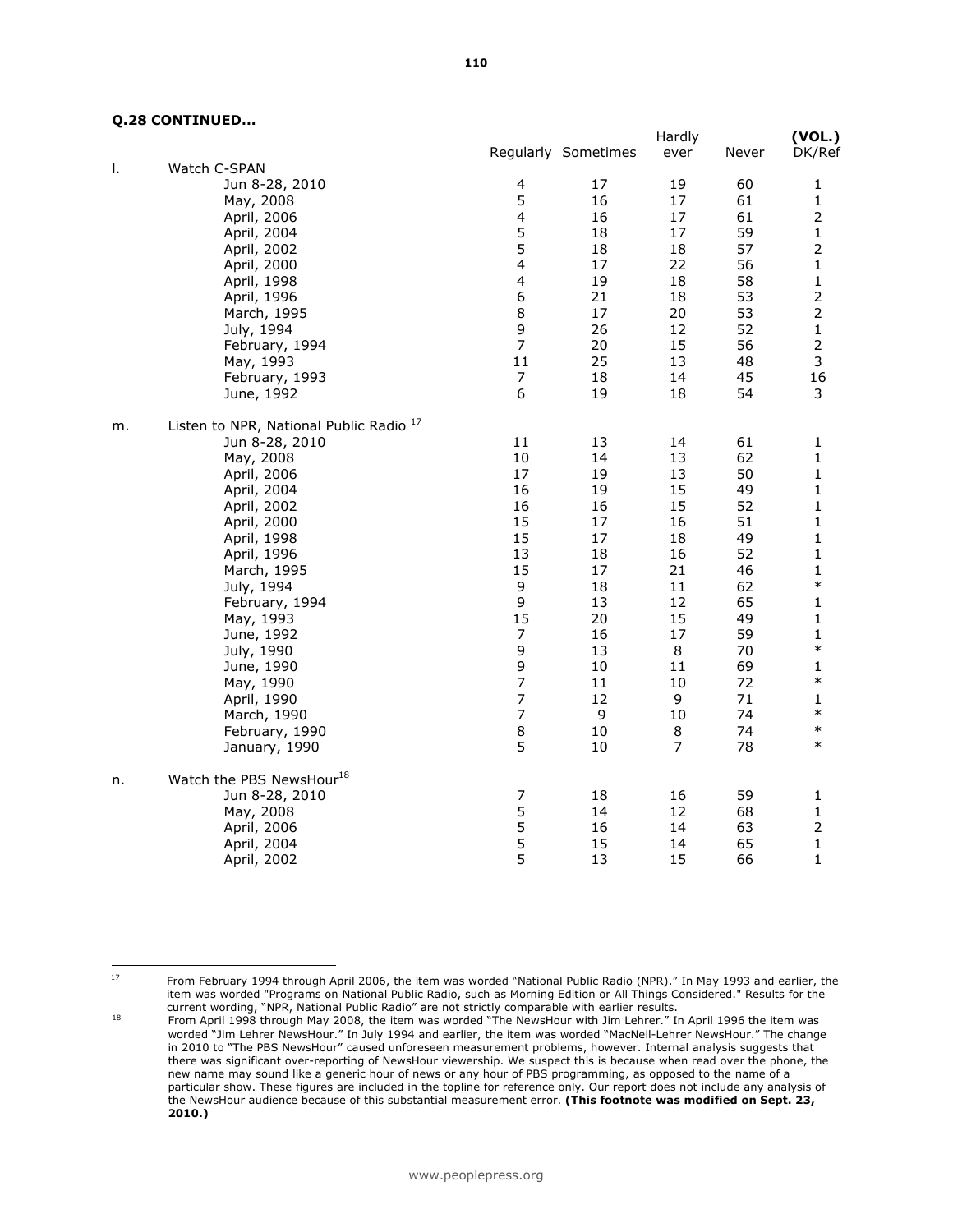|    |                                                            |                  |                            | Hardly |       | (VOL.)                                                                                                                                                                                                                                                                                                                                                                                        |
|----|------------------------------------------------------------|------------------|----------------------------|--------|-------|-----------------------------------------------------------------------------------------------------------------------------------------------------------------------------------------------------------------------------------------------------------------------------------------------------------------------------------------------------------------------------------------------|
|    |                                                            |                  | <b>Regularly Sometimes</b> | ever   | Never | DK/Ref                                                                                                                                                                                                                                                                                                                                                                                        |
|    | April, 2000                                                | 5                | 12                         | 15     | 66    | $\overline{2}$                                                                                                                                                                                                                                                                                                                                                                                |
|    | April, 1998                                                | 4                | 14                         | 14     | 67    | $\mathbf{1}$                                                                                                                                                                                                                                                                                                                                                                                  |
|    | April, 1996                                                | $\overline{4}$   | 10                         | 11     | 73    | 2                                                                                                                                                                                                                                                                                                                                                                                             |
|    | July, 1994                                                 | $\overline{7}$   | 23                         | 11     | 58    | $\mathbf{1}$                                                                                                                                                                                                                                                                                                                                                                                  |
|    | February, 1994                                             | 6                | 16                         | 11     | 66    | $\mathbf{1}$                                                                                                                                                                                                                                                                                                                                                                                  |
|    | May, 1993                                                  | 10               | 24                         | 14     | 51    | $\frac{1}{2}$                                                                                                                                                                                                                                                                                                                                                                                 |
|    | June, 1992                                                 | $\boldsymbol{6}$ | 19                         | 17     | 56    |                                                                                                                                                                                                                                                                                                                                                                                               |
|    | July, 1990                                                 | $\overline{7}$   | 16                         | 11     | 66    | $\ast$                                                                                                                                                                                                                                                                                                                                                                                        |
|    | June, 1990                                                 | $\overline{7}$   | 16                         | 12     | 64    | $\mathbf{1}$                                                                                                                                                                                                                                                                                                                                                                                  |
|    | May, 1990                                                  | 8                | 15                         | 11     | 65    | $\mathbf{1}% _{2}^{2}=\mathbf{1}_{2}^{2}+\mathbf{1}_{2}^{2}=\mathbf{1}_{2}^{2}+\mathbf{1}_{2}^{2}=\mathbf{1}_{2}^{2}+\mathbf{1}_{2}^{2}=\mathbf{1}_{2}^{2}+\mathbf{1}_{2}^{2}=\mathbf{1}_{2}^{2}+\mathbf{1}_{2}^{2}=\mathbf{1}_{2}^{2}+\mathbf{1}_{2}^{2}=\mathbf{1}_{2}^{2}+\mathbf{1}_{2}^{2}=\mathbf{1}_{2}^{2}+\mathbf{1}_{2}^{2}=\mathbf{1}_{2}^{2}+\mathbf{1}_{2}^{2}=\mathbf{1}_{2}^{$ |
|    | April, 1990                                                | 6                | 16                         | 11     | 66    | $\mathbf{1}$                                                                                                                                                                                                                                                                                                                                                                                  |
|    | March, 1990                                                | 5                | 19                         | 12     | 63    | $\mathbf{1}$                                                                                                                                                                                                                                                                                                                                                                                  |
|    | February, 1990                                             | 5                | 15                         | 11     | 69    | $\pmb{0}$                                                                                                                                                                                                                                                                                                                                                                                     |
|    | January, 1990                                              | 6                | 15                         | 12     | 67    | $\ast$                                                                                                                                                                                                                                                                                                                                                                                        |
| o. | Watch the Today Show, Good Morning America                 |                  |                            |        |       |                                                                                                                                                                                                                                                                                                                                                                                               |
|    | or The Early Show <sup>19</sup>                            |                  |                            |        |       |                                                                                                                                                                                                                                                                                                                                                                                               |
|    | Jun 8-28, 2010                                             | 20               | 22                         | 16     | 42    | $\ast$                                                                                                                                                                                                                                                                                                                                                                                        |
|    | May, 2008                                                  | 22               | 22                         | 14     | 42    | $\ast$                                                                                                                                                                                                                                                                                                                                                                                        |
|    | April, 2006                                                | 23               | 20                         | 15     | 42    | $\ast$                                                                                                                                                                                                                                                                                                                                                                                        |
|    | April, 2004                                                | 22               | 21                         | 14     | 43    | $\ast$                                                                                                                                                                                                                                                                                                                                                                                        |
|    | April, 2002                                                | 22               | 19                         | 14     | 45    | $\ast$                                                                                                                                                                                                                                                                                                                                                                                        |
|    | April, 2000                                                | 20               | 18                         | 15     | 47    | $\ast$                                                                                                                                                                                                                                                                                                                                                                                        |
|    | April, 1998                                                | 23               | 19                         | 17     | 41    | $\ast$                                                                                                                                                                                                                                                                                                                                                                                        |
| p. | Watch Sunday morning news shows such as                    |                  |                            |        |       |                                                                                                                                                                                                                                                                                                                                                                                               |
|    | Meet the Press, This Week or Face the Nation <sup>20</sup> |                  |                            |        |       |                                                                                                                                                                                                                                                                                                                                                                                               |
|    | Jun 8-28, 2010                                             | 11               | 20                         | 16     | 52    | $\ast$                                                                                                                                                                                                                                                                                                                                                                                        |
|    | May, 2008                                                  | 13               | 19                         | 15     | 53    | $\ast$                                                                                                                                                                                                                                                                                                                                                                                        |
|    | April, 2006                                                | 12               | 19                         | 14     | 55    | $\ast$                                                                                                                                                                                                                                                                                                                                                                                        |
|    | April, 2004                                                | 12               | 20                         | 15     | 53    | $\ast$                                                                                                                                                                                                                                                                                                                                                                                        |
|    | May, 1993                                                  | 18               | 32                         | 15     | 35    | $\ast$                                                                                                                                                                                                                                                                                                                                                                                        |
|    | June, 1992                                                 | 15               | 25                         | 21     | 39    | $\ast$                                                                                                                                                                                                                                                                                                                                                                                        |
|    | July, 1990                                                 | 13               | 24                         | 14     | 49    | $\ast$                                                                                                                                                                                                                                                                                                                                                                                        |
|    |                                                            |                  |                            |        |       |                                                                                                                                                                                                                                                                                                                                                                                               |

 $19\,$ <sup>19</sup> In April 1998, the item was worded "Watch the Today Show, Good Morning America or CBS This Morning." <sup>20</sup> In May 1993 and earlier, the question asked "...such as Meet the Press, Face the Nation or This Week with David Brinkley."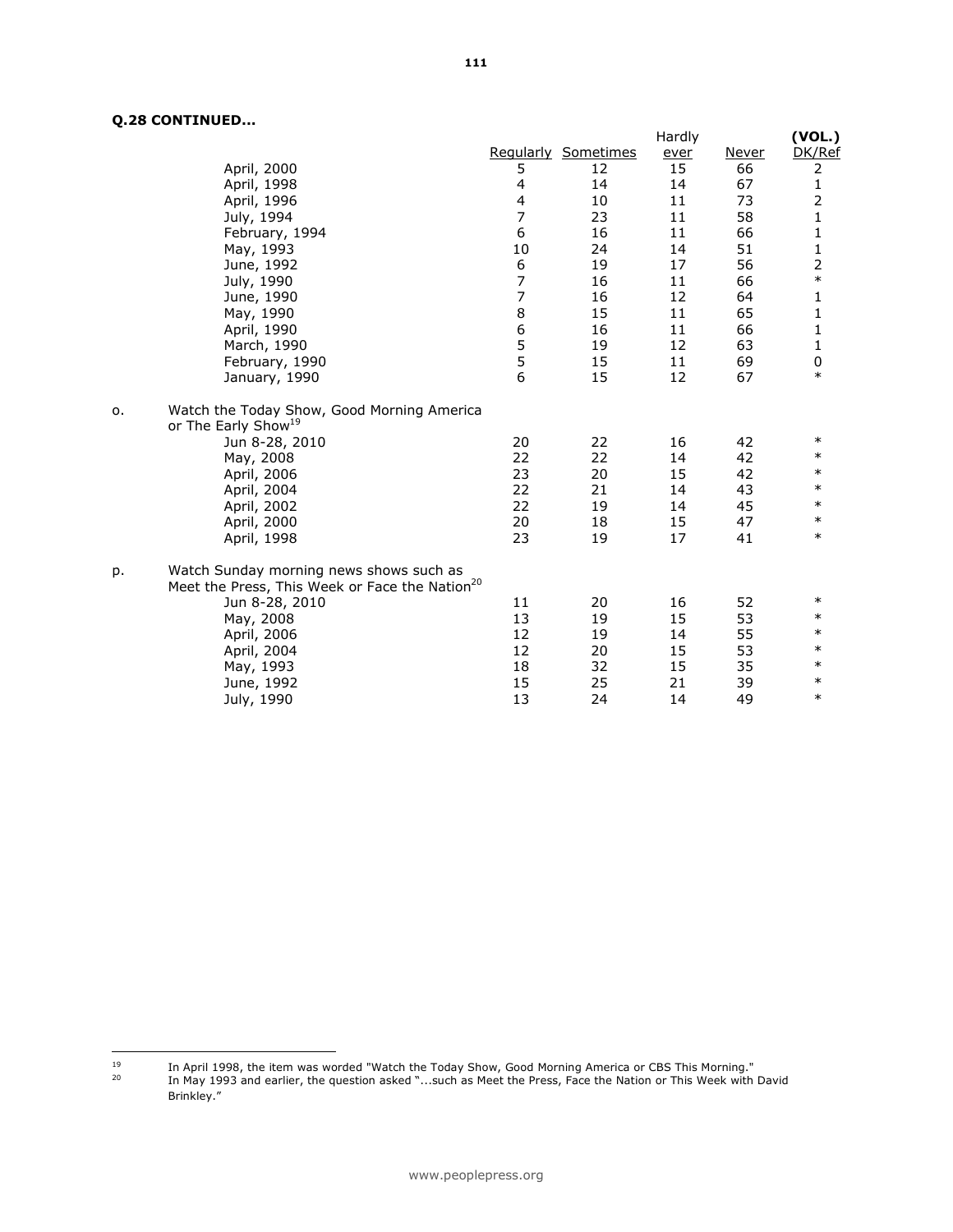**ASK ALL:**<br>Q.29 No

Now I'd like to ask you about some other television and radio programs. (First) how often do you... [INSERT FIRST ITEM; RANDOMIZE], regularly, sometimes, hardly ever or never? How about [INSERT NEXT ITEM; RANDOMIZE]. [READ ALL ANSWER CHOICES AS NECESSARY; DO NOT OFFER LESS THAN THE FULL LIST OF CHOICES]  $^{21}$ 

|    |                                               |                         | Regularly Sometimes | Hardly<br>ever | <u>Never</u> | (VOL.)<br>DK/Ref |
|----|-----------------------------------------------|-------------------------|---------------------|----------------|--------------|------------------|
| a. | Watch Countdown with Keith Olbermann          |                         |                     |                |              |                  |
|    | Jun 8-28, 2010                                | 3                       | 10                  | 9              | 78           | $\ast$           |
|    | May, 2008                                     | $\overline{3}$          | 8                   | $\overline{7}$ | 81           | 1                |
| b. | Watch the Sean Hannity show <sup>22</sup>     |                         |                     |                |              |                  |
|    | Jun 8-28, 2010                                | 6                       | 11                  | 9              | 73           | 1                |
|    | May, 2008                                     | 7                       | 11                  | $\overline{7}$ | 74           | 1                |
| c. | Watch the Daily Show with Jon Stewart         |                         |                     |                |              |                  |
|    | Jun 8-28, 2010                                | $\boldsymbol{7}$        | 20                  | 12             | 60           | 1                |
|    | May, 2008                                     | 5                       | 18                  | 14             | 62           | $\mathbf{1}$     |
|    | April, 2006                                   | 6                       | 15                  | 11             | 68           | $\ast$           |
|    | April, 2004                                   | 3                       | 12                  | 10             | 75           | $\ast$           |
|    | April, 2002                                   | $\overline{2}$          | 10                  | 8              | 79           | 1                |
| d. | Listen to Rush Limbaugh's radio show          |                         |                     |                |              |                  |
|    | Jun 8-28, 2010                                | 5                       | 13                  | 10             | 72           | $\ast$           |
|    | May, 2008                                     | 5                       | 9                   | 9              | 76           | 1                |
|    | April, 2006                                   | 5                       | 10                  | 9              | 76           | $\ast$           |
|    | April, 2004                                   | $\sqrt{6}$              | 10                  | 10             | 74           | $\ast$           |
|    | April, 2002                                   | $\overline{\mathbf{4}}$ | 10                  | 9              | 77           | $\ast$           |
|    | April, 1998                                   | 5                       | 11                  | 11             | 73           | $\ast$           |
|    | June, 1997                                    | 5                       | 11                  | 12             | 71           | 1                |
|    | April, 1996                                   | $\overline{7}$          | 11                  | 11             | 70           | 1                |
|    | July, 1994                                    | 6                       | 20                  | 13             | 61           | $\ast$           |
| e. | Watch Hardball with Chris Matthews            |                         |                     |                |              |                  |
|    | Jun 8-28, 2010                                | 4                       | 15                  | 14             | 67           | $\ast$           |
|    | May, 2008                                     | 4                       | 15                  | 12             | 68           | 1                |
| f. | Watch the O'Reilly Factor with Bill O'Reilly  |                         |                     |                |              |                  |
|    | Jun 8-28, 2010                                | 10                      | 20                  | 13             | 57           | $\ast$           |
|    | May, 2008                                     | 10                      | 19                  | 12             | 59           | $\ast$           |
|    | April, 2006                                   | 9                       | 18                  | 11             | 61           | 1                |
|    | April, 2004                                   | 8                       | 18                  | 11             | 63           | $\ast$           |
|    | April, 2002                                   | 6                       | 14                  | 10             | 70           | $\ast$           |
| g. | Watch the Colbert Report with Stephen Colbert |                         |                     |                |              |                  |
|    | Jun 8-28, 2010                                | 6                       | 18                  | 14             | 62           | $\ast$           |
|    | May, 2008                                     | 5                       | 14                  | 10             | 70           | 1                |
| h. | Watch the Glenn Beck show                     |                         |                     |                |              |                  |
|    | Jun 8-28, 2010                                | $\overline{7}$          | 13                  | 8              | 72           | $\mathbf{1}$     |
| i. | Watch the Rachel Maddow show                  |                         |                     |                |              |                  |
|    | Jun 8-28, 2010                                | 3                       | 7                   | 8              | 81           | 1                |

 $21$ Results for Q.29 from May 2008 combine two versions of the questions. Half of respondents received the wording seen here, while the other half received wording that explicitly included visiting the program's website. Answers to these questions were similar and have been combined.

<sup>&</sup>lt;sup>22</sup> In May 2008, the item asked about "Hannity and Colmes."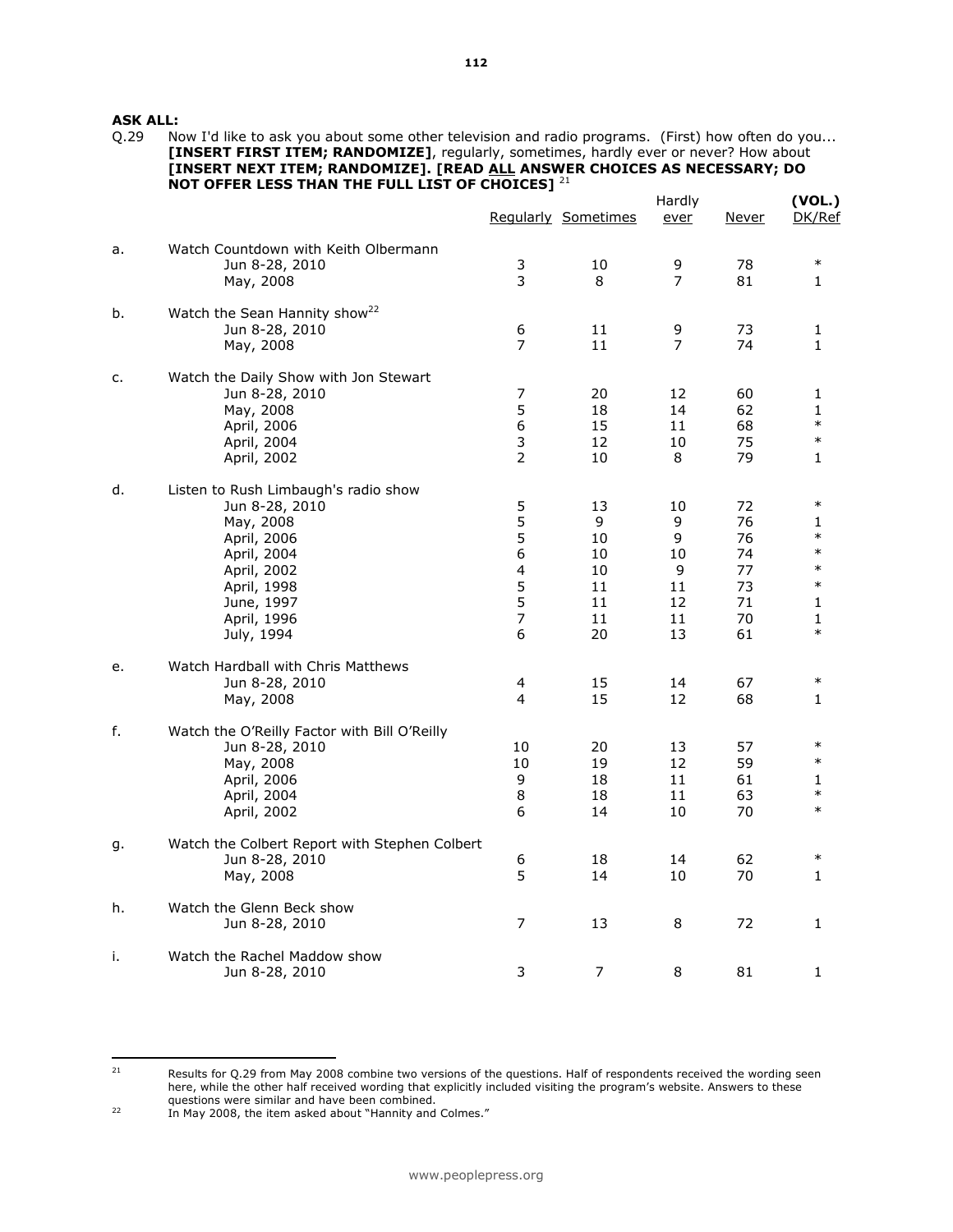**ASK ALL:**<br>Q.30 No Now I'd like to know how often you read certain types of publications in print or online. (First,) How often do you read... [INSERT FIRST ITEM; RANDOMIZE ITEMS a AND b FOLLOWED BY ITEMS c AND d IN ORDER], regularly, sometimes, hardly ever, or never? How about... [INSERT NEXT ITEM; RANDOMIZE]. [READ ALL ANSWER CHOICES AS NECESSARY; DO NOT OFFER LESS THAN THE FULL LIST OF CHOICES]

|    |                                             |                |                     | Hardly |              | (VOL.)      |  |
|----|---------------------------------------------|----------------|---------------------|--------|--------------|-------------|--|
|    |                                             |                | Regularly Sometimes | ever   | <b>Never</b> | DK/Ref      |  |
| a. | News magazines such as Time, U.S. News,     |                |                     |        |              |             |  |
|    | or Newsweek                                 |                |                     |        |              |             |  |
|    | Jun 8-28, 2010                              | 8              | 27                  | 24     | 40           | $\ast$      |  |
|    | May, 2008 <sup>23</sup>                     | 12             | 32                  | 17     | 39           | $\ast$      |  |
|    | April, 2006                                 | 14             | 33                  | 17     | 36           | $\ast$      |  |
|    | April, 2004                                 | 13             | 34                  | 18     | 35           | $\ast$      |  |
|    | April, 2002                                 | 13             | 35                  | 18     | 34           | $\ast$      |  |
|    | April, 2000                                 | 12             | 34                  | 19     | 35           | $\ast$      |  |
|    | April, 1998                                 | 15             | 36                  | 17     | 32           | $\ast$      |  |
|    | April, 1996                                 | 15             | 35                  | 20     | 30           | $\ast$      |  |
|    | July, 1994                                  | 18             | 41                  | 18     | 23           | $\ast$      |  |
|    | February, 1994                              | 16             | 31                  | 23     | 30           | $\ast$      |  |
|    | May, 1993                                   | 24             | 39                  | 14     | 23           | $\ast$      |  |
|    | June, 1992                                  | 20             | 39                  | 18     | 23           | $\ast$      |  |
|    | July, 1990                                  | 18             | 34                  | 18     | 30           | $\ast$      |  |
|    | June, 1990                                  | 21             | 39                  | 16     | 24           | $\ast$      |  |
|    | May, 1990                                   | 17             | 34                  | 19     | 30           | $\ast$      |  |
|    | April, 1990                                 | 20             | 35                  | 16     | 29           | $\ast$      |  |
|    | March, 1990                                 | 16             | 35                  | 19     | 30           | $\ast$      |  |
|    | February, 1990                              | 17             | 36                  | 18     | 29           | 0           |  |
|    | January, 1990                               | 18             | 34                  | 17     | 31           | $\mathbf 0$ |  |
| b. | Magazines such as The Atlantic, Harper's or |                |                     |        |              |             |  |
|    | The New Yorker                              |                |                     |        |              |             |  |
|    | Jun 8-28, 2010                              | 3              | 8                   | 15     | 74           | $\ast$      |  |
|    | May, 2008                                   | $\overline{2}$ | 9                   | 11     | 78           | $\ast$      |  |
|    | April, 2006                                 | $\overline{2}$ | 9                   | 10     | 79           | $\ast$      |  |
|    | April, 2004                                 | $\overline{2}$ | 8                   | 11     | 79           | $\ast$      |  |
|    | April, 2002                                 | $\overline{2}$ | $\overline{7}$      | 11     | 80           | $\ast$      |  |
|    | April, 2000                                 | $\frac{2}{2}$  | 7                   | 11     | 80           | $\ast$      |  |
|    | April, 1998                                 |                | 8                   | 11     | 79           | $\mathbf 0$ |  |

 $23$ 

Results for Q.30 from May 2008 combine two versions of the questions. Half of respondents received the wording seen here, while the other half received wording that did not explicitly mention "in print or online. Answers to these questions were similar and have been combined.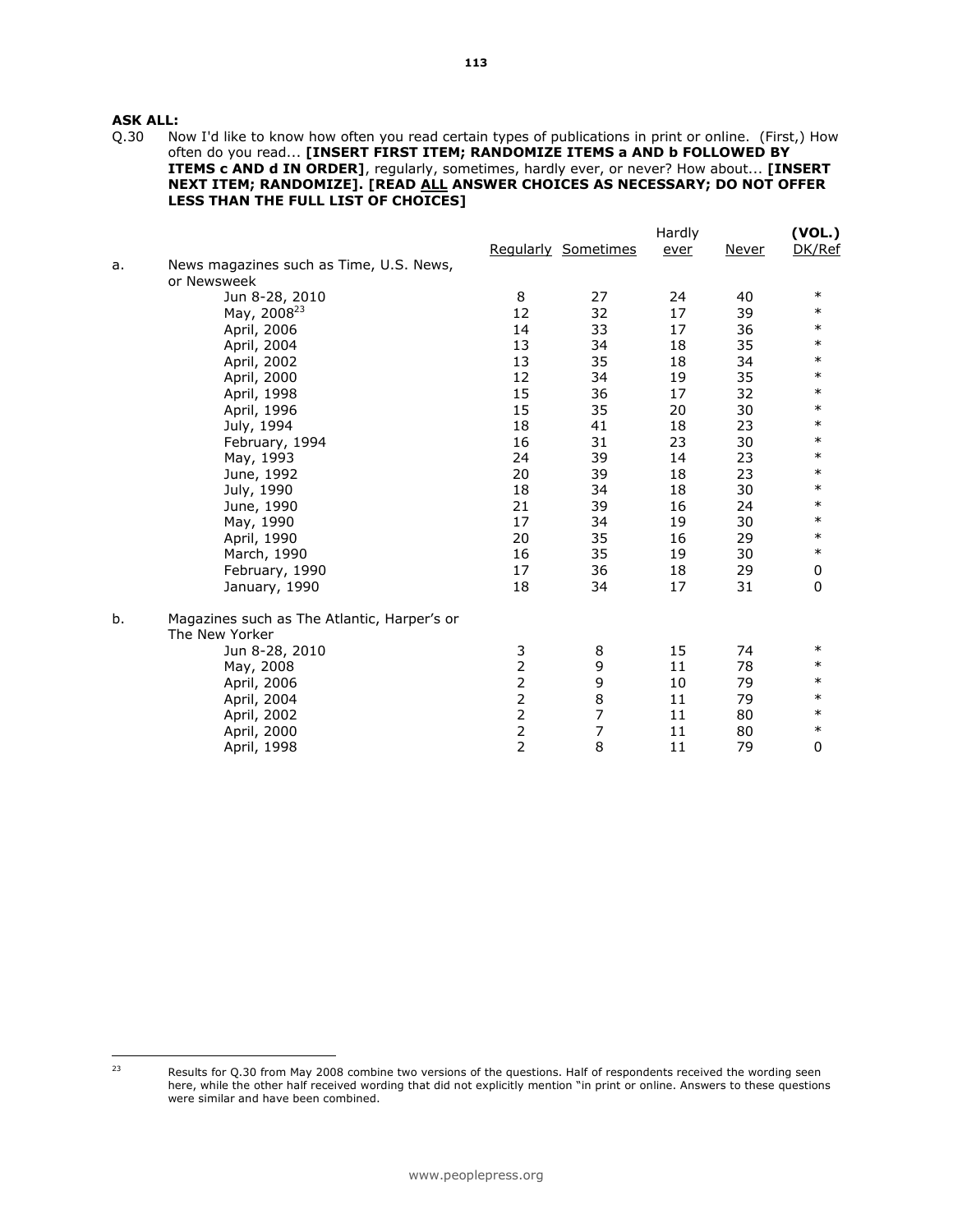# Q.30 CONTINUED…

|    |                                   | Hardly         |                     |      | (VOL.)       |        |
|----|-----------------------------------|----------------|---------------------|------|--------------|--------|
|    |                                   |                | Regularly Sometimes | ever | <u>Never</u> | DK/Ref |
|    | February, 1994                    | 2              | 6                   | 14   | 78           | $\ast$ |
|    | June, 1992                        | 2              | 9                   | 16   | 73           | $\ast$ |
|    | July, 1990                        | 2              | 8                   | 11   | 79           | $\ast$ |
|    | June, 1990                        | $\overline{2}$ | 8                   | 13   | 77           | $\ast$ |
|    | May, 1990                         | $\overline{c}$ | 7                   | 12   | 79           | $\ast$ |
|    | April, 1990                       | $\overline{c}$ | 6                   | 12   | 80           | $\ast$ |
|    | March, 1990                       | $\overline{2}$ | 7                   | 13   | 78           | 0      |
|    | February, 1990                    | $\frac{2}{2}$  | 7                   | 10   | 81           | $\ast$ |
|    | January, 1990                     |                | $\overline{7}$      | 11   | 80           | 0      |
| c. | A daily newspaper                 |                |                     |      |              |        |
|    | Jun 8-28, 2010                    | 40             | 27                  | 11   | 21           | $\ast$ |
|    | May, 2008                         | 46             | 26                  | 9    | 19           | $\ast$ |
|    | April, 2006                       | 52             | 25                  | 8    | 15           | $\ast$ |
|    | April, 2004                       | 54             | 25                  | 8    | 13           | $\ast$ |
|    | August, 1999                      | 52             | 28                  | 13   | 7            | $\ast$ |
|    | February, 1997                    | 56             | 24                  | 9    | 11           | $\ast$ |
|    | May, 1993                         | 66             | 19                  | 7    | 8            | $\ast$ |
|    | February, 1992                    | 71             | 19                  | 5    | 4            | 1      |
| d. | Local weekly community newspapers |                |                     |      |              |        |
|    | Jun 8-28, 2010                    | 30             | 28                  | 14   | 27           | 1      |
|    | May, 2008                         | 33             | 27                  | 11   | 28           | 1      |
|    | April, 2006                       | 35             | 27                  | 10   | 28           | $\ast$ |
|    | April, 2004                       | 36             | 26                  | 11   | 26           | 1      |

#### ASK ALL:

Q.31 And thinking about some specific newspapers in print and online, how often do you read... [INSERT **FIRST ITEM; RANDOMIZE]**? How about... **[INSERT NEXT ITEM; RANDOMIZE] [READ <u>ALL</u>** ANSWER CHOICES AS NECESSARY; DO NOT OFFER LESS THAN THE FULL LIST OF CHOICES]?

|    |                                           |    | Regularly Sometimes | Hardly<br>Ever | Never | (VOL.)<br>DK/Ref |
|----|-------------------------------------------|----|---------------------|----------------|-------|------------------|
| a. | The New York Times<br>Jun 8-28, 2010      | 5. | 13                  | 14             | 68    | $\ast$           |
| b. | The Wall Street Journal<br>Jun 8-28, 2010 | 4  | 13                  | 16             | 67    | $\ast$           |
| c. | USA Today<br>Jun 8-28, 2010               | 4  | 24                  | 19             | 53    | $\ast$           |

# NO QUESTIONS 32-35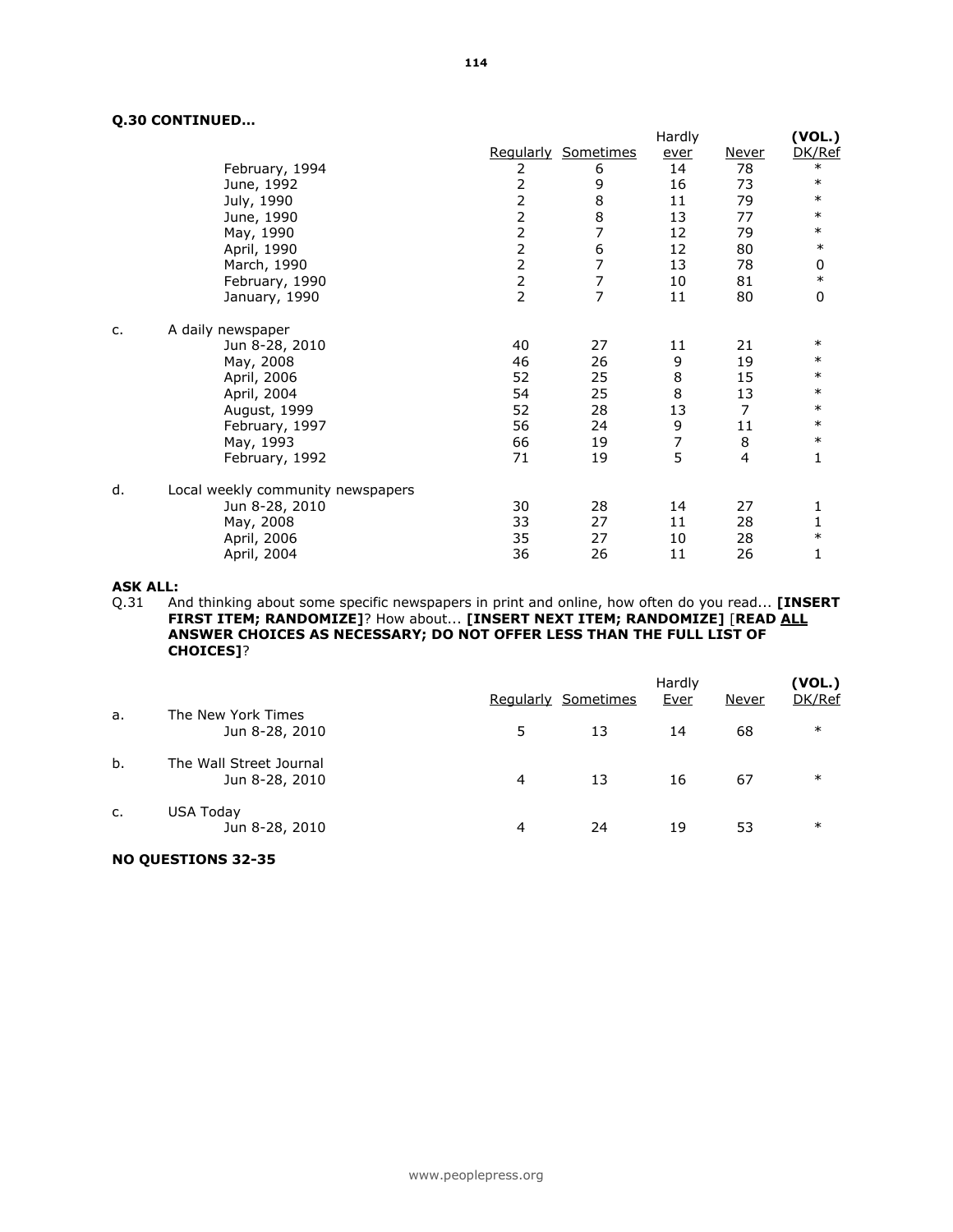# **ASK ALL:**<br>Q.36 Ho

How often, if ever, do you listen to radio shows that invite listeners to call in to discuss current events, public issues and politics - regularly, sometimes, hardly ever or never?<sup>24</sup>

|                       |                  |                  | Hardly |              | (VOL.) |
|-----------------------|------------------|------------------|--------|--------------|--------|
|                       | <u>Regularly</u> | <b>Sometimes</b> | ever   | <u>Never</u> | DK/Ref |
| Jun 8-28, 2010        | 16               | 23               | 20     | 42           | $\ast$ |
| May, 2008             | 17               | 23               | 19     | 41           | $\ast$ |
| April, 2006           | 20               | 22               | 22     | 36           | $\ast$ |
| April, 2004           | 17               | 23               | 22     | 38           | $\ast$ |
| April, 2002           | 17               | 20               | 22     | 41           | $\ast$ |
| April, 2000           | 14               | 23               | 23     | 40           | $\ast$ |
| August, 1999          | 18               | 23               | 24     | 35           | $\ast$ |
| Early September, 1998 | 23               | 25               | 23     | 29           | $\ast$ |
| April, 1998           | 13               | 22               | 24     | 41           | $\ast$ |
| October, 1997         | 18               | 28               | 25     | 29           | $\ast$ |
| August, 1997          | 17               | 24               | 28     | 31           | $\ast$ |
| Early September, 1996 | 15               | 25               | 22     | 37           | 1      |
| July, 1996            | 16               | 24               | 27     | 33           | $\ast$ |
| June, 1996            | 17               | 25               | 26     | 31           | 1      |
| April, 1996           | 13               | 23               | 25     | 39           | $\ast$ |
| March, 1996           | 18               | 28               | 24     | 30           | $\ast$ |
| October, 1995         | 18               | 33               | 25     | 24           | $\ast$ |
| June, 1995            | 15               | 19               | 27     | 39           | $\ast$ |
| April, 1995           | 19               | 30               | 24     | 27           | $\ast$ |
| November, 1994        | 16               | 31               | 26     | 26           | 1      |
| July, 1994            | 17               | 29               | 24     | 30           | $\ast$ |
| December, 1993        | 23               | 22               | 25     | 30           | 0      |
| April, 1993           | 23               | 32               | 23     | 22           | $\ast$ |

# ASK ALL:

Just in general…

Q.37 How much do you enjoy keeping up with the news - a lot, some, not much, or not at all?

| Jun 8-28 |                            | Mav | April            | April | Mav  | April | April  | April  | June | Feb  |
|----------|----------------------------|-----|------------------|-------|------|-------|--------|--------|------|------|
| 2010     |                            |     | 2006             | 2004  | 2002 | 2002  | 2000   | 1998   | 1995 | 1994 |
| 45       | A lot                      | 52  | 52               | 52    | 52   | 48    | 45     | 50     | 54   | 53   |
| 36       | Some                       | 32  | 34               | 37    | 37   | 36    | 40     | 37     | 34   | 35   |
| 12       | Not much                   | 10  | q                |       |      |       | 12     |        | 8    | q    |
| 6        | Not at all                 | 5.  | $\boldsymbol{4}$ |       | 3    | 4     | 3.     |        | ٦.   |      |
|          | Don't know/Refused (VOL.)1 |     |                  |       |      |       | $\ast$ | $\ast$ |      |      |

NO QUESTIONS 38 OR 39

In May 2008 and earlier, response categories were: regularly, sometimes, rarely, or never.

 $24$ 

<sup>115</sup>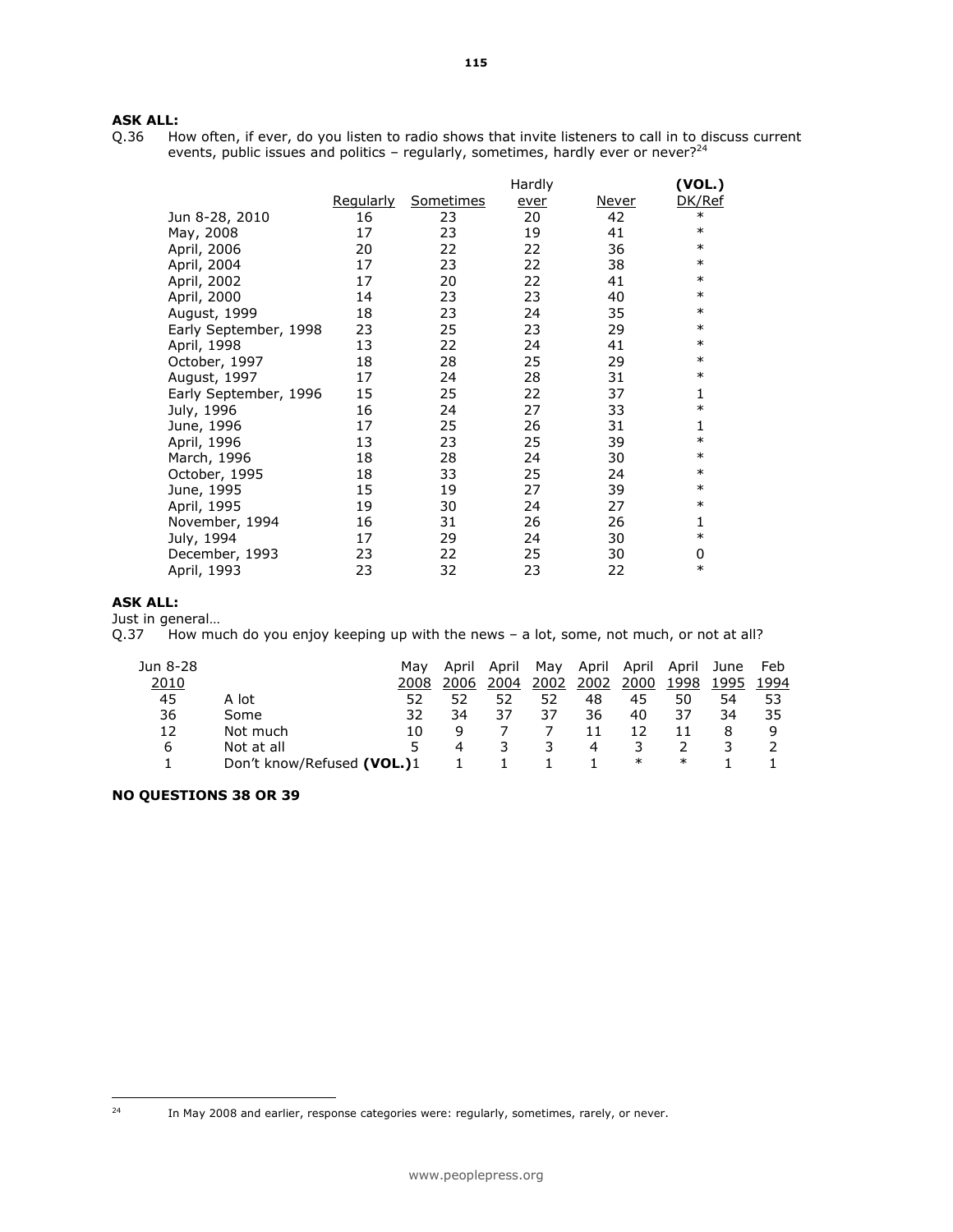# ASK ALL:

On another subject...<br>Q.40 As I read the As I read the following list of items, please tell me if you happen to have each one, or not. Do you have [INSERT ITEM; READ IN ORDER], or not? [INTERVIEWER NOTE: PLEASE BE SURE TO DISTINGUISH BETWEEN IPAD AND IPOD IN RESPONDENTS' ANSWERS.]

|    |                                                                          | <u>Yes</u> | No       | (VOL.)<br>DK/Ref |
|----|--------------------------------------------------------------------------|------------|----------|------------------|
| a. | A desktop computer<br>Jun 8-28, 2010                                     | 67         | 33       | $\ast$           |
|    | Apr 29-May 30, 2010 Pew Internet Project                                 | 62         | 38       | $\ast$           |
|    | Dec 28, 2009-Jan19, 2010 Pew Internet Project                            | 59         | 41       | $\ast$           |
|    | Nov 30-Dec 27, 2009 Pew Internet Project                                 | 58         | 42       | $\ast$           |
|    | Aug 18-Sep 14, 2009 Pew Internet Project                                 | 62         | 37       | $\ast$           |
|    | Mar 26-Apr 19, 2009 Pew Internet Project                                 | 64         | 36       | $\ast$           |
|    | April, 2008 Pew Internet Project                                         | 65         | 34       | $\ast$           |
|    | December, 2007 Pew Internet Project                                      | 65         | 35       | $\ast$           |
|    | April, 2006 Pew Internet Project                                         | 68         | 32       | $\ast$           |
| b. | A laptop computer                                                        |            |          |                  |
|    | Jun 8-28, 2010                                                           | 55         | 45       | 0                |
|    | April 29-May 30, 2010 <sup>25</sup> Pew Internet Project                 | 55         | 45       | $\ast$           |
|    | Dec 28, 2009-Jan19, 2010 Pew Internet Project                            | 49         | 51       | $\ast$           |
|    | Nov 30-Dec 27, 2009 Pew Internet Project                                 | 46         | 53       | $\ast$           |
|    | Aug 18-Sep 14, 2009 Pew Internet Project                                 | 47         | 53       | $\ast$           |
|    | Mar 26-Apr 19, 2009 Pew Internet Project                                 | 47         | 53       | $\ast$           |
|    | April, 2008 Pew Internet Project                                         | 39         | 61       | $\ast$           |
|    | December, 2007 Pew Internet Project                                      | 37         | 63       | $\ast$           |
|    | April, 2006 Pew Internet Project                                         | 30         | 69       | $\ast$           |
| c. | A cell phone  or a Blackberry, iPhone,                                   |            |          |                  |
|    | or other device that is also a cell phone                                |            |          |                  |
|    | Jun 8-28, 2010 Pew Internet Project                                      | 83         | 17       | $\ast$<br>$\ast$ |
|    | April 29-May 30, 2010 Pew Internet Project                               | 82         | 18       | $\ast$           |
|    | Dec 28, 2009-Jan19, 2010 <sup>26</sup> Pew Internet Project              | 80         | 20       | $\ast$           |
|    | Nov 30-Dec 27, 2009 Pew Internet Project                                 | 83         | 17       | $\ast$           |
|    | Aug 18-Sep 14, 2009 Pew Internet Project                                 | 84         | 15       | $\ast$           |
|    | Mar 26-Apr 19, 2009 Pew Internet Project                                 | 85         | 15       | $\ast$           |
|    | April, 2008 Pew Internet Project                                         | 78<br>75   | 22<br>25 | $\ast$           |
|    | December, 2007 Pew Internet Project                                      | 78         | 22       | $\ast$           |
|    | September, 2007 Pew Internet Project<br>April, 2006 Pew Internet Project | 73         | 27       | $\ast$           |
|    | January 2005 Pew Internet Project                                        | 66         | 34       | $\ast$           |
|    | November, 2004 Pew Internet Project                                      | 65         | 35       | $\ast$           |
|    |                                                                          |            |          |                  |

 $25$ 

<sup>25</sup> Item wording for April 29-May 30, 2010, was "a laptop computer or netbook." Prior to that, item wording was "a laptop computer [IF NECESSARY: includes a netbook]."

<sup>26</sup> In January 2010, the item wording was "A cell phone or a Blackberry or iPhone or other handheld device that is also a cell phone." Prior to April 2009, item wording was "A cell phone." Beginning in December 2007, this item was not asked of the cell phone sample, but results shown reflect total combined landline and cell phone sample. Through January 2005, the question was not asked as part of a series.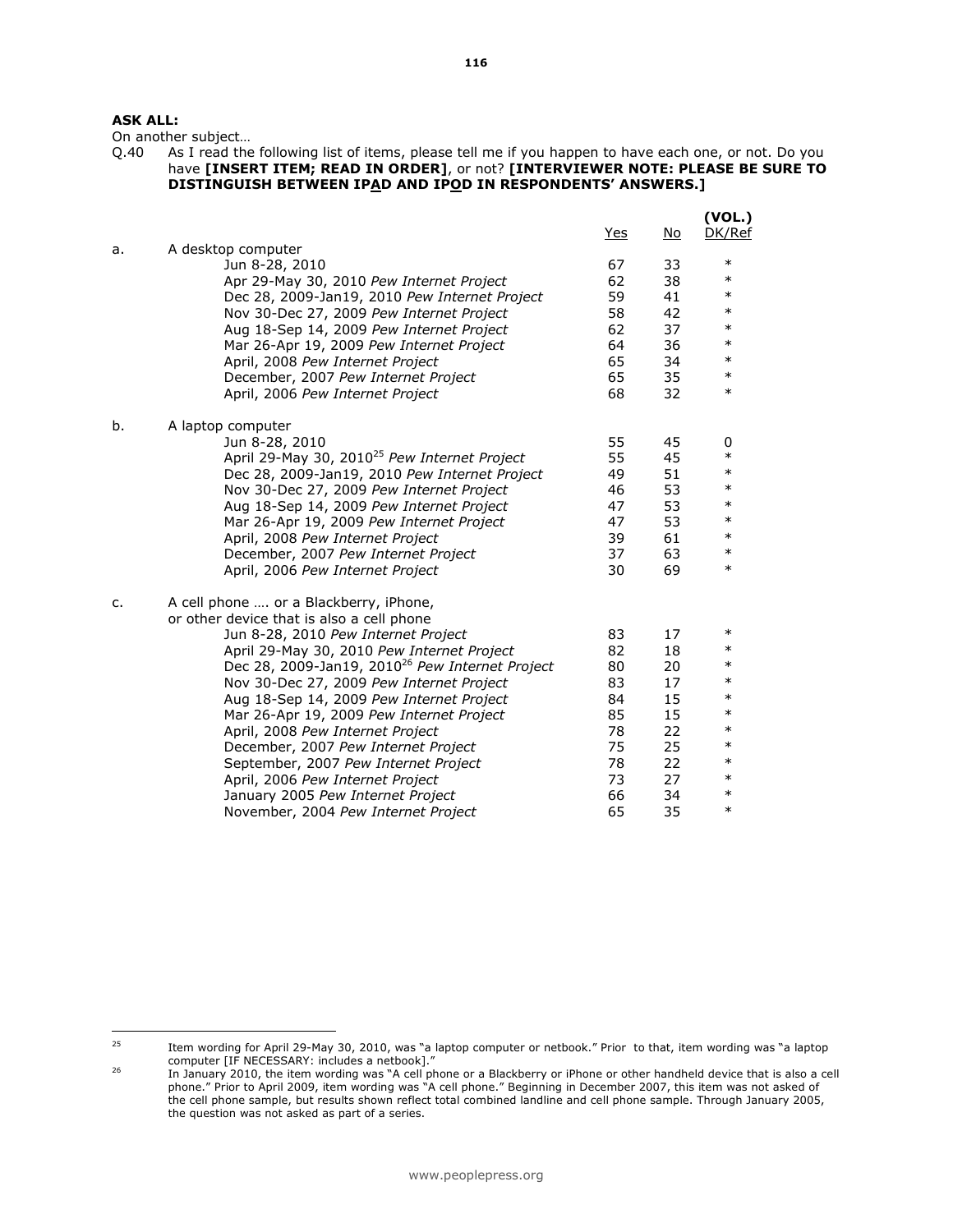## Q.40 CONTINUED…

|    |                                                            |     |    | (VOL.) |
|----|------------------------------------------------------------|-----|----|--------|
|    |                                                            | Yes | No | DK/Ref |
| d. | An MP3 player or iPod                                      |     |    |        |
|    | Jun 8-28, 2010                                             | 47  | 53 | $\ast$ |
|    | April 29-May 30, 2010 Pew Internet Project                 | 46  | 54 | $\ast$ |
|    | Aug 18-Sep 14, 2009 Pew Internet Project                   | 43  | 57 | $\ast$ |
|    | Mar 26-Apr 19, 2009 Pew Internet Project                   | 45  | 55 | $\ast$ |
|    | December, 2007 Pew Internet Project                        | 34  | 66 | $\ast$ |
|    | April, 2006 Pew Internet Project                           | 20  | 79 | $\ast$ |
|    | February, 2005 <sup>27</sup> Pew Internet Project          | 11  | 88 | 1      |
|    | January 2005 Pew Internet Project                          | 11  | 88 |        |
| e. | A tablet computer such as an iPad                          |     |    |        |
|    | Jun 8-28, 2010 Pew Internet Project                        | 4   | 96 | ∗      |
|    | April 29-May 30, 2010 Pew Internet Project                 | 3   | 97 | $\ast$ |
| f. | A satellite radio subscription through X-M or Sirius radio |     |    |        |
|    | Jun 8-28, 2010                                             | 15  | 85 | ∗      |
|    | May, 2008 <sup>28</sup>                                    | 14  | 85 |        |
|    | April, 2006                                                | 10  | 89 |        |
|    |                                                            |     |    |        |

#### ASK ALL:

INT1 Do you use the internet, at least occasionally?

- **ASK ALL:**<br>INT2 Do
- Do you send or receive email, at least occasionally?

Jun 8-28

2010

- 82 Yes to either
- 18 No/Don't know/Refused to both

#### ASK IF INTERNET USER (INT1 OR INT2=1):

Q.41 How frequently do you get NEWS online... would you say every day, 3 to 5 days per week, 1 or 2 days per week, once every few weeks, or less often? <sup>29</sup>

#### Jun 8-28, 2010

| Internet                  | May         | April       | April       | April  | April  | April  | June                              |
|---------------------------|-------------|-------------|-------------|--------|--------|--------|-----------------------------------|
|                           | <u>2008</u> | <u>2006</u> | <u>2004</u> | 2002   | 2000   | 1998   | <u>1995</u>                       |
| Every day                 | 37          | 27          | 27          | 25     | 27     | 18     | 6                                 |
| 3-5 days per week         | 18          | 20          | 18          | 16     | 15     | 17     | 9                                 |
| 1-2 days per week         | 16          | 17          | 15          | 16     | 19     | 20     | 15                                |
| Once every few weeks      | 8           | 12          | 12          | 13     | 12     | 15     | 13                                |
| Less often                | 13          | 16          | 17          | 21     | 18     | 21     | 28                                |
| No/Never (VOL.)           | 8           | 8           | 11          | 9      | 9      | 9      | 29                                |
| Don't know/Refused (VOL.) | $\ast$      | $\ast$      | $\ast$      | $\ast$ | $\ast$ | $\ast$ | $\ast$                            |
| Not an internet user      |             |             |             |        |        |        |                                   |
|                           |             |             |             |        |        |        |                                   |
|                           |             |             |             |        |        |        | -RESULTS BASED ON INTERNET USERS- |

<sup>27</sup> <sup>27</sup> Through February 2005, the item was not asked as part of a series. The question wording was: "Do you have an iPod or other MP3 player that stores and plays music files, or do you not have one of these?"

<sup>&</sup>lt;sup>28</sup> In May 2008 and April 2006, this question was part of a list with the introduction: "Do you happen to have [INSERT ITEM, IN ORDER], or not?"

<sup>&</sup>lt;sup>29</sup> In May 2008 and earlier, the question wording was "How frequently do you go online go get NEWS..."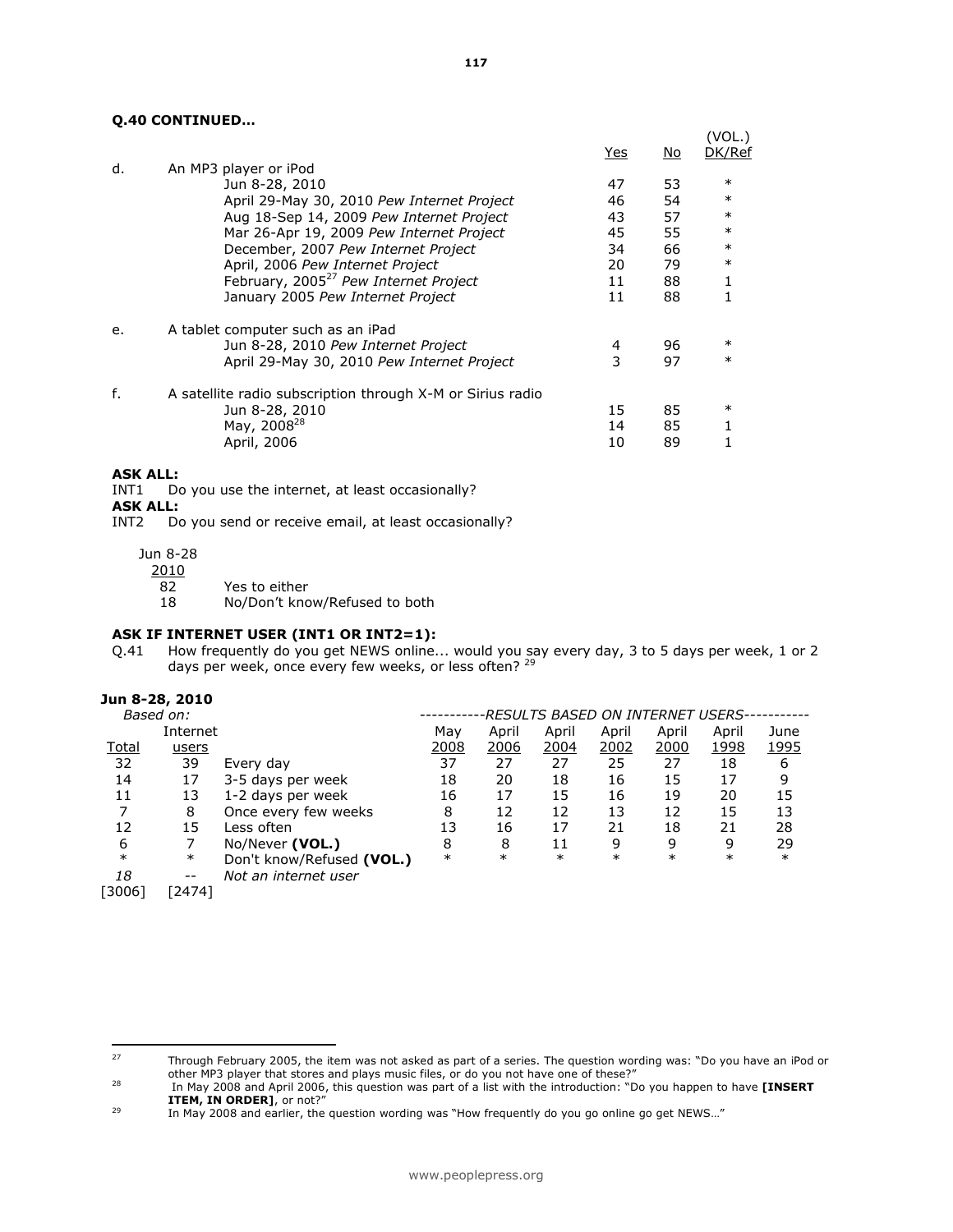# **ASK IF EVER GETS NEWS ONLINE (Q.41=1-5) [N=2266]:**  $Q.42$  What websites do you use to get news and information?

What websites do you use to get news and information? Just name a few of the websites that you go to the MOST often. [OPEN END; CODE UP TO THREE RESPONSES; PROBE FOR ADDITIONAL: "Anything else?"]?

| Jun 8-28 |                     | -Trend for Comparison- |                       |                |                          |  |  |
|----------|---------------------|------------------------|-----------------------|----------------|--------------------------|--|--|
| 2010     |                     | May 2008               |                       |                | April 2006 <sup>30</sup> |  |  |
| 28       | Yahoo               | 28                     | Yahoo                 | 31             | MSN/NBC                  |  |  |
| 16       | <b>CNN</b>          | 19                     | MSN/Microsoft         | 23             | Yahoo                    |  |  |
| 15       | Google              | 17                     | <b>CNN</b>            | 23             | <b>CNN</b>               |  |  |
| 14       | <b>MSN</b>          | 11                     | Google                | 9              | Google                   |  |  |
| 11       | Local               | 10                     | MSNBC/NBC             | 8              | <b>AOL</b>               |  |  |
| 8        | Fox                 | 8                      | <b>AOL</b>            | 8              | Fox                      |  |  |
| 7        | <b>AOL</b>          | 7                      | Fox                   | 5              | New York Times           |  |  |
| 7        | <b>MSNBC</b>        | 4                      | New York Times        | 5              | <b>USA Today</b>         |  |  |
| 6        | New York Times      | 4                      | Local news website    | 4              | ESPN/Sports-related      |  |  |
| 4        | All ISP             | 2                      | <b>BBC</b>            | 4              | <b>ABC</b>               |  |  |
| 2        | <b>BBC</b>          | 2                      | ESPN/sports-related   | 3              | Drudge Report            |  |  |
| 2        | Drudge Report       | 2                      | ABC                   | 3              | Cable homepage           |  |  |
| 2        | <b>ABC</b>          | 2                      | Drudge Report         | 2              | <b>BBC</b>               |  |  |
| 2        | USA Today           | 2                      | <b>CNBC</b>           | 2              | Washington Post          |  |  |
| 2        | Wall Street Journal | 2                      | Wall Street Journal   | 1              | <b>CBS</b>               |  |  |
| 2        | <b>NBC</b>          | 2                      | USA Today             | $\mathbf{1}$   | Los Angeles Times        |  |  |
| 1        | Washington Post     | 2                      | Washington Post       | $\mathbf{1}$   | Wall Street Journal      |  |  |
| 1        | Huffington Post     | 2                      | <b>ISP</b>            |                |                          |  |  |
|          | Facebook            | $\mathbf{1}$           | <b>CBS</b>            |                |                          |  |  |
| 1        | <b>NPR</b>          |                        |                       |                |                          |  |  |
| 1        | <b>Bing</b>         |                        |                       |                |                          |  |  |
| 1        | <b>ESPN</b>         |                        |                       |                |                          |  |  |
| 1        | <b>CBS</b>          |                        |                       |                |                          |  |  |
|          |                     |                        |                       | 1              | Don't like/Misunderstood |  |  |
| 18       | Other               | 25                     | Other website         | 39             | Other websites           |  |  |
| 12       | Don't know/Refused  | 10                     | Misunderstood/DK/Ref. | $\overline{7}$ | Don't know/Refused       |  |  |

Figures add to more than 100% because of multiple responses.

<sup>30</sup> 

Results from April 2006 are based on the broader category of all internet users. Also, in 2006, the MSN/NBC category included references to NBC, MSNBC, CNBC and MSN. In May 2008, MSN and Microsoft are coded together, MSNBC and NBC are coded together and CNBC has its own category. The 2006 category for "Comcast/Cox Cable homepages" is replaced in 2008 with an "Internet service provider" category.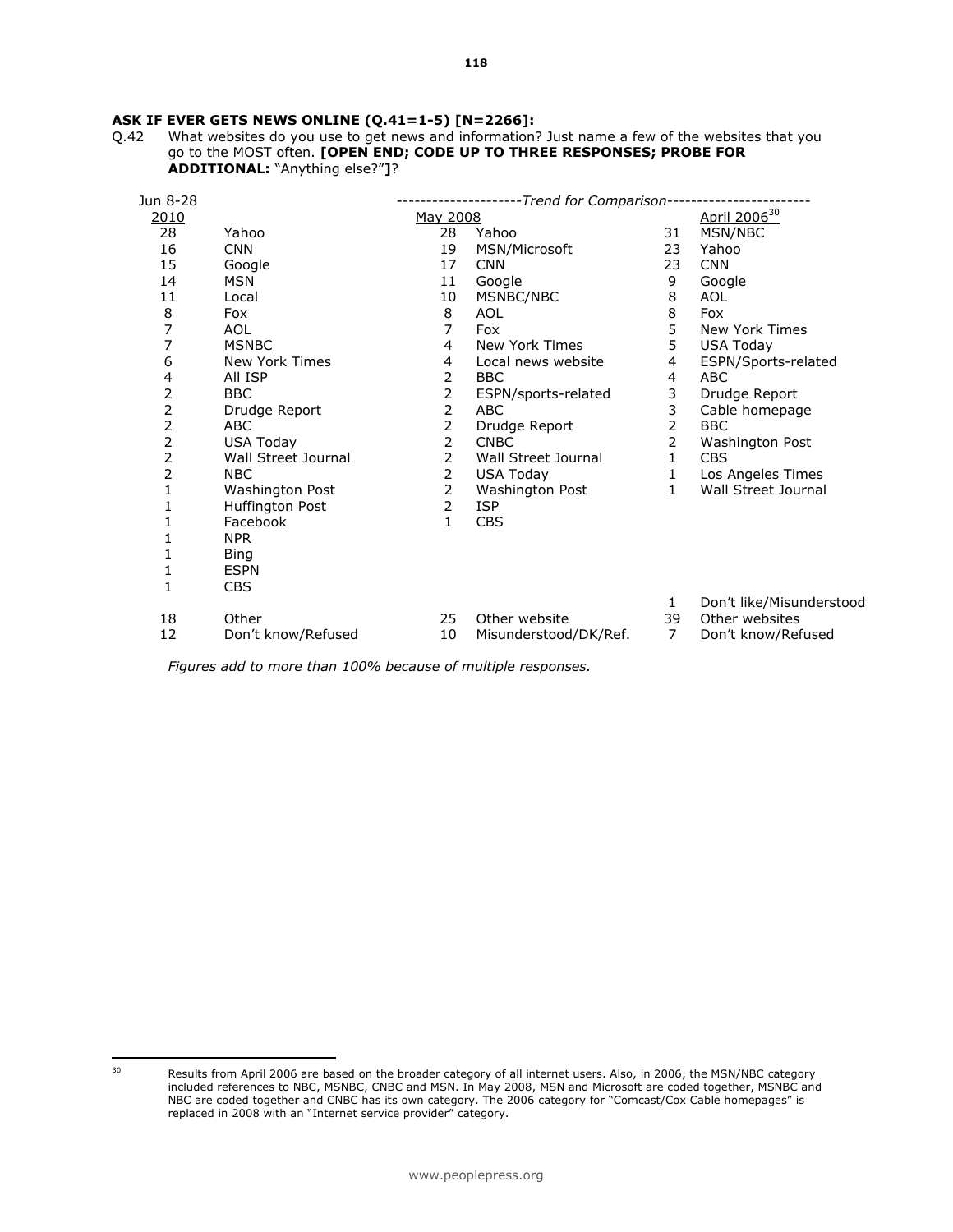#### ASK IF EVER GETS NEWS ONLINE (Q.41=1-5):

Q.43 Have you ever used search engines such as Google, Yahoo or Bing to search for news on a particular subject you are interested in? [IF YES] How often do you do this, every day, 3 to 5 days per week, 1 or 2 days per week, once every few weeks, or less often? $31$ 

|        | Jun 8-28, 2010 |                          |                           |        |                                   |        |  |
|--------|----------------|--------------------------|---------------------------|--------|-----------------------------------|--------|--|
|        | Based on:      |                          |                           |        | <b>BASED ON ONLINE NEWS USERS</b> |        |  |
|        | Internet       | Online                   |                           | May    | April                             | April  |  |
| Total  | users          | news users               |                           | 2008   | 2006                              | 2004   |  |
| 17     | 21             | 23                       | Yes, Every day            | 13     | 10                                |        |  |
| 16     | 20             | 21                       | Yes, 3-5 days per week    | 18     | 14                                | 12     |  |
| 14     | 17             | 19                       | Yes, 1-2 days per week    | 22     | 20                                | 15     |  |
| 11     | 13             | 14                       | Yes, Once every few weeks | 18     | 21                                | 18     |  |
| 8      | 9              | 10                       | Yes, Less often           | 12     | 15                                | 18     |  |
| 9      | 12             | 12                       | No, Never done this       | 17     | 20                                | 30     |  |
| $\ast$ | $\ast$         | $\ast$                   | Don't know/Refused (VOL.) | $\ast$ | $\ast$                            | $\ast$ |  |
| 6      | 8              | $- -$                    | Not an online news user   |        |                                   |        |  |
| 18     |                | $\overline{\phantom{m}}$ | Not an internet user      |        |                                   |        |  |
| 30061  | [2474]         | [2266]                   |                           |        |                                   |        |  |

#### NO QUESTION 44

#### ASK IF FORM 2 AND INTERNET USER (INT1=1 OR INT2=1):

Q.45F2When you are online, do you ever come across news even when you are online for purposes other than getting news? $32$ 

| Jun 8-28, 2010<br>Based on: |          |                           |      |        |        | -BASED ON INTERNET USERS-· |       |         |  |
|-----------------------------|----------|---------------------------|------|--------|--------|----------------------------|-------|---------|--|
|                             |          |                           |      |        |        | April                      |       |         |  |
|                             | Internet |                           | Mav  | April  | April  |                            | April | October |  |
| Total                       | users    |                           | 2008 | 2006   | 2004   | <u>2002</u>                | 1998  | 1996    |  |
| 62                          | 76       | Yes                       | 73   | 76     | 73     | 65                         | 54    | 53      |  |
| 19                          | 23       | No                        | 26   | 24     | 27     | 35                         | 45    | 45      |  |
|                             |          | Don't know/Refused (VOL.) |      | $\ast$ | $\ast$ | $\ast$                     |       |         |  |
| 18                          | $- -$    | Not an internet user      |      |        |        |                            |       |         |  |
| 1509                        | [1238]   |                           |      |        |        |                            |       |         |  |

 $31$  $31$  In May 2008 and earlier, question asked about searching for "news stories" and did not include Bing.

<sup>32</sup> From April 2002 to May 2008 the question asked: "When you go online do you ever come across news when you may have been going online for a purpose other than to get the news?" In April1998 it asked "When you go online do you ever encounter or come across news and information on current events, public issues or politics when you may have been going online for a purpose other than to get the news?" In October 1996 it asked When you go on-line are you ever EXPOSED to news and information on current events, public issues or politics when you may have been going on-line for a purpose other than to get the news?"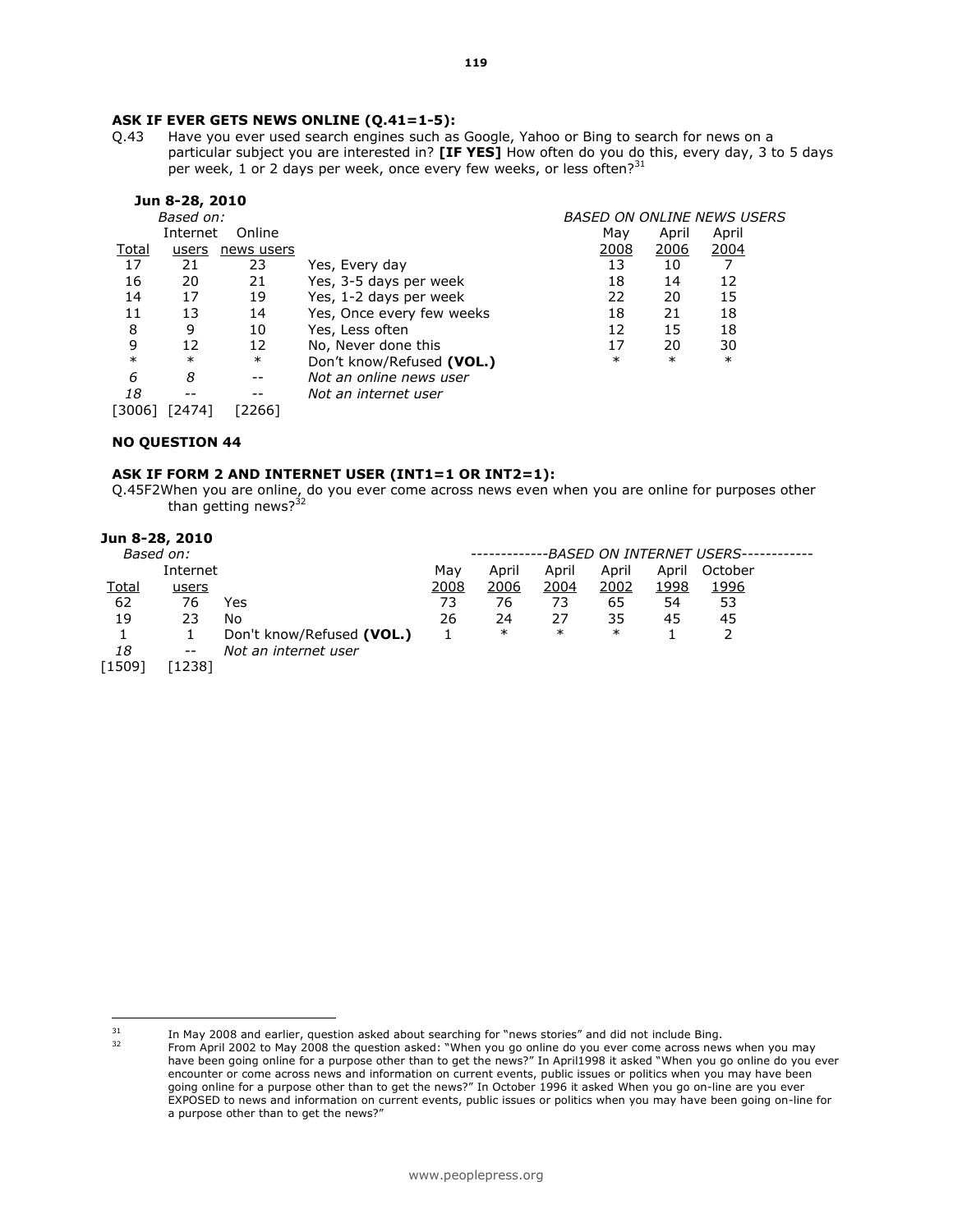### ASK IF INTERNET USER (INT1=1 OR INT2=1):

Q.46 How often, if ever, do you read blogs about politics or current events [READ]?

| Jun 8-28, 2010 |          |                           |        |                  |
|----------------|----------|---------------------------|--------|------------------|
| Based on:      |          |                           |        | May 2008 $^{33}$ |
|                | Internet |                           |        | Internet         |
| Total          | users    |                           | Total  | <u>users</u>     |
| 9              | 11       | Regularly                 | 10     | 14               |
| 19             | 24       | Sometimes                 | 13     | 20               |
| 22             | 27       | Hardly ever               | 19     | 28               |
| 31             | 38       | Never                     | 25     | 37               |
| $\ast$         | $\ast$   | Don't know/Refused (VOL.) | $\ast$ | $\ast$           |
| 18             |          | Not an internet user      | 33     |                  |
| [3006]         | [2474]   |                           |        |                  |
|                |          |                           |        |                  |

#### ASK ALL CELL PHONE OWNERS (Q40c=1):

- Q.47 Thinking now about any of your cell phones, do you ever use a cell phone to [INSERT ITEM; READ IN ORDER] or not?
- a. Send or receive text messages

#### Jun 8-28, 2010

|        | Based on:  |                           |
|--------|------------|---------------------------|
|        | Cell phone |                           |
| Total  | owners     |                           |
| 57     | 69         | Yes                       |
| 25     | 30         | No                        |
| $\ast$ | $\ast$     | Don't know/Refused (VOL.) |
| 17     |            | Not a cell phone owner    |
| [3006] |            |                           |

### ASK IF INTERNET USER (INT1=1 OR INT2=1) AND CELL PHONE OWNER (Q40C=1):

b. Send or receive email

#### Jun 8-28, 2010

|         | Based on: |                       |                                         |
|---------|-----------|-----------------------|-----------------------------------------|
|         |           | Use                   |                                         |
|         |           | Cell phone internet & |                                         |
| Total   | owners    | have cell             |                                         |
| 28      | 34        | 38                    | Yes                                     |
| 45      | 55        | 62                    | No                                      |
| 0       | 0         | 0                     | Don't know/Refused (VOL.)               |
| 9       | 11        |                       | Cell phone owner, but not internet user |
| 17      |           |                       | Not a cell phone owner                  |
| 30061 آ | [2627]    | 22961                 |                                         |

 $33$ Asked as part of a list of online news activities.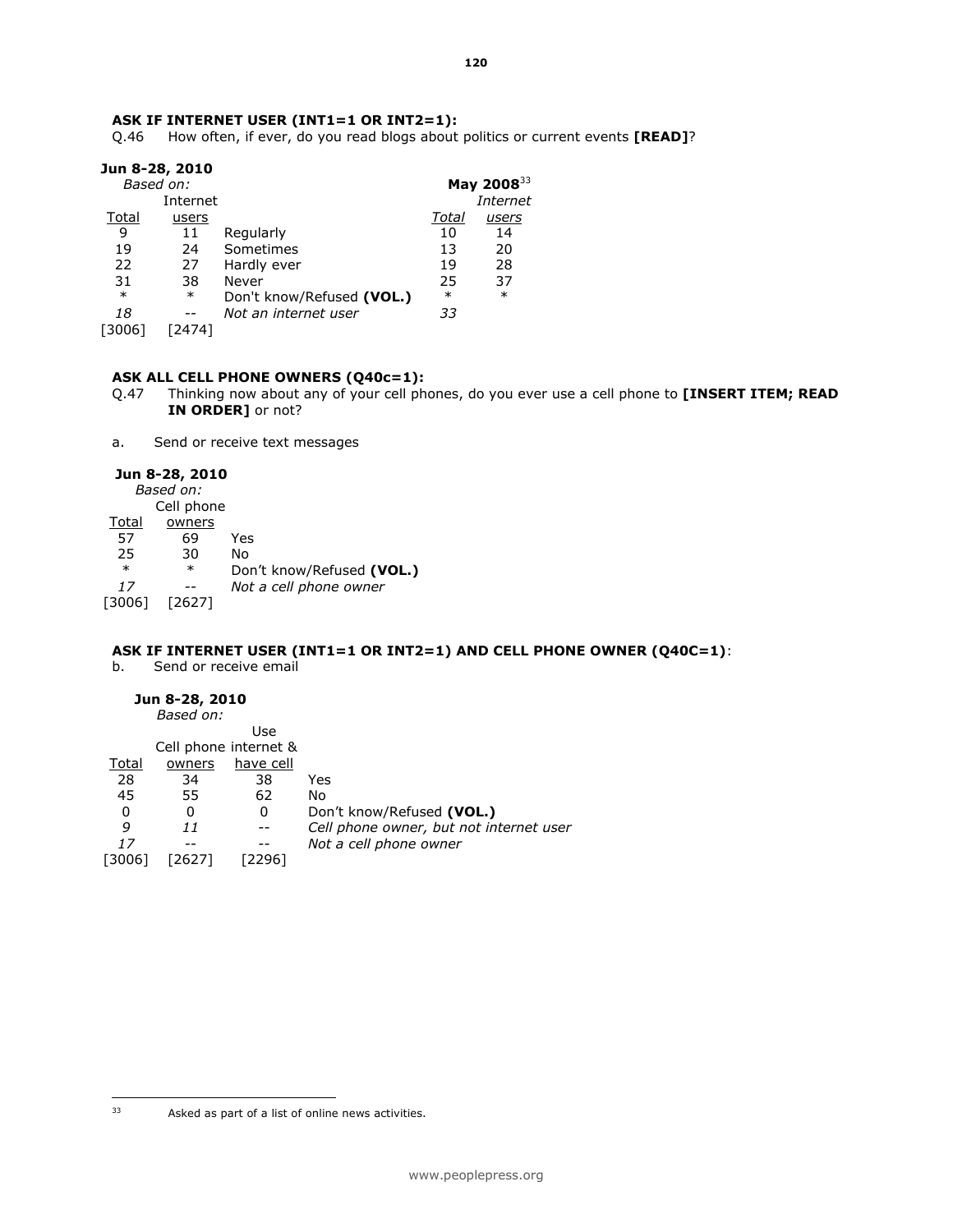### ASK IF INTERNET USER (INT1=1 OR INT2=1) AND CELL PHONE OWNER (Q40C=1):

c. Access the internet

### Jun 8-28, 2010

|        | Based on: |                       |                                            |
|--------|-----------|-----------------------|--------------------------------------------|
|        |           | Use                   |                                            |
|        |           | Cell phone internet & |                                            |
| Total  | owners    | have cell             |                                            |
| 31     | 38        | 42                    | Yes                                        |
| 42     | 51        | 58                    | No                                         |
| $\ast$ | $\ast$    | $\ast$                | Don't know/Refused (VOL.)                  |
| 9      | 11        |                       | Cell phone owner, but not an internet user |
| 17     |           |                       | Not a cell phone owner                     |
| 13006  | 26271     | [2296]                |                                            |
|        |           |                       |                                            |

#### ASK ALL CELL PHONE OWNERS (Q40c=1):

Q.48 Have you ever downloaded an application or "app" that allows you to access news or news headlines on a cell phone, or not?

#### Jun 8-28, 2010

Based on: Cell phone Total owners 16 20 Yes 66 80 No \* \* Don't know/Refused (VOL.)<br>17 -- Not a cell phone owner Not a cell phone owner [3006] [2627]

#### ASK IF INTERNET/E-MAIL ON CELL PHONE (Q.47b=1 OR Q.47c=1):

Q.49 How often, if ever, do you get news or news headlines on a cell phone [READ]?

### Jun 8-28, 2010

|              | Based on:  |                |                                                      |
|--------------|------------|----------------|------------------------------------------------------|
|              |            | Use            |                                                      |
|              | Cell phone | internet       |                                                      |
| <u>Total</u> | owners     | <u>on cell</u> |                                                      |
| 8            | 10         | 24             | Regularly                                            |
| 6            | 8          | 18             | Sometimes                                            |
|              | 8          | 20             | Hardly ever [OR]                                     |
| 13           | 16         | 38             | Never                                                |
| $\ast$       | $\ast$     | $\ast$         | Don't know/Refused (VOL.)                            |
| 39           | 47         | $- -$          | Cell phone owner who uses internet, but not on phone |
| 9            | 11         | $- -$          | Cell phone owner who does not use internet           |
| 17           |            | --             | Not a cell phone owner                               |
| [3006]       | [2627]     | [913           |                                                      |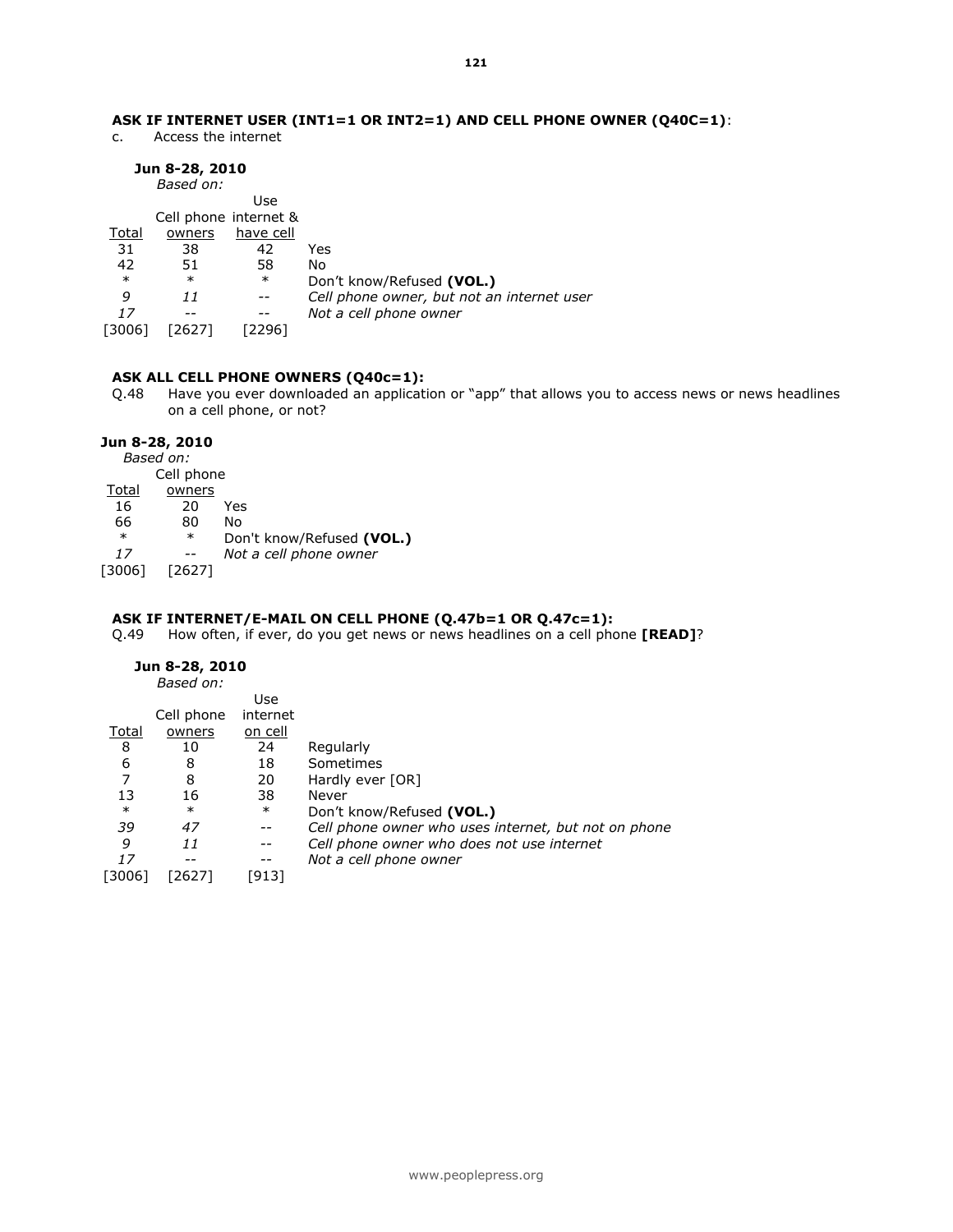### ASK IF EVER GET NEWS ON CELL PHONE (Q.49=1-3):

Q.49a Did you get any news or news headlines on a cell phone YESTERDAY, or not?

|         | Jun 8-28, 2010 |                          |                                                               |
|---------|----------------|--------------------------|---------------------------------------------------------------|
|         | Based on:      |                          |                                                               |
|         |                | Use                      |                                                               |
|         | Cell phone     | internet                 |                                                               |
| Total   | owners         | on cell                  |                                                               |
| 9       | 11             | 27                       | Yes, got news yesterday                                       |
| 12      | 15             | 35                       | No, did not get news yesterday                                |
| $\ast$  | $\ast$         | $\ast$                   | Don't know/Refused (VOL.)                                     |
| 13      | 16             | 38                       | Cell phone owner who uses internet on phone, but not for news |
| 39      | 47             | $\overline{\phantom{m}}$ | Cell phone owner who uses internet, but not on phone          |
| 9       | 11             | $\overline{\phantom{m}}$ | Cell phone owner who does not use internet                    |
| 17      | --             | $\overline{\phantom{m}}$ | Not a cell phone owner                                        |
| 30061 آ | [2627]         | [913]                    |                                                               |

### ASK IF HAS TABLET COMPUTER (Q.40e=1):

Q.50 Now, thinking about your iPad or tablet computer, how often, if ever, do you get news or news headlines on your tablet computer [READ]?

#### Jun 8-28, 2010 Based on:

|        | <b>Tablet</b> |                               |
|--------|---------------|-------------------------------|
| Total  | owners        |                               |
|        | 33            | Regularly                     |
|        | 26            | Sometimes                     |
| 1      | 20            | Hardly ever                   |
| 1      | 19            | Never                         |
| $\ast$ | 1             | Don't know/Refused (VOL.)     |
| 96     |               | Do not have a tablet computer |
| 30061  | 1131          |                               |
|        |               | <i>Based on:</i>              |

### ASK IF INTERNET USER (INT1=1 OR INT2=1):

Q.51 How often, if ever, do you get news or news headlines by email [READ]?

### Jun 8-28, 2010

Based on: Internet

| Total  | users  |                           |
|--------|--------|---------------------------|
| 12     | 14     | Regularly                 |
| 15     | 18     | Sometimes                 |
| 20     | 24     | Hardly ever               |
| 36     | 43     | Never                     |
| $\ast$ | $\ast$ | Don't know/Refused (VOL.) |
| 18     |        | Not an internet user      |
| [3006] | [2474] |                           |
|        |        |                           |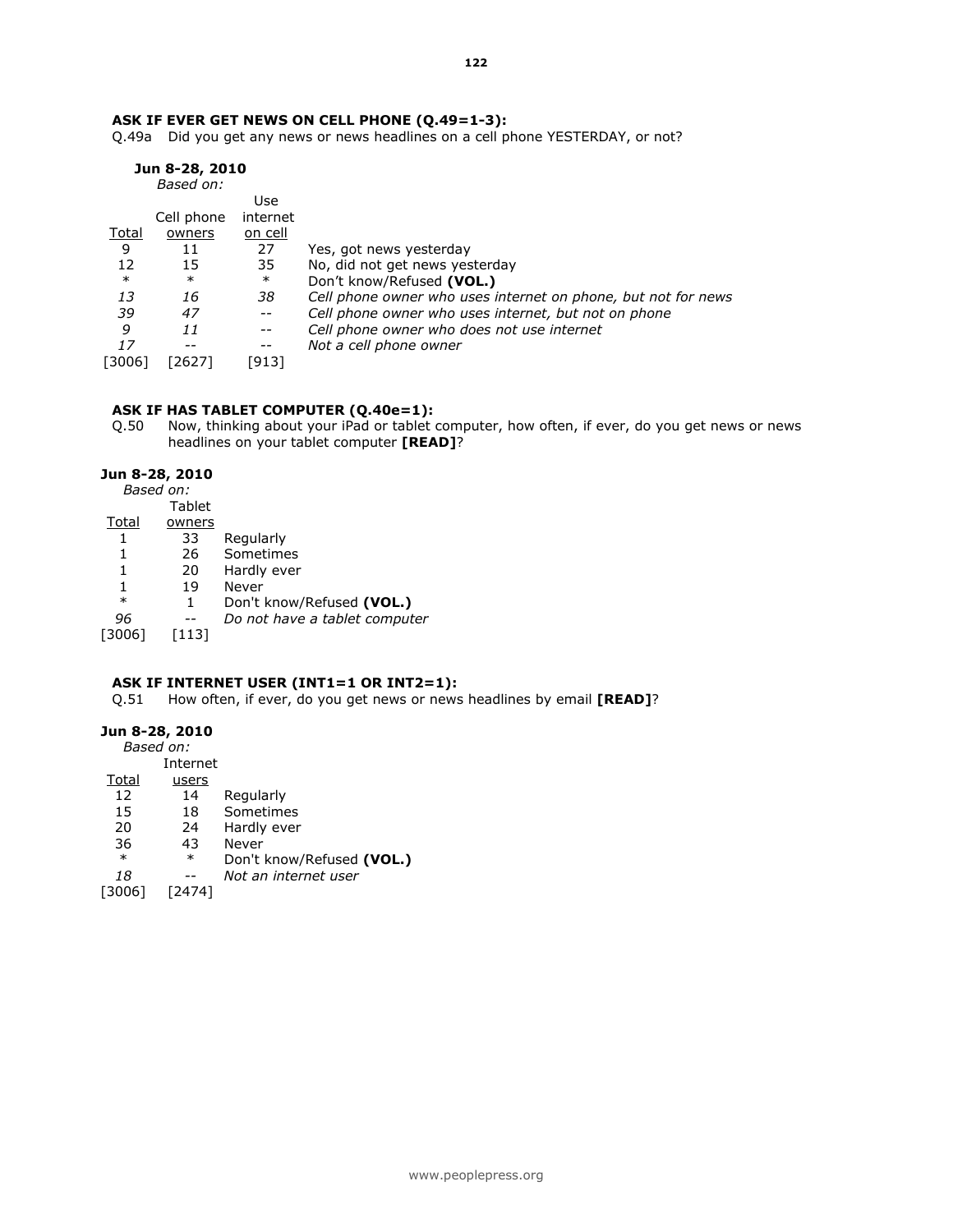#### ASK IF GETS NEWS BY EMAIL (Q.51=1-3):

Q.52a Did you get any news or news headlines by email YESTERDAY, or not?

#### Jun 8-28, 2010

Based on: Internet

|        | 111 LEI 11 EL |                                |
|--------|---------------|--------------------------------|
| Total  | users         |                                |
| 14     | 17            | Yes, got news yesterday        |
| 31     | 37            | No, did not get news yesterday |
| 2      | $\mathcal{P}$ | Don't know/Refused (VOL.)      |
| 36     | 44            | Do not get news by email       |
| 18     |               | Not an internet user           |
| [3006] | 74741         |                                |
|        |               |                                |

#### ASK IF GETS NEWS BY EMAIL (Q.51=1-3):

Q.53 Do you get news or news headlines by email directly from any news organizations or journalists, or not?

#### Jun 8-28, 2010

Based on:

|       | Internet       |                                                                     |
|-------|----------------|---------------------------------------------------------------------|
| Total | users          |                                                                     |
| 10    | 12             | Yes, get news directly from news organizations or journalists       |
| 36    | 43             | No, do not get news directly from news organizations or journalists |
|       |                | Don't know/Refused (VOL.)                                           |
| 36    | 44             | Do not get news by email                                            |
| 18    | $ -$           | Not an internet user                                                |
|       | ์ 30061 โ24741 |                                                                     |

#### [3006] [2474]

#### ASK IF INTERNET USER (INT1=1 OR INT2=1):

Q.54 How often, if ever, do you send news or news headlines by email [READ]?

### Jun 8-28, 2010

Based on:

- Internet<br><u>Total</u> <u>users</u>
- users
- 3 4 Regularly
- 11 13 Sometimes<br>19 23 Hardly ever
- 19 23 Hardly ever
- 49 60 Never<br>\* \* Don't l
- \* \* Don't know/Refused (VOL.)<br>18 -- Not an internet user
- Not an internet user
- [3006] [2474]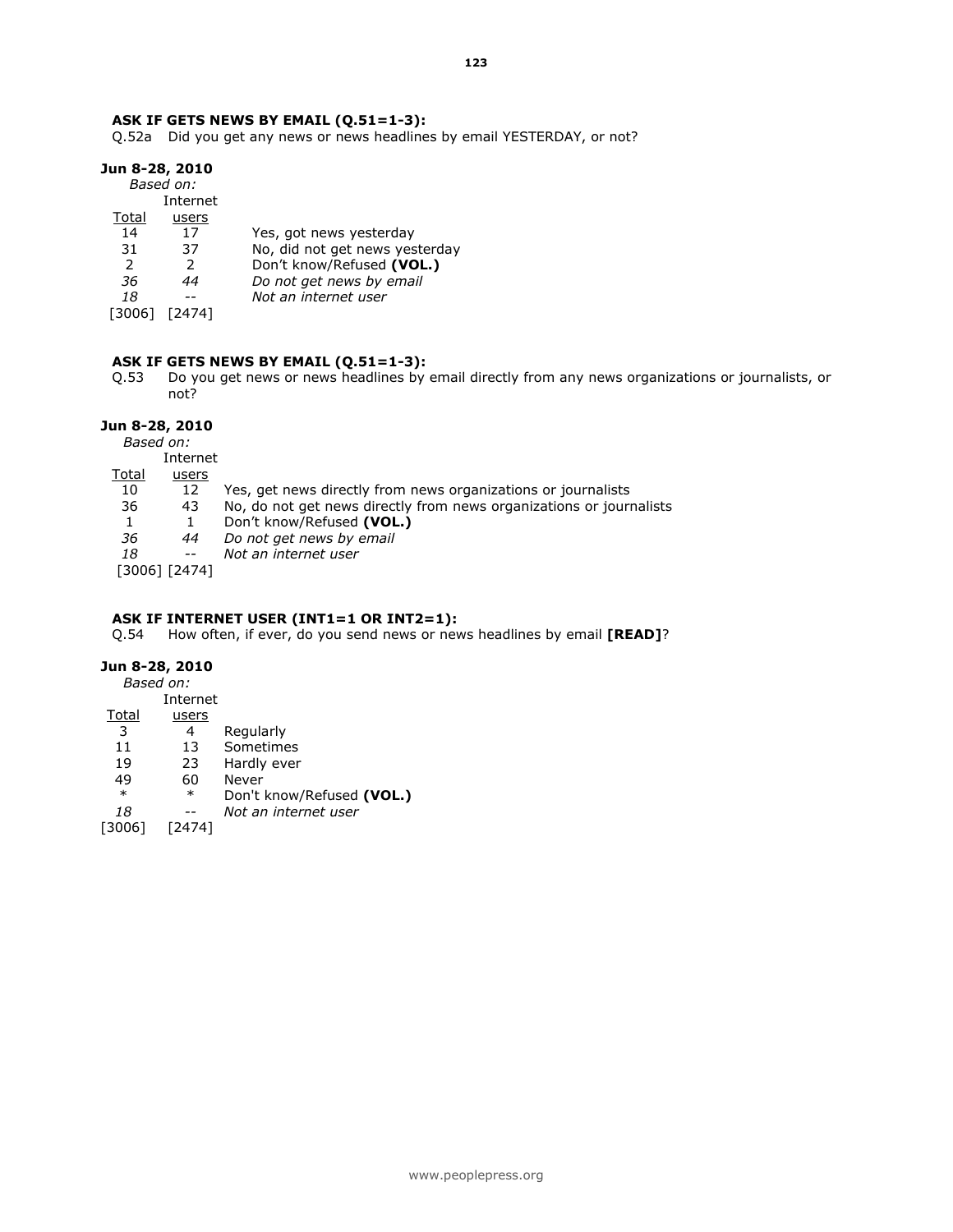#### ASK IF INTERNET USER (INT1=1 OR INT2=1):

Q.55 How often, if ever, do you get news or news headlines through a customizable web page, such as iGoogle or MyYahoo, or through an RSS reader?

#### Jun 8-28, 2010

Based on:

Internet

- Total users
- 10 12 Regularly
- 10 12 Sometimes<br>12 15 Hardly ever
- 12 15 Hardly ever
- 49 60 Never
- 1 Don't know/Refused (VOL.)
- 18 -- Not an internet user
- [3006] [2474]

#### ASK IF GETS NEWS BY CUSTOMIZABLE WEB PAGE OR RSS (Q.55=1-3):

Q.55a Did you get any news or news headlines through a customizable web page, such as iGoogle or MyYahoo, or through an RSS reader YESTERDAY, or not?

#### Jun 8-28, 2010

Based on:

Internet

- Total users
- 10 13 Yes, got news yesterday<br>21 26 No, did not get news yes
- 21 26 No, did not get news yesterday
- \* 1 Don't know/Refused (VOL.)
- 50 61 Do not get news through customizable web page/RSS
- 18 -- Not an internet user
- [3006] [2474]

#### ASK IF INTERNET USER (INT1=1 OR INT2=1):

Q.56 Do you ever use Twitter, or haven't you done this?

#### Jun 8-28, 2010

| Based on: |           | Pew Social Trends                   |
|-----------|-----------|-------------------------------------|
|           | Internet  | Jan 14-27 2010                      |
| Total     | users     | Total                               |
| 9         | Yes<br>11 | 8                                   |
| 72        | 88<br>No  | 69                                  |
| $\ast$    |           | $\ast$<br>Don't know/Refused (VOL.) |
| 18        | $- -$     | Not an internet user<br>23          |
| [3006]    | ั24741    |                                     |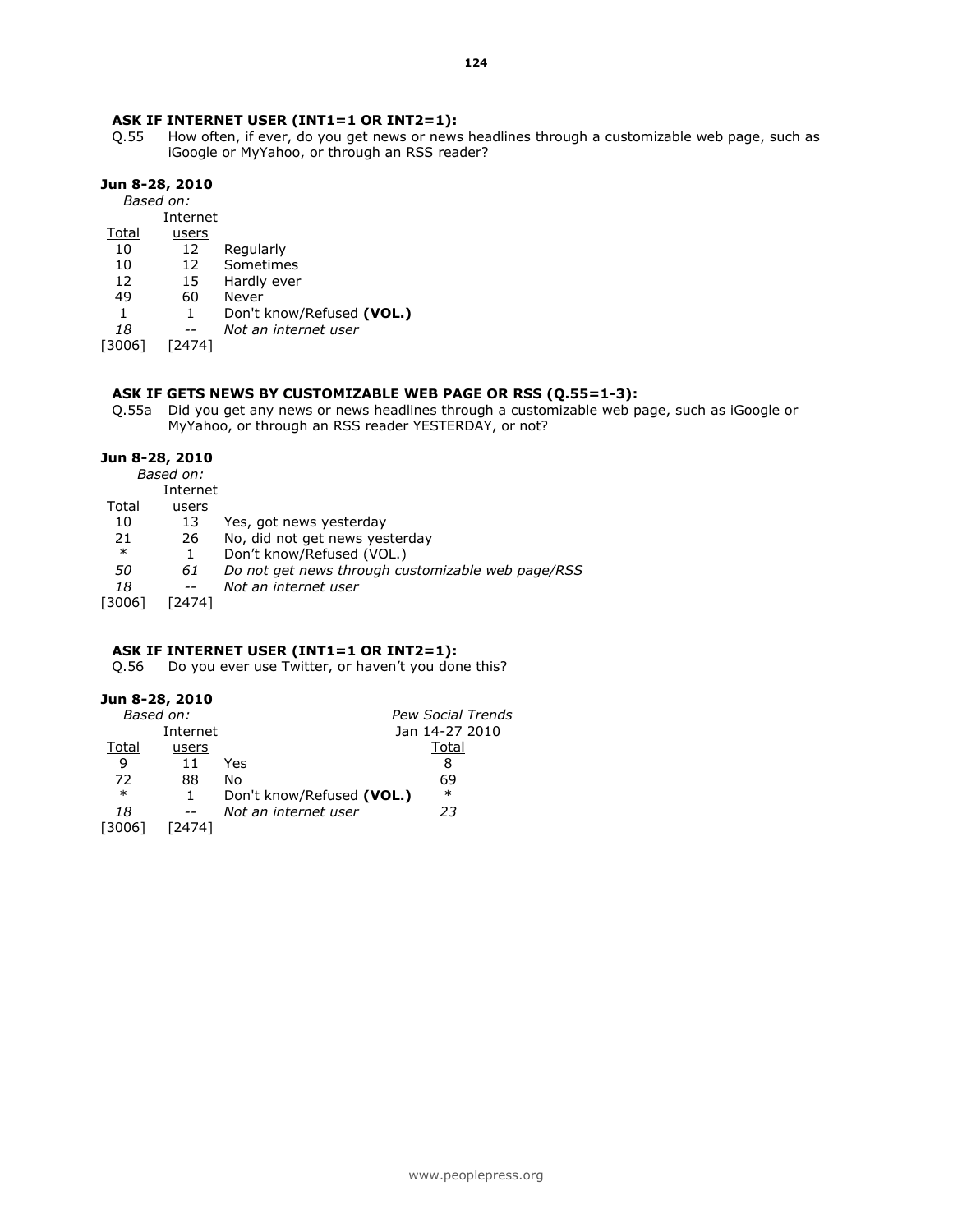#### ASK IF USES TWITTER (Q.56=1):

Q.57 How often, if ever, do you get news or news headlines through Twitter? [READ]

|               | Jun 8-28, 2010 |         |                           |
|---------------|----------------|---------|---------------------------|
|               | Based on:      |         |                           |
|               | Internet       | Twitter |                           |
| Total         | users          | users   |                           |
| $\mathcal{P}$ |                | 17      | Regularly                 |
|               |                | 15      | Sometimes                 |
| 3             | 3              | 27      | Hardly ever [OR]          |
| 4             | 5              | 42      | Never                     |
| 0             | 0              | 0       | Don't know/Refused (VOL.) |
| 73            | 89             |         | Do not use Twitter        |
| 18            |                |         | Not an internet user      |
| 30061 آ       | [2474]         | 2561    |                           |

#### ASK IF GETS NEWS FROM TWITTER (Q.57=1-3):

Q.57a Did you get any news or news headlines through Twitter YESTERDAY, or not?

|        | Jun 8-28 2010 |         |                                |
|--------|---------------|---------|--------------------------------|
|        | Based on:     |         |                                |
|        | Internet      | Twitter |                                |
| Total  | users         | users   |                                |
| 2      |               | 18      | Yes, got news yesterday        |
| 4      |               | 41      | No, did not get news yesterday |
| $\ast$ | $\ast$        | $\ast$  | Don't know/Refused (VOL.)      |
| 4      |               | 42      | Do not get news from Twitter   |
| 73     | 89            |         | Do not use Twitter             |
| 18     |               |         | Not an internet user           |
| 30061  |               | 2561    |                                |
|        |               |         |                                |

# ASK IF USES TWITER (Q.56=1):

Q.58 How often, if ever, do you send news or news headlines through Twitter [READ]?

### Jun 8-28, 2010

| Based on: |         |                           |
|-----------|---------|---------------------------|
| Internet  | Twitter |                           |
| users     | users   |                           |
|           | 6       | Regularly                 |
|           | 9       | Sometimes                 |
| 2         | 20      | Hardly ever [OR]          |
|           | 65      | Never                     |
|           | 0       | Don't know/Refused (VOL.) |
| 89        |         | Do not use Twitter        |
|           |         | Not an internet user      |
|           |         |                           |
|           |         |                           |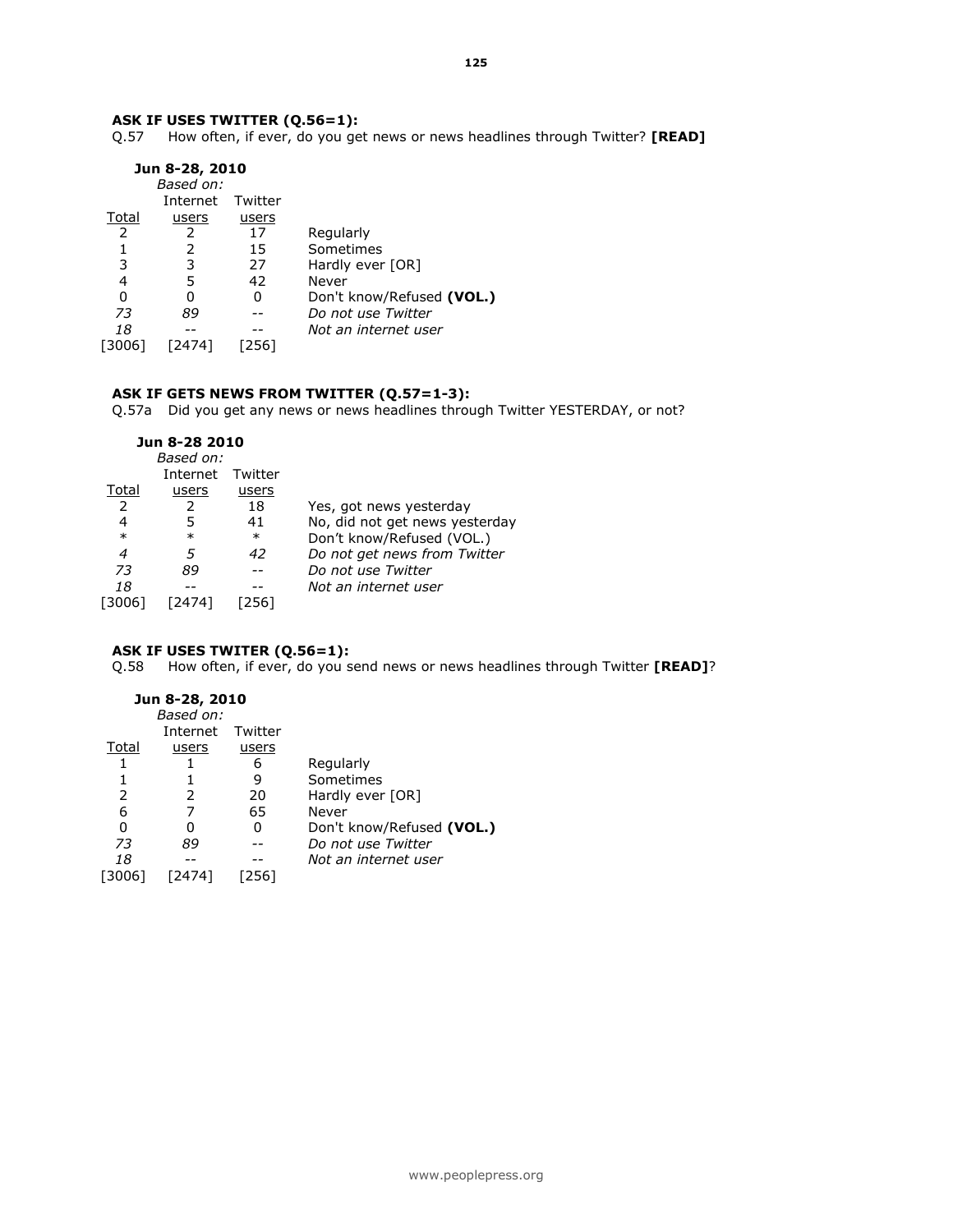#### ASK IF GETS NEWS FROM TWITTER (Q.57=1-3):

Q.59 Do you use Twitter to follow any news organizations or journalists, or not?

|        | Jun 8-28, 2010 |         |                              |
|--------|----------------|---------|------------------------------|
|        | Based on:      |         |                              |
|        | Internet       | Twitter |                              |
| Total  | users          | users   |                              |
| 2      | 3              | 24      | Yes                          |
|        | 4              | 34      | No                           |
| $\ast$ | $\ast$         | $\ast$  | Don't know/Refused (VOL.)    |
| 4      | 5              | 42      | Do not get news from Twitter |
| 73     | 89             |         | Do not use Twitter           |
| 18     |                |         | Not an internet user         |
| 13006  |                | 2561    |                              |
|        |                |         |                              |

#### ASK IF INTERNET USER (INT1=1 OR INT2=1):

Q.60 Have you ever created your own profile on any social networking site like MySpace, Facebook or LinkedIn, or haven't you done this?

#### Jun 8-28, 2010

| Based on:        |                           | <b>Pew Social Trends</b> |
|------------------|---------------------------|--------------------------|
| Internet         |                           | Jan 14-27 2010           |
| Total<br>users   |                           | Total                    |
| 45<br>55         | Yes                       | 41                       |
| 37<br>45         | No                        | 35                       |
| $\ast$<br>$\ast$ | Don't know/Refused (VOL.) | $\ast$                   |
| 18               | Not an internet user      | 23                       |
| [3006]<br>[2474] |                           |                          |
|                  |                           |                          |

#### ASK IF HAVE SOCIAL NETWORKING PROFILE (Q.60=1):

Q.61 How often, if ever, do you get news or news headlines through social networking sites [READ]?

| Jun 8-28, 2010<br>Based on: |        |                          |                                         | <b>TREND FOR COMPARISON:</b><br>May 2008 $^{34}$ |
|-----------------------------|--------|--------------------------|-----------------------------------------|--------------------------------------------------|
|                             |        | Internet Have SNS        |                                         | Have SNS                                         |
| <u>Total</u>                | users  | profile                  |                                         | profile                                          |
|                             | 9      | 16                       | Regularly                               | 10                                               |
| 12                          | 14     | 26                       | Sometimes                               | 20                                               |
| 10                          | 12     | 22                       | Hardly ever [OR]                        | 27                                               |
| 16                          | 20     | 36                       | Never                                   | 43                                               |
| $\ast$                      | $\ast$ | $\ast$                   | Don't know/Refused (VOL.)               | $\ast$                                           |
| 37                          | 45     | $- -$                    | Do not have a social networking profile |                                                  |
| 18                          | $- -$  | $\overline{\phantom{m}}$ | Not an internet user                    |                                                  |
| [3006]                      | [2474] | [1264]                   |                                         |                                                  |

 $34$ 

In May 2008, the question was worded: "How often do you get information about local, national or international news through social networking pages?" And the wording for the filter was different: "Do you have a profile on MySpace, Facebook or another social networking site, or not?"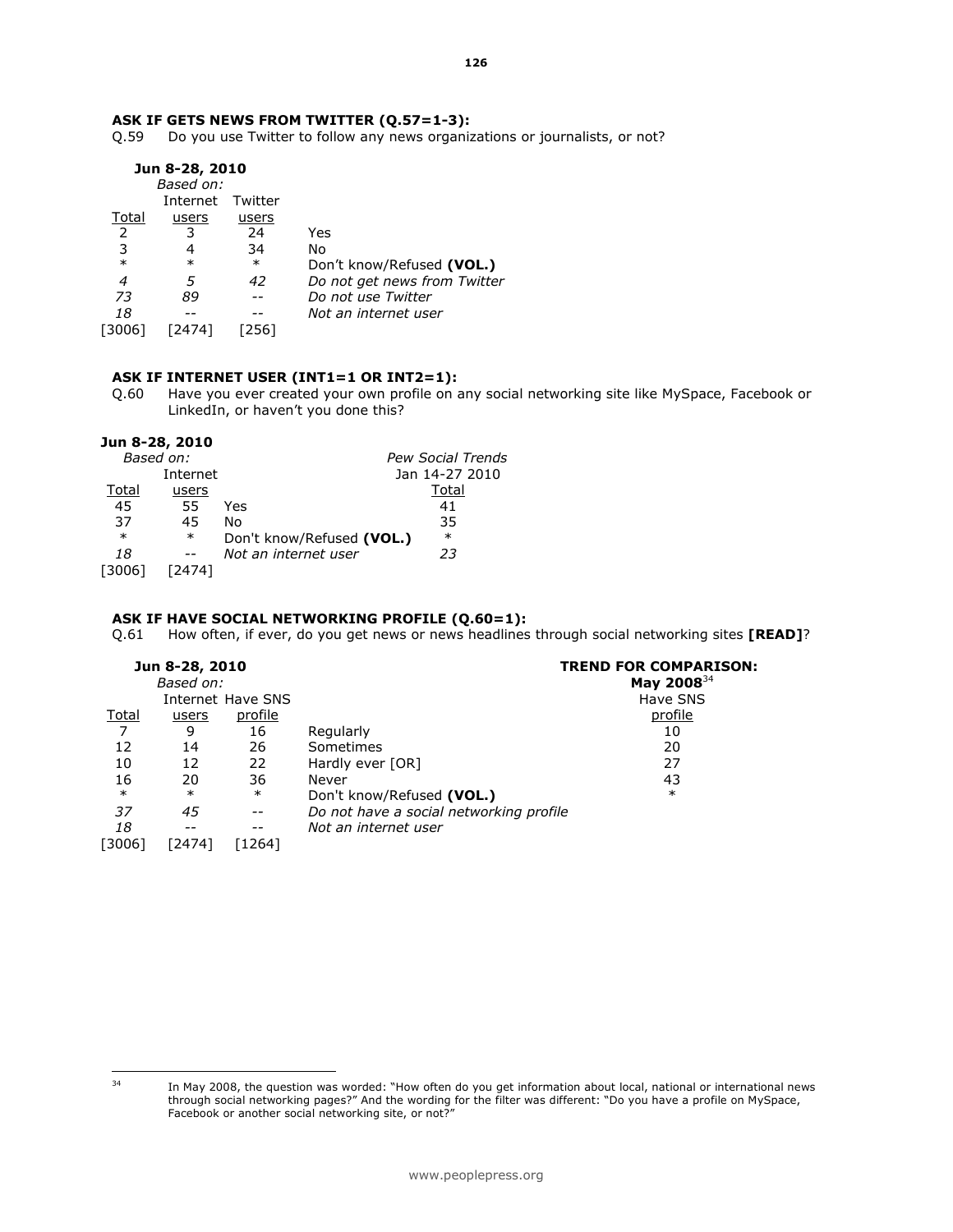Q.61a Did you get any news or news headlines through social networking sites YESTERDAY, or not?

|       | Jun 8-28, 2010 |                   |                                              |
|-------|----------------|-------------------|----------------------------------------------|
|       | Based on:      |                   |                                              |
|       |                | Internet Have SNS |                                              |
| Total | users          | profile           |                                              |
| 9     | 11             | 19                | Yes, got news yesterday                      |
| 20    | 24             | 43                | No, did not get news yesterday               |
|       |                |                   | Don't know/Refused (VOL.)                    |
| 17    | 20             | 37                | Do not get news from social networking sites |
| 37    | 45             |                   | Do not have a social networking profile      |
| 18    |                |                   | Not an internet user                         |
| 30061 | 24741          | 264               |                                              |

## ASK IF HAVE SOCIAL NETWORKING PROFILE (Q.60=1):

Q.62 How often, if ever, do you post news or news headlines on social networking sites [READ]?

|        |        |                          |                                                  | May 2008 <sup>35</sup> |
|--------|--------|--------------------------|--------------------------------------------------|------------------------|
|        |        |                          |                                                  | Have SNS               |
| Total  | users  | profile                  |                                                  | <u>profile</u>         |
|        |        | 4                        | Regularly                                        | 6                      |
| 8      | 9      | 17                       | Sometimes                                        | 18                     |
| 9      | 11     | 20                       | Hardly ever [OR]                                 | 19                     |
| 27     | 33     | 59                       | Never                                            | 57                     |
| $\ast$ | $\ast$ | $\ast$                   | Don't know/Refused (VOL.)                        | $\ast$                 |
| 37     | 45     | $\overline{\phantom{m}}$ | Do not have a social networking profile          |                        |
| 18     |        | $- -$                    | Not an internet user                             |                        |
| [3006] | [2474] | [1264]                   |                                                  |                        |
|        |        |                          | Jun 8-28, 2010<br>Based on:<br>Internet Have SNS |                        |

# ASK IF GETS NEWS FROM SOCIAL NETWORKING SITES (Q.61=1-3):<br>Q.63 Do you use social networking sites to follow any news organizations

Do you use social networking sites to follow any news organizations or journalists as a fan or friend, or not?

# Jun 8-28, 2010

|        | Based on: |                   |                                              |
|--------|-----------|-------------------|----------------------------------------------|
|        |           | Internet Have SNS |                                              |
| Total  | users     | profile           |                                              |
|        | 9         | 16                | Yes                                          |
| 21     | 26        | 47                | No                                           |
| $\ast$ | $\ast$    | $\ast$            | Don't know/Refused (VOL.)                    |
| 17     | 20        | 37                | Do not get news from social networking sites |
| 37     | 45        |                   | Do not have a social networking profile      |
| 18     |           |                   | Not an internet user                         |
| [3006] |           | 2641              |                                              |
|        |           |                   |                                              |

# NO QUESTIONS 64-69

<sup>35</sup> 

<sup>35</sup> In May 2008, the question was worded: "How often do you share information about local, national or international news on your social networking page?" And the wording for the filter was different: "Do you have a profile on MySpace, Facebook or another social networking site, or not?"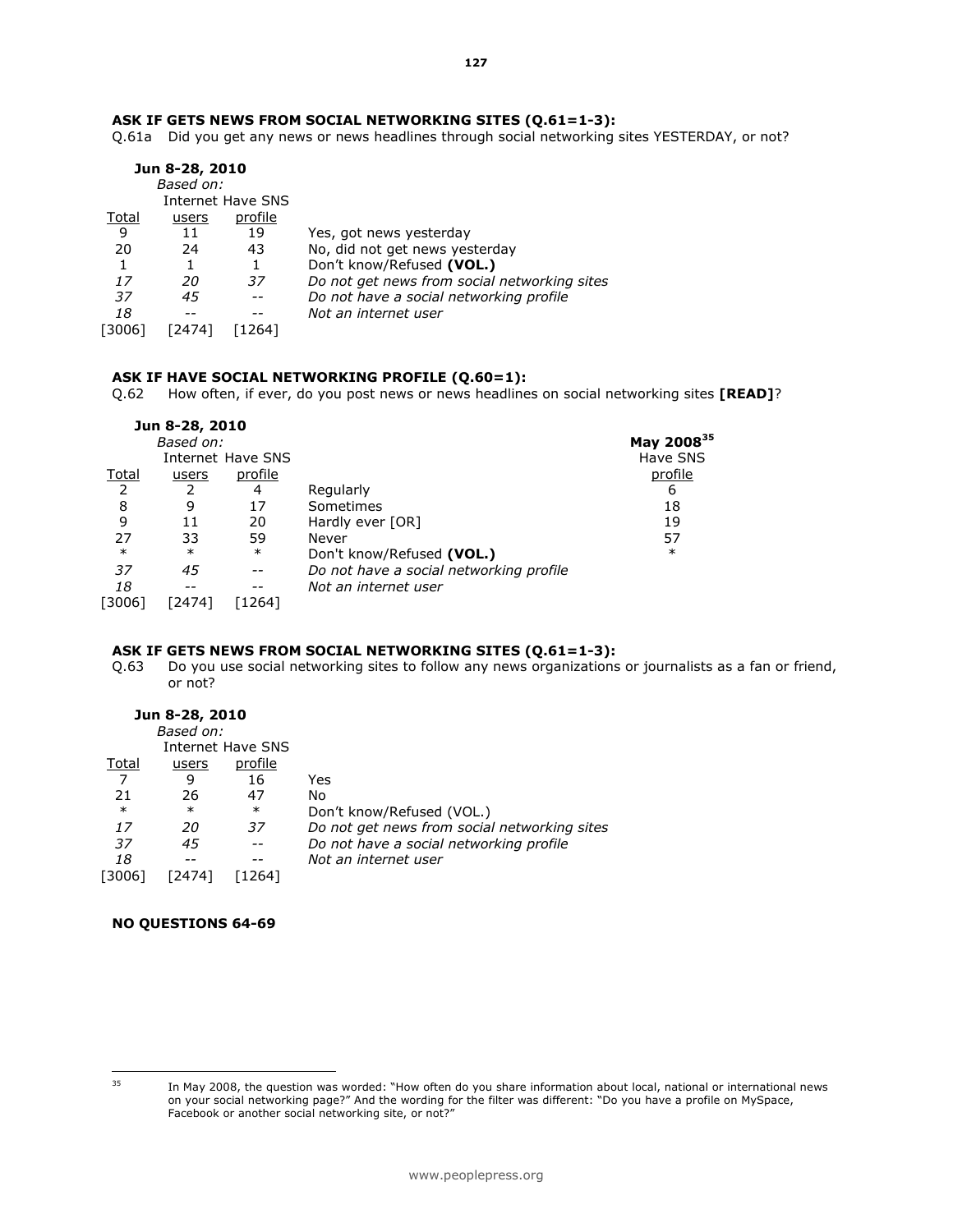#### ASK IF INTERNET USER (INT1=1 OR INT2=1):

Q.70 How often, if ever, do you watch or listen to news podcasts [READ]?

#### Jun 8-28, 2010

 Based on: Internet users w/

- Total MP3 players
- 3 6 Regularly
- 6 13 Sometimes
- 16 Hardly ever
- 29 64 Never<br>\* 1 Don't l
	- \* 1 Don't know/Refused (VOL.)
- 54 -- Not an internet user and/or do not have an MP3 player
- [3006] [1263]

#### ASK IF WATCH/LISTEN TO PODCASTS (Q.70=1-3):

Q.71 Did you watch or listen to a news podcast YESTERDAY, or not?

#### Jun 8-28, 2010

Based on:

Internet

users w/

- Total MP3 players
- 4 9 Yes, watch/listened yesterday<br>12 26 No, did not watch/listen yester
- 26 No, did not watch/listen yesterday
- \* \* Don't know/Refused (VOL.)
- 30 65 Do not watch/listen to podcasts
- 54 -- Not an internet user and/or do not have an MP3 player

[3006] [1263]

#### NO QUESTIONS 72 OR 73

#### ASK ALL:

Q.74 At your home, do you currently subscribe to Cable TV, satellite TV, or another digital cable service like Fios, or not?

#### Jun 8-28

| 2010   |                           |
|--------|---------------------------|
| 80     | Yes                       |
| 19     | N٥                        |
| $\ast$ | Don't know/Refused (VOL.) |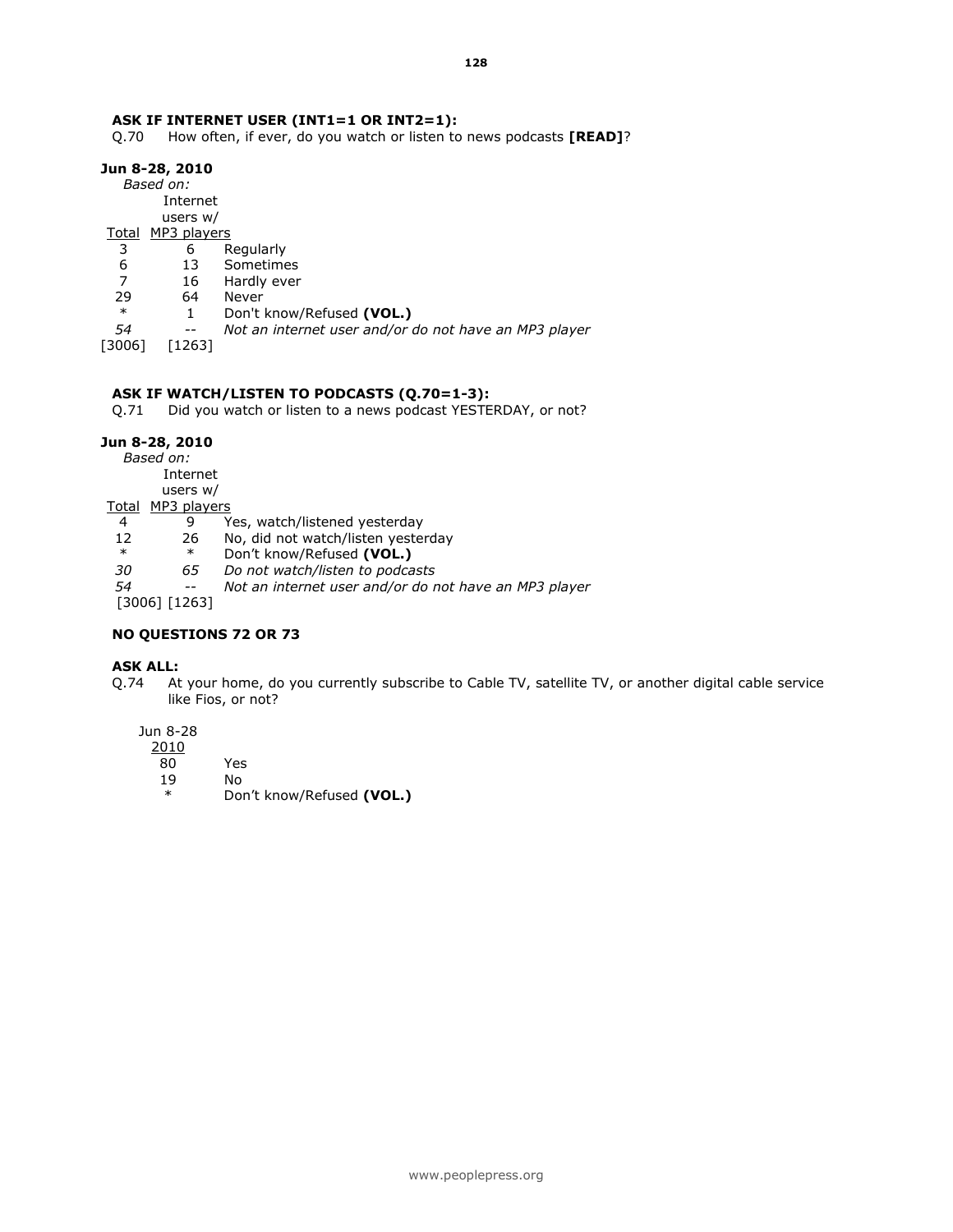### ASK ALL:

Q.75 Do you happen to have a Tivo or cable box with a DVR that can record TV programs you select, or not?<sup>36</sup>

| Jun 8-28 |                           | Mav  | April | April | April |
|----------|---------------------------|------|-------|-------|-------|
| 2010     |                           | 2008 | 2006  | 2004  | 2002  |
| 45       | Yes                       | 35   | 23    |       |       |
| 54       | No                        | 64   | 76    | 86    | 96    |
|          | Don't know/Refused (VOL.) |      |       |       |       |

#### ASK IF HAS TIVO/DVR (Q.75=1):

Q.76 Have you programmed your DVR or Tivo to record any news programs regularly, or not?

#### BASED ON THOSE WHO HAVE A DVR/TIVO [N=1409]:

| Jun 8-28 |                           |    | Mav    | April  |
|----------|---------------------------|----|--------|--------|
| 2010     |                           |    | 2008   | 2006   |
| 24       | Yes                       |    | つつ     | 17     |
| 76       | No                        | 78 | 83     |        |
| ∗        | Don't know/Refused (VOL.) |    | $\ast$ | $\ast$ |

#### NO QUESTIONS 77-81

#### ASK IF REGULARLY GET NEWS FROM THE FOLLOWING SOURCE LIST:

Q.82 We're interested in understanding WHY people use certain media sources. For example, earlier you said that you regularly turn to [INSERT FIRST SOURCE, RANDOMIZE a-j FIRST, FOLLOWED BY RANDOMIZED k-x]. Do you turn to [FIRST SOURCE] MOSTLY [READ AND RANDOMIZE, KEEP ORDER CONSISTENT FOR EACH RESPONDENT] Do you turn to [INSERT NEXT SOURCE] MOSTLY [READ AND RANDOMIZE, KEEP ORDER CONSISTENT FOR EACH RESPONDENT; READ ALL ANSWER CHOICES AFTER EACH SOURCE] [IF RESPONDENT HAS DIFFICULTY CHOOSING, PROBE WITH "WHAT IS THE MAIN REASON YOU TURN TO [SOURCE]?]

|      |                                                                                | Latest news In-depth<br>& headlines | reporting      | Enter-<br>tainment | Interesting<br>views/opinions | (VOL.)<br>Mix/All | (VOL.)<br>Other/<br>DK/Ref | $\overline{\mathbf{N}}$ |
|------|--------------------------------------------------------------------------------|-------------------------------------|----------------|--------------------|-------------------------------|-------------------|----------------------------|-------------------------|
| a.F1 | The national nightly network<br>news on CBS, ABC or NBC<br>Jun 8-28, 2010      | 59                                  | 13             | 6                  | 8                             | 9                 | 5                          | $[470]$                 |
| b.F1 | The Today Show,<br>Good Morning America or<br>The Early Show<br>Jun 8-28, 2010 | 39                                  | 4              | 18                 | 13                            | 19                | $\overline{7}$             | $[318]$                 |
| c.F1 | A daily newspaper<br>Jun 8-28, 2010                                            | 53                                  | $\overline{7}$ | 8                  | 8                             | 18                | 4                          | $[690]$                 |
| d.F2 | <b>CNN</b><br>Jun 8-28, 2010                                                   | 64                                  | 10             | 4                  | 6                             | 14                | $\overline{2}$             | $[274]$                 |
| e.F2 | The Fox News CABLE Channel<br>Jun 8-28, 2010                                   | 44                                  | 11             | 5                  | 11                            | 22                | 6                          | $[386]$                 |
| f.F2 | <b>MSNBC</b><br>Jun 8-28, 2010                                                 | 43                                  | 12             | 13                 | 15                            | 13                | 2                          | $[167]$                 |

36

<sup>36</sup> In a list in May 2008 and earlier. In May 2008, item was: "A DVR, such as a Tivo that can record TV programs you select." In April 2006 and April 2004 the item was: "A digital video recorder like TiVo that automatically records TV programs you select." In April 2002 the item was: "A smart TV product like TiVo or UltimateTV."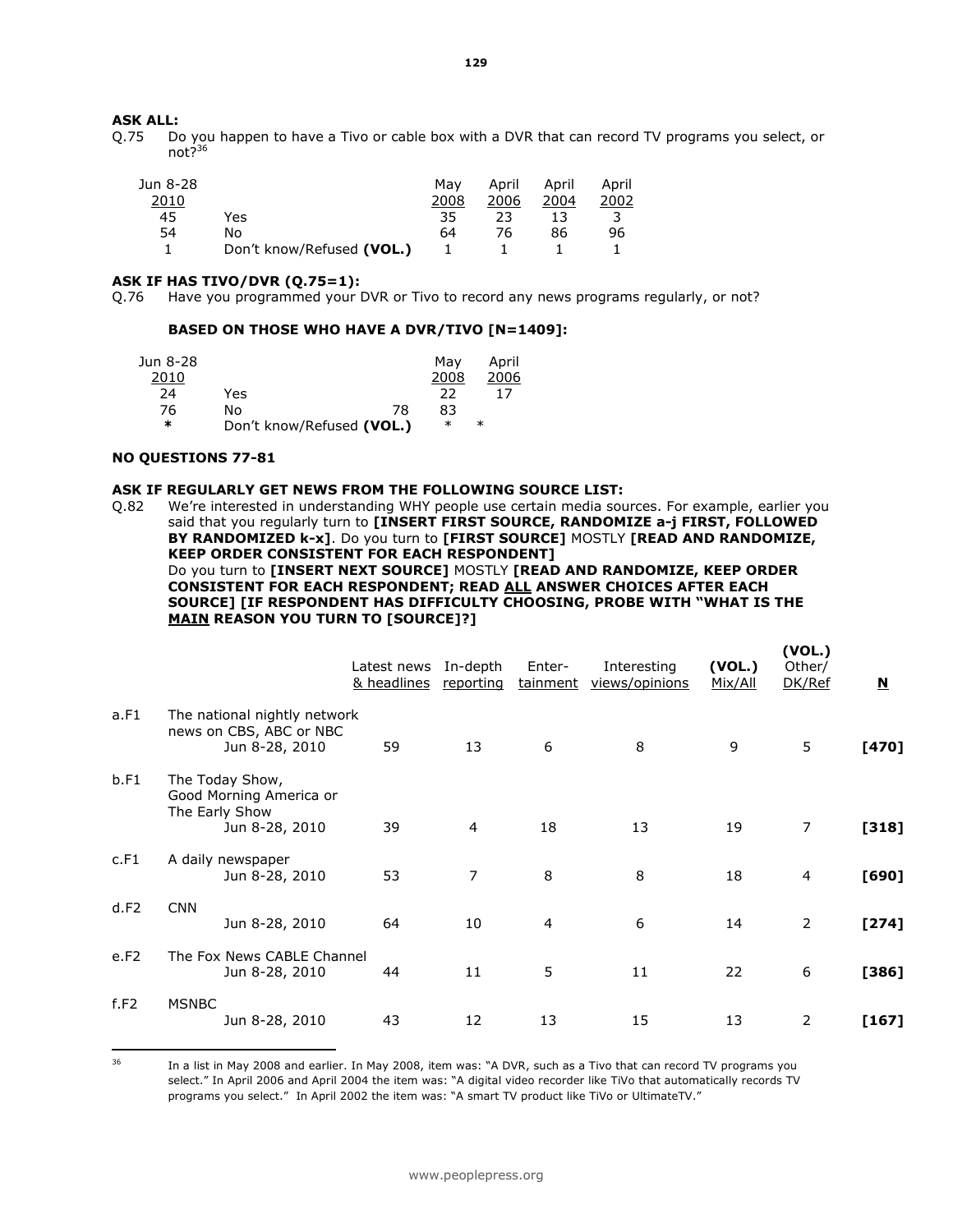#### Q.82 CONTINUED…

|    |                                                                                                        | Latest news In-depth<br>& headlines | <u>reporting</u> | Enter-         | Interesting<br>tainment views/opinions | (VOL.)<br>Mix/All | (VOL.)<br>Other/<br>DK/Ref | $\overline{\mathbf{M}}$ |
|----|--------------------------------------------------------------------------------------------------------|-------------------------------------|------------------|----------------|----------------------------------------|-------------------|----------------------------|-------------------------|
| g. | NPR, National Public Radio<br>Jun 8-28, 2010                                                           | 21                                  | 20               | 12             | 18                                     | 28                | $\overline{2}$             | $[371]$                 |
| h. | News magazines such as Time,<br>U.S. News or Newsweek<br>Jun 8-28, 2010                                | 31                                  | 23               | 6              | 20                                     | 16                | 5                          | $[275]$                 |
| i. | Magazines such as The Atlantic,<br>Harper's and The New Yorker<br>Jun 8-28, 2010                       | 14                                  | 20               | 21             | 26                                     | 16                | 4                          | $[75]$                  |
| j. | Blogs about politics or<br>current events<br>Jun 8-28, 2010                                            | 27                                  | 10               | 10             | 29                                     | 11                | 12                         | $[307]$                 |
| k. | The PBS NewsHour<br>Jun 8-28, 2010 <sup>37</sup>                                                       | 35                                  | 24               | 12             | 13                                     | 8                 | 7                          | $[214]$                 |
| Τ. | Countdown with Keith Olbermann<br>Jun 8-28, 2010                                                       | 14                                  | 16               | 11             | 39                                     | 14                | 6                          | [90]                    |
| m. | The Rachel Maddow show<br>Jun 8-28, 2010                                                               | 18                                  | 14               | 10             | 33                                     | 15                | 11                         | [93]                    |
| n. | The Daily Show with<br>Jon Stewart<br>Jun 8-28, 2010                                                   | 10                                  | 2                | 43             | 24                                     | 20                | $\mathbf{1}$               | $[194]$                 |
| о. | The Colbert Report with<br>Stephen Colbert<br>Jun 8-28, 2010                                           | 3                                   | 2                | 53             | 18                                     | 19                | 5                          | $[151]$                 |
| p. | The Glenn Beck show<br>Jun 8-28, 2010                                                                  | 10                                  | 24               | 6              | 32                                     | 23                | $\overline{4}$             | $[223]$                 |
| q. | The O'Reilly Factor with<br><b>Bill O'Reilly</b><br>Jun 8-28, 2010                                     | 11                                  | 20               | 6              | 44                                     | 18                | 2                          | $[341]$                 |
| r. | The Sean Hannity show<br>Jun 8-28, 2010                                                                | 14                                  | 21               | 6              | 39                                     | 18                | $\mathcal{L}$              | $[225]$                 |
| s. | Rush Limbaugh's radio show<br>Jun 8-28, 2010                                                           | 10                                  | 15               | $\overline{7}$ | 37                                     | 28                | 4                          | $[185]$                 |
| t. | Hardball with Chris Matthews<br>Jun 8-28, 2010                                                         | 19                                  | 19               | $\overline{7}$ | 42                                     | 10                | 3                          | $[120]$                 |
| u. | Sunday morning news shows<br>such as Meet the Press,<br>This Week or Face the Nation<br>Jun 8-28, 2010 | 24                                  | 19               | 6              | 37                                     | 9                 | 6                          | $[403]$                 |

Because of substantial measurement error concerning the NewsHour audience (see footnote to Q.28n), these figures are not analyzed in the report. (This footnote was added on Sept. 23, 2010.)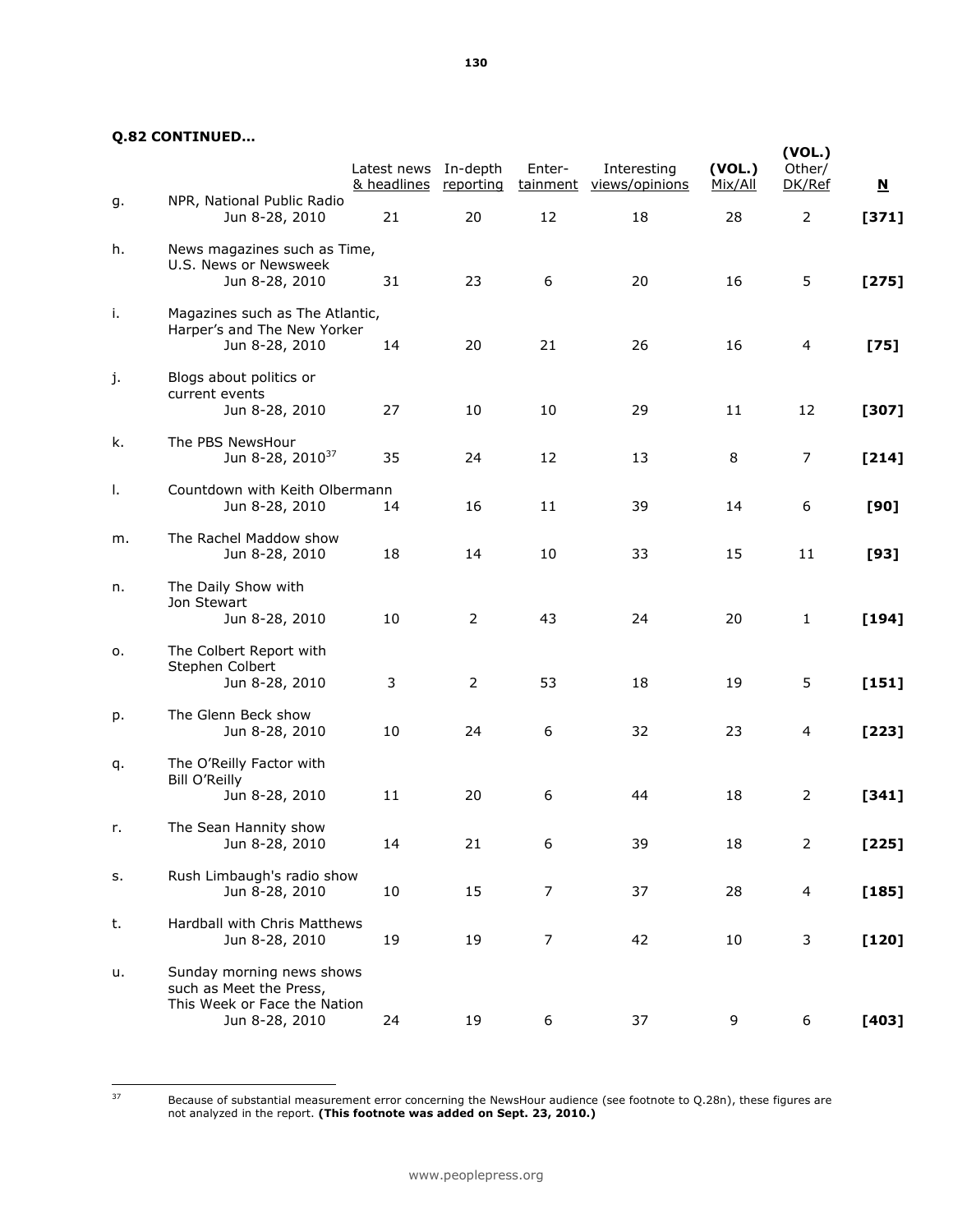### Q.82 CONTINUED…

|    |                                           | Latest news<br>& headlines | In-depth<br>reporting | Enter-<br>tainment | Interesting<br>views/opinions | (VOL.)<br>Mix/All | (VOL.)<br>Other/<br>DK/Ref | <u>N</u> |
|----|-------------------------------------------|----------------------------|-----------------------|--------------------|-------------------------------|-------------------|----------------------------|----------|
| ν. | The New York Times<br>Jun 8-28, 2010      | 30                         | 33                    | 4                  | 11                            | 18                | 4                          | [153]    |
| w. | The Wall Street Journal<br>Jun 8-28, 2010 | 30                         | 37                    | $\mathcal{L}$      | 11                            | 16                | 4                          | $[132]$  |
| X. | <b>USA Today</b><br>Jun 8-28, 2010        | 52                         | 9                     | 16                 | 9                             | 9                 | 5                          | [144]    |

#### NO QUESTIONS 83 OR 84

# RANDOMIZE Q.85 THROUGH Q.88

#### ASK ALL:

Next I would like to ask you about some things that have been in the news. Not everyone will have heard about them…

Q.85 Do you happen to know which political party has a majority in the U.S. House of Representatives? [READ AND RANDOMIZE]

|                                 |           |             | (VOL.) |
|---------------------------------|-----------|-------------|--------|
|                                 | Democrats | Republicans | DK/Ref |
| Jun 8-28, 2010                  | 70        | 12          | 19     |
| Oct 1-4, 2009                   | 75        | 13          | 12     |
| Jun 18-21, 2009                 | 76        | 12          | 12     |
| Mar 26-29, 2009                 | 86        | 12          | 2      |
| Dec 4-7, 2008                   | 82        | 11          | 7      |
| Feb 28-Mar 2, 2008              | 70        | 26          | 4      |
| Aug 16-19, 2007                 | 78        | 19          | 3      |
| February, 2007                  | 76        | 10          | 14     |
| <b>TREND FOR COMPARISON: 38</b> |           |             |        |
| May, 2008                       | 53        | 15          | 32     |
| Late October, 2006              | 4         | 58          | 38     |
| April, 2006                     | 6         | 64          | 30     |
| April, 2004                     | 8         | 56          | 36     |
| June, 2001                      | 34        | 31          | 35     |
| August, 1999                    | 8         | 55          | 37     |
| December, 1998                  | 11        | 56          | 33     |
| June, 1997                      | 6         | 50          | 44     |
| April, 1996                     | 8         | 70          | 22     |
| June, 1995                      | 5         | 73          | 22     |
| July, 1994                      | 60        | 18          | 22     |
| February, 1994                  | 58        | 42          | n/a    |
| September, 1992                 | 46        | 9           | 45     |
| June, 1992                      | 44        | 12          | 44     |
| May, 1992                       | 49        | 12          | 39     |
| May, 1989                       | 68        | 16          | 16     |

Correct answers for each trend in bold

<sup>38</sup> 

In May 2008, and from May 1992 through Late October 2006 this was asked as an open-ended question, without offering response options for Democrats and Republicans. In May 1989 the question was worded "As a result of the election last year which party now has the most members in the U.S. House of Representatives in Washington?"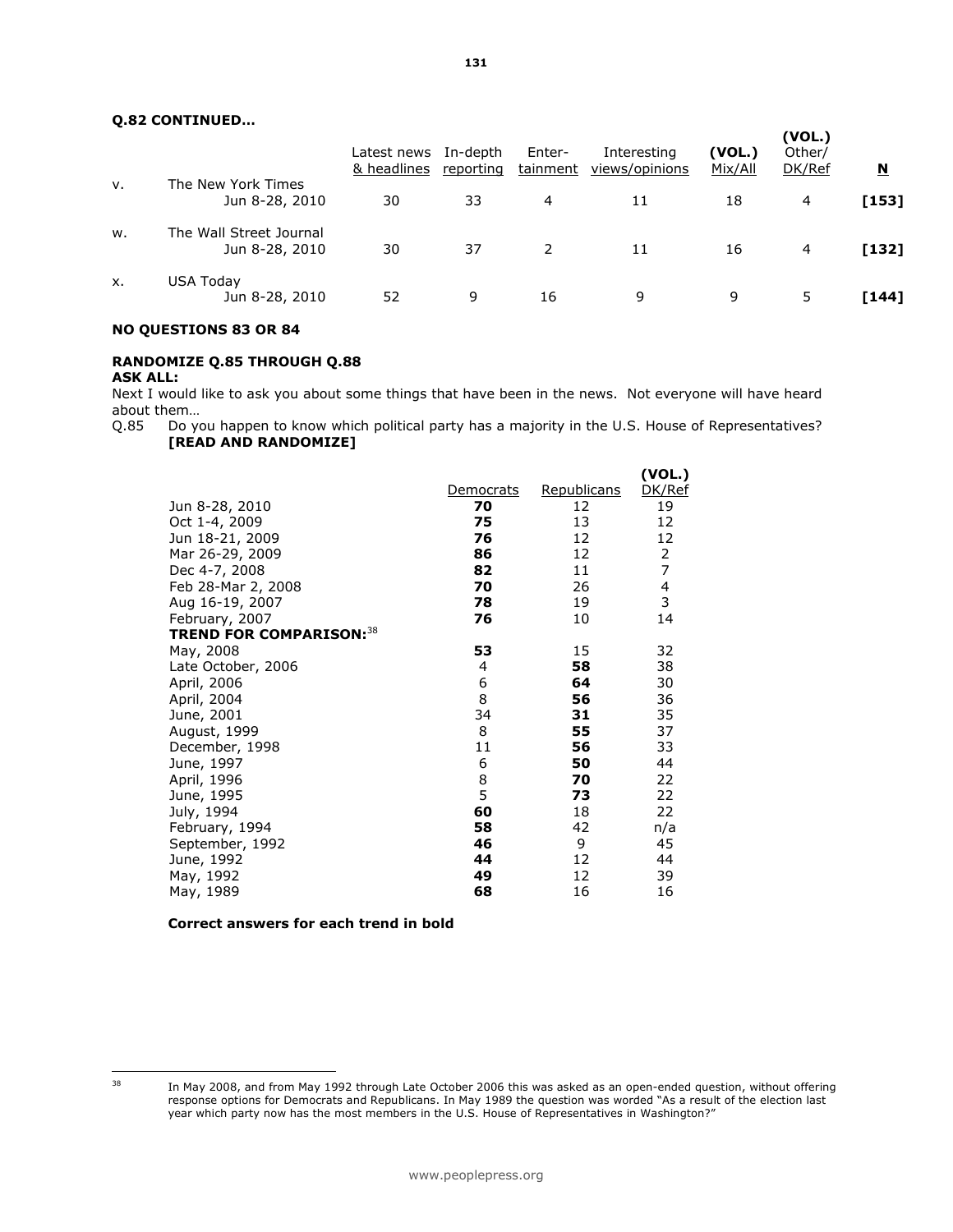## RANDOMIZE Q.85 THROUGH Q.88

ASK ALL:

Q.86 Can you tell me which company Steve Jobs is the head of? Is it... [READ AND RANDOMIZE]:

132

Jun 8-28

### 2010

- 41 Apple
- 4 Amazon.com
- 1 DreamWorks [OR]
- 6 Microsoft<br>47 Don't kno
- Don't know/Refused (VOL.)

# RANDOMIZE Q.85 THROUGH Q.88

#### ASK ALL:

Q.87 Do you happen to know who Eric Holder is? Is he... **[READ AND RANDOMIZE]**:

Jun 8-28

2010

#### 22 The U.S attorney general

- 2 The secretary of the treasury<br>9 The CEO of BP [OR]
- 
- 9 The CEO of BP [OR]<br>5 White House chief of White House chief of staff
- 61 Don't know/Refused (VOL.)

#### RANDOMIZE Q.85 THROUGH Q.88

#### ASK ALL:

Q.88 Can you name the country where a recent volcanic eruption disrupted international air travel? [READ AND RANDOMIZE]:

Jun 8-28

#### 2010

#### 60 Iceland

- 4 Finland<br>6 China M
- 6 China [OR]<br>6 Indonesia
- 6 Indonesia
- Don't know/Refused (VOL.)

#### NO QUESTIONS 89 OR 90

#### ASK ALL:

- On a different subject…
- Q.91 Are you more the kind of person who gets the news at regular times, or are you more the kind of person who checks in on the news from time to time?

|                             | Mav  | April <sup>39</sup> | April | April |
|-----------------------------|------|---------------------|-------|-------|
|                             | 2008 | 2006                | 2004  | 2002  |
| Gets news at regular times  | 45   | 50                  | 52    | 49    |
| Checks in from time to time | 51   | 48                  | 46    | 48    |
| Neither (VOL.)              |      |                     |       |       |
| Don't know/Refused (VOL.)   |      |                     |       |       |
|                             |      |                     |       |       |

#### ASK ALL:

Q.92 Which comes closer to describing your view of the news media [READ AND RANDOMIZE]?

| Jun 8-28 |                                                         | Mav  | April | April |
|----------|---------------------------------------------------------|------|-------|-------|
| 2010     |                                                         | 2008 | 2006  | 2004  |
| 39       | All the news media are pretty much the same to me OR 43 |      | 45    | 45    |
| 57       | There are a few news sources I trust more than others   | - 53 | 52    | 54    |
| 5.       | Don't know/Refused (VOL.)                               |      |       |       |

39

In April 2006 and earlier, the question wording was: "Are you more the kind of person who watches or listens to the news at regular times, or are you more the kind of person who checks in on the news from time to time?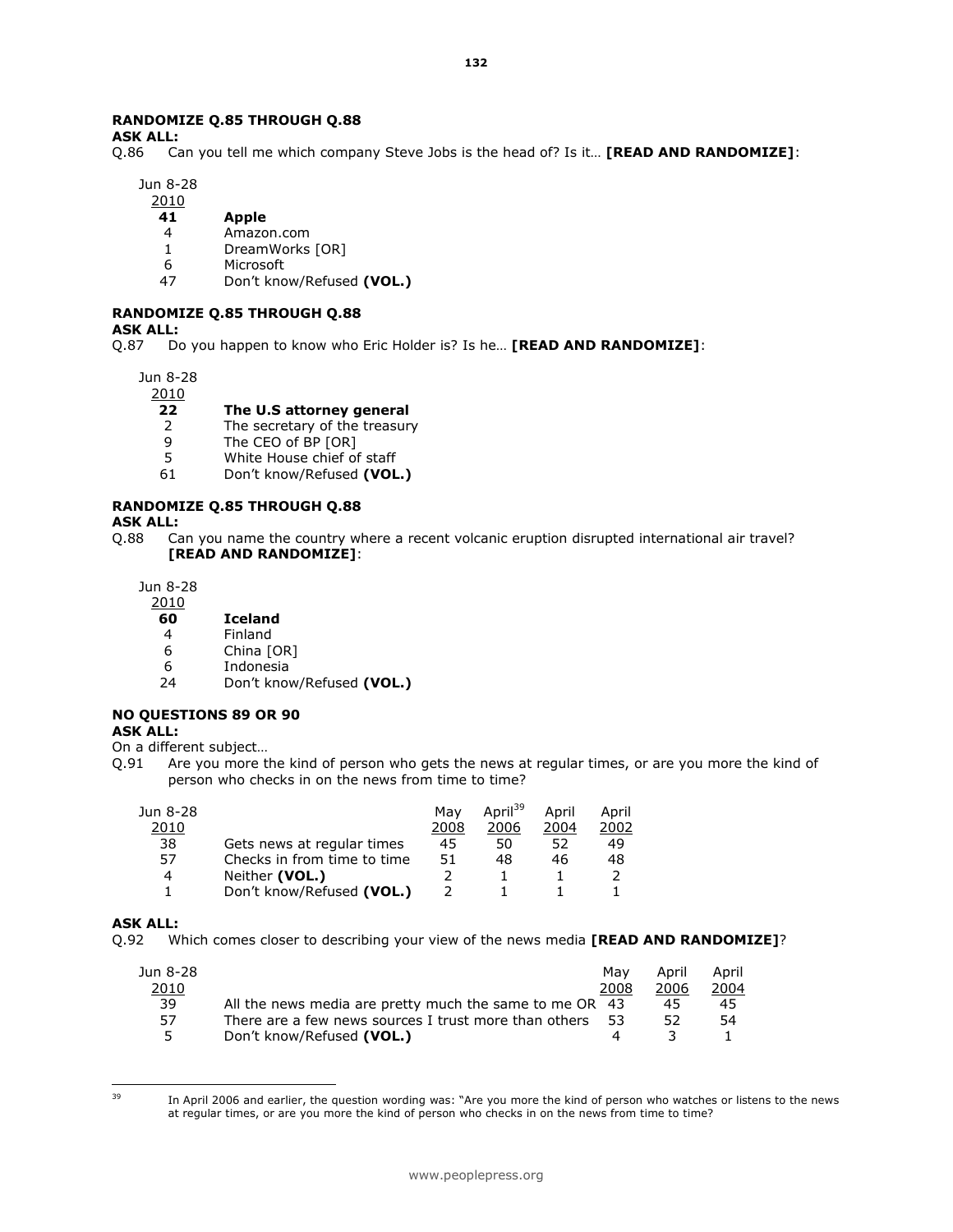# **ASK ALL:**<br>0.93 TI

Thinking about the different kinds of political news available to you, what do you prefer ... [READ AND RANDOMIZE]?

| Jun 8-28<br><u> 2010</u> |                                                                                                                        | Mav<br>2008 | Dec<br>2007 | April<br>2006 | Early<br>Jan<br>2004 |
|--------------------------|------------------------------------------------------------------------------------------------------------------------|-------------|-------------|---------------|----------------------|
| 25                       | Getting news from sources that share YOUR<br>political point of view [OR]<br>Getting news from sources that DON'T have | 23          | 23          | 23            | 25                   |
| 62<br>13                 | a particular political point of view<br>Don't know/Refused (VOL.)                                                      | 66<br>11    | 67<br>10    | 68<br>q       | 67<br>8              |

#### ASK ALL:

Q.94 What do you find gives you the BEST understanding of major news events **[READ AND** RANDOMIZE]?

| Jun 8-28 |                                                     | Mav  | April |
|----------|-----------------------------------------------------|------|-------|
| 2010     |                                                     | 2008 | 2004  |
| 45       | Reading or hearing the facts about what happened OR | 45   | 40    |
| 49       | Seeing pictures and video showing what happened     | 48   | 55    |
| -6       | Don't know/Refused (VOL.)                           |      |       |

# ASK ALL:

Thinking about the news media in general...

Q.95 How much political bias do you see in news coverage? A lot, some, not much or none at all?

Jun 8-28

- 2010
- 52 A lot
- 30 Some
- 9 Not too much
- 6 None at all
- 4 Don't know/Refused (VOL.)

### ASK ALL:

Thinking about the news media in general...<br>Q.95 How much political bias do you see i How much political bias do you see in news coverage? A lot, some, not much or none at all? ASK IF A LOT OR SOME BIAS (Q.95=1,2):

#### Q.95a In general, do you think news coverage has **[READ AND RANDOMIZE]**?

Jun 8-28

2010

- 82 A lot/Some bias
	- 43 More of a liberal bias [OR]
	- 23 More of a conservative bias
	- 10 Other/Neither/Depends (VOL.)
	- 5 Don't know/Refused (VOL.)
- 15 Not too much bias/None at all
- 4 Don't know if there's bias/Refused (VOL.)

#### NO QUESTIONS 96 OR 97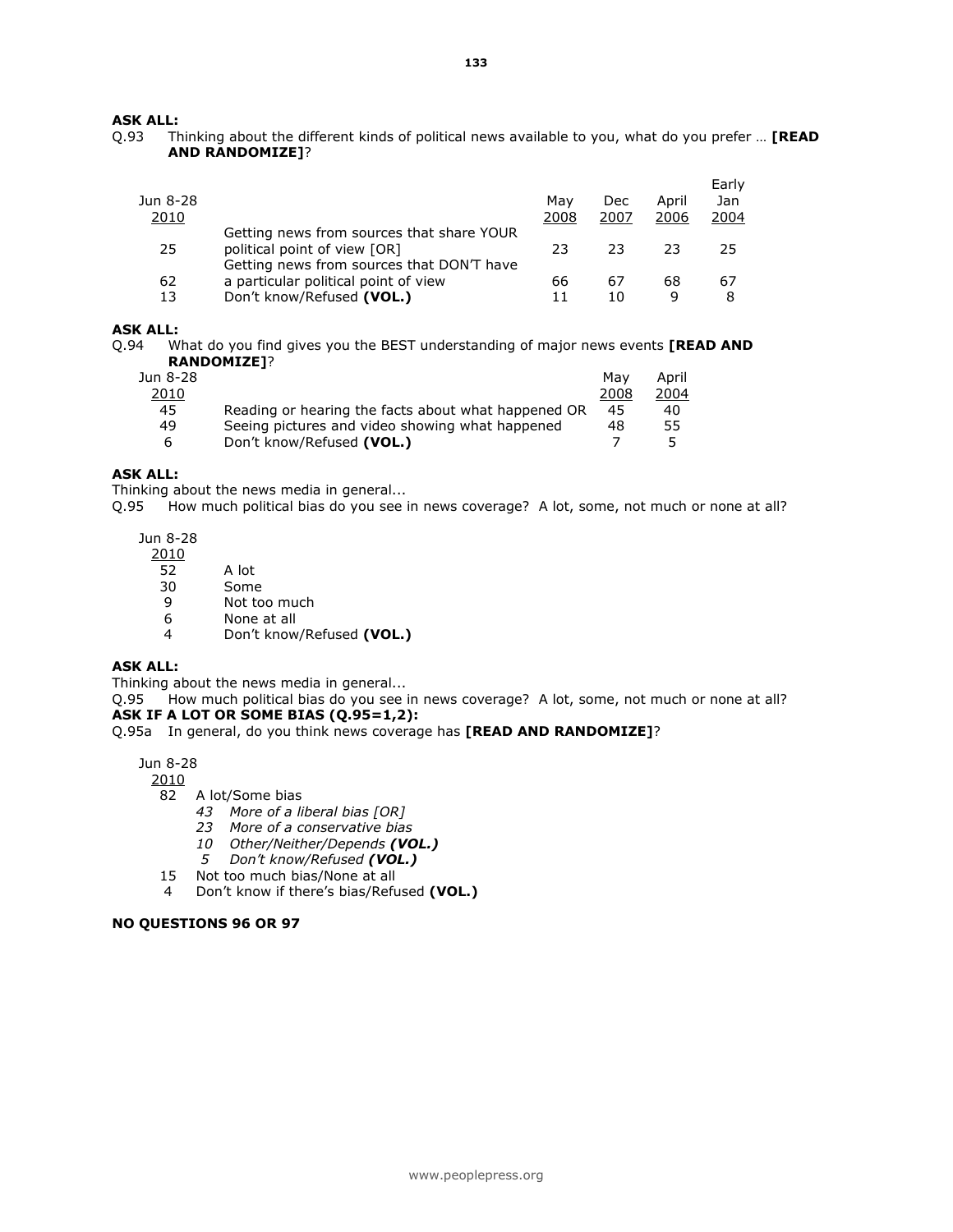**ASK ALL:**<br>Q.98 As As I read a list of some descriptions, tell me if each describes you or not. If you're not familiar with something, just let me know. The first one is... [INSERT ITEM; RANDOMIZE] [IF NECESSARY: Do you think of yourself as [ITEM] or not?]

|    |                                            | Yes | No | (VOL.)<br>DK/Ref |
|----|--------------------------------------------|-----|----|------------------|
| a. | An NRA supporter<br>Jun 8-28, 2010         | 40  | 46 | 13               |
| b. | A Christian conservative<br>Jun 8-28, 2010 | 43  | 52 | 5                |
| C. | An environmentalist<br>Jun 8-28, 2010      | 60  | 36 | 4                |
| d. | Pro-business<br>Jun 8-28, 2010             | 56  | 34 | 10               |
| e. | Libertarian<br>Jun 8-28, 2010              | 18  | 68 | 15               |
| f. | Progressive<br>Jun 8-28, 2010              | 41  | 45 | 14               |
| g. | A Tea Party supporter<br>Jun 8-28, 2010    | 25  | 63 | 12               |
| h. | A gay rights supporter<br>Jun 8-28, 2010   | 40  | 52 | 8                |

#### ASK ALL:

Q.99 Do you display the American flag at your home, in your office, or on your car, or not?<sup>40</sup>

|     |    | (VOL.)        |
|-----|----|---------------|
| Yes | No | DK/Ref        |
| 59  | 41 |               |
| 58  | 42 | $\ast$        |
| 59  | 40 | 1             |
| 62  | 38 | $\ast$        |
| 64  | 36 | $\ast$        |
| 69  | 29 | $\mathcal{P}$ |
| 75  | 25 | $\ast$        |
|     |    |               |

#### ASK ALL:

Thinking about the government …

Q.100 Which comes closer to your view, even if neither is exactly right? [READ AND RANDOMIZE]?

|          |                                                    | <b>Pew Social Trends</b> |
|----------|----------------------------------------------------|--------------------------|
| Jun 8-28 |                                                    | Jan 14-27                |
| 2010     |                                                    | 2010                     |
| 43       | Government should do more to solve problems [OR]   | 45                       |
|          | Government is doing too many things better left to |                          |
| 47       | businesses and individuals                         | 47                       |
| 10       | Don't know/Refused (VOL.)                          | 8                        |

### NO QUESTIONS 101 OR 102

 $40\,$ 

<sup>40</sup> In June 2010, the question wording was modified to include "American." In April 2009 and earlier, the question was part of a list.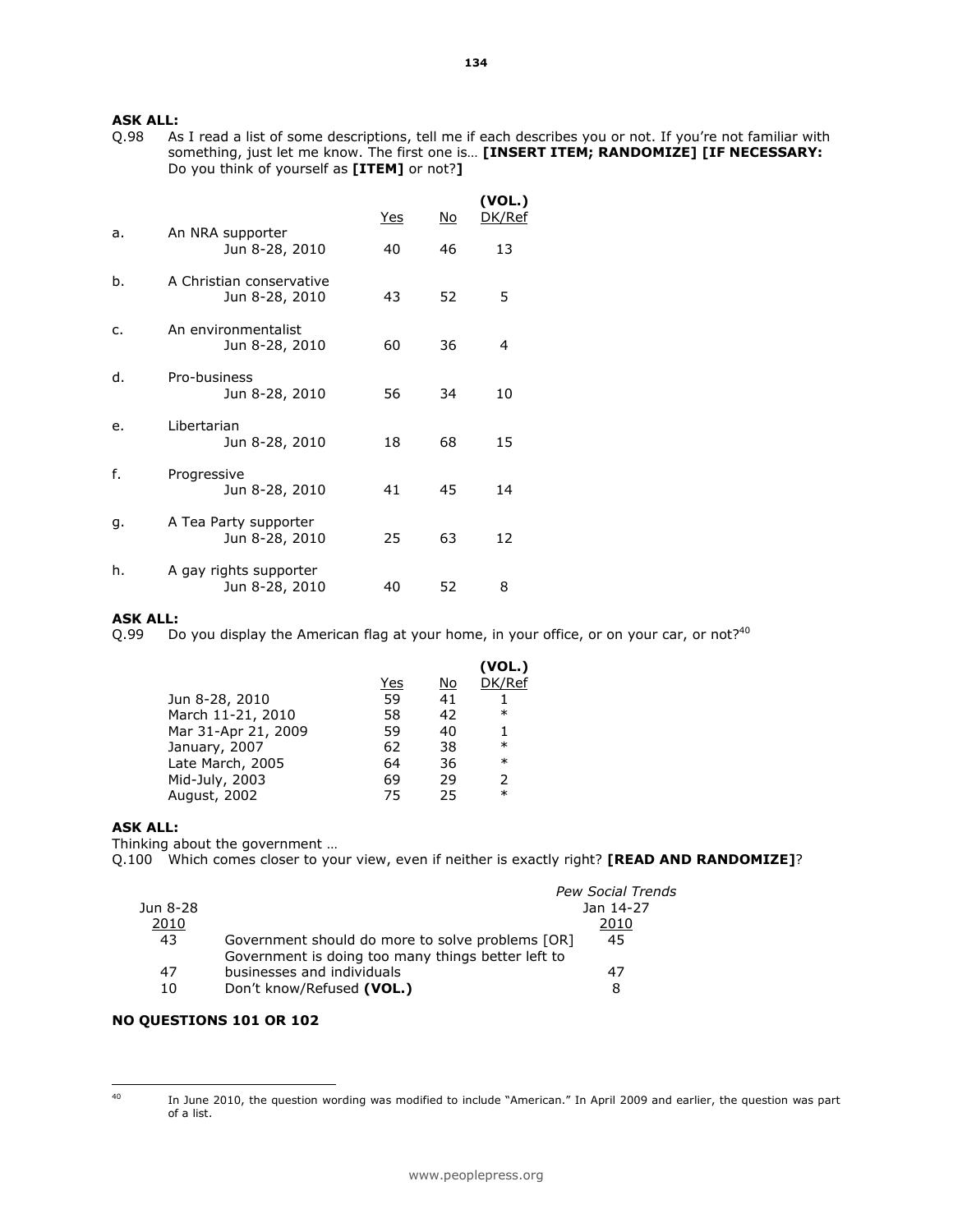**ASK ALL:**<br>PARTY In politics TODAY, do you consider yourself a Republican, Democrat, or Independent? ASK IF ANSWERED 3, 4, 5 OR 9 IN PARTY:

PARTYLN As of today do you lean more to the Republican Party or more to the Democratic Party?

|                         |            |      |                                 | (VOL.)                   | (VOL.)       |                                               |                |            |
|-------------------------|------------|------|---------------------------------|--------------------------|--------------|-----------------------------------------------|----------------|------------|
|                         |            |      |                                 | No                       |              | Other (VOL.)                                  |                | Lean Lean  |
|                         | Republican |      | Democrat Independent preference |                          | party        | DK/Ref                                        | <u>Rep</u>     | <u>Dem</u> |
| Jun 8-28, 2010          | 25         | 33   | 34                              | 3                        | $\ast$       | 4                                             | 14             | 13         |
| Jun 16-20, 2010         | 27         | 34   | 34                              | 3                        | 1            |                                               | 15             | 15         |
| Apr 21-26, 2010         | 26         | 33   | 36                              | 3                        | 1            | 3                                             | 16             | 13         |
| Apr 8-11, 2010          | 23         | 32   | 38                              | 5                        | $\ast$       | $\overline{2}$                                | 17             | 13         |
| Apr 1-5, 2010           | 24         | 29   | 40                              | 3                        | 1            | 3                                             | 17             | 15         |
| Mar 18-21, 2010         | 24         | 30   | 40                              | $\overline{2}$           | $\mathbf{1}$ | 3                                             | 17             | 13         |
| Mar 11-21, 2010         | 28         | 34   | 32                              | 3                        | $\ast$       | 3                                             | 13             | 12         |
| Mar 10-14, 2010         | 22         | 33   | 37                              | 6                        | $\ast$       | 3                                             | 14             | 13         |
| Feb 3-9, 2010           | 26         | 31   | 37                              | 3                        | $\ast$       | 3                                             | 14             | 17         |
| Jan 6-10, 2010          | 22         | 33   | 42                              | $\overline{2}$           | 1            | $\overline{2}$                                | 17             | 16         |
| Dec 9-13, 2009          | 25         | 32   | 38                              | $\overline{2}$           | $\ast$       | $\overline{2}$                                | 14             | 15         |
| Oct 28-Nov 8, 2009      | 27         | 35   | 32                              | 3                        | $\ast$       | $\overline{2}$                                | 13             | 13         |
| Sep 30-Oct 4, 2009      | 23         | 34   | 37                              | 3                        | 1            | 3                                             | 16             | 14         |
| Sep 10-15, 2009         | 23         | 34   | 34                              | $\overline{\mathbf{4}}$  | $\ast$       | 5                                             | 13             | 17         |
| Aug 20-27, 2009         | 26         | 32   | 36                              | 3                        | $\ast$       | 3                                             | 14             | 16         |
| Aug 11-17, 2009         | 23         | 33   | 38                              | 3                        | $\ast$       | 3                                             | 16             | 15         |
| Jul 22-26, 2009         | 22         | 34   | 37                              | 5                        | $\ast$       | $\overline{2}$                                | 15             | 14         |
| Jun 10-14, 2009         | 25         | 34   | 34                              | 3                        | $\ast$       | 3                                             | 11             | 16         |
| <b>Yearly Totals</b>    |            |      |                                 |                          |              |                                               |                |            |
| 2009                    | 23.9       | 34.4 | 35.1                            | 3.4                      | .4           | 2.8                                           | 13.1           | 15.7       |
| 2008                    | 25.3       | 35.8 | 31.7                            | 3.8                      | .3           | 3.1                                           | 10.5           | 15.4       |
| 2007                    | 25.4       | 32.9 | 33.7                            | 4.6                      | .4           | 3.1                                           | 10.7           | 16.7       |
| 2006                    | 27.6       | 32.8 | 30.3                            | 5.0                      | .4           | 3.9                                           | 10.2           | 14.5       |
| 2005                    | 29.2       | 32.8 | 30.3                            | 4.5                      | $\cdot$ 3    | 2.8                                           | 10.2           | 14.9       |
| 2004                    | 29.7       | 33.4 | 29.8                            | 3.9                      | .4           | 2.9                                           | 11.7           | 13.4       |
| 2003                    | 29.8       | 31.4 | 31.2                            | 4.7                      | .5           | 2.5                                           | 12.1           | 13.0       |
| 2002                    | 30.3       | 31.2 | 30.1                            | 5.1                      | .7           | 2.7                                           | 12.6           | 11.6       |
| 2001                    | 29.2       | 33.6 | 28.9                            | 5.1                      | $.5\,$       | 2.7                                           | 11.7           | 11.4       |
| 2001 Post-Sept 11       | 30.9       | 31.8 | 27.9                            | 5.2                      | .6           | 3.6                                           | 11.7           | 9.4        |
| <i>2001 Pre-Sept 11</i> | 28.2       | 34.6 | 29.5                            | 5.0                      | $.5\,$       | 2.1                                           | 11.7           | 12.5       |
| 2000                    | 27.5       | 32.5 | 29.5                            | 5.9                      | $.5\,$       | 4.0                                           | 11.6           | 11.6       |
| 1999                    | 26.6       | 33.5 | 33.7                            | 3.9                      | $.5\,$       | 1.9                                           | 13.0           | 14.5       |
| 1998                    | 27.5       | 33.2 | 31.9                            | 4.6                      | .4           | 2.4                                           | 11.8           | 13.5       |
| 1997                    | 28.2       | 33.3 | 31.9                            | 4.0                      | .4           | 2.3                                           | 12.3           | 13.8       |
| 1996                    | 29.2       | 32.7 | 33.0                            | 5.2                      | $-$          | $\overline{\phantom{a}}$ .                    | 12.7           | 15.6       |
| 1995                    | 31.4       | 29.7 | 33.4                            | 5.4                      | $-$          | $\mathord{\hspace{1pt}\text{--}\hspace{1pt}}$ | 14.4           | 12.9       |
| 1994                    | 29.8       | 31.8 | 33.8                            | 4.6                      | --           | $-$                                           | 14.3           | 12.6       |
| 1993                    | 27.4       | 33.8 | 34.0                            | 4.8                      | $- -$        | $- -$                                         | 11.8           | 14.7       |
| 1992                    | 27.7       | 32.7 | 35.7                            | 3.9                      | --           | $- -$                                         | 13.8           | 15.8       |
| 1991                    | 30.9       | 31.4 | 33.2                            | 4.5                      | --           | $-$                                           | 14.6           | 10.8       |
| 1990                    | 31.0       | 33.1 | 29.1                            | 6.8                      | --           | $-$                                           | 12.4           | 11.3       |
| 1989                    | 33         | 33   | 34                              | $\overline{\phantom{m}}$ | $-$          | $-$                                           | $\overline{a}$ | $- -$      |
| 1987                    | 26         | 35   | 39                              | $-$                      | $-$          | $-$                                           | $-$            | $-$        |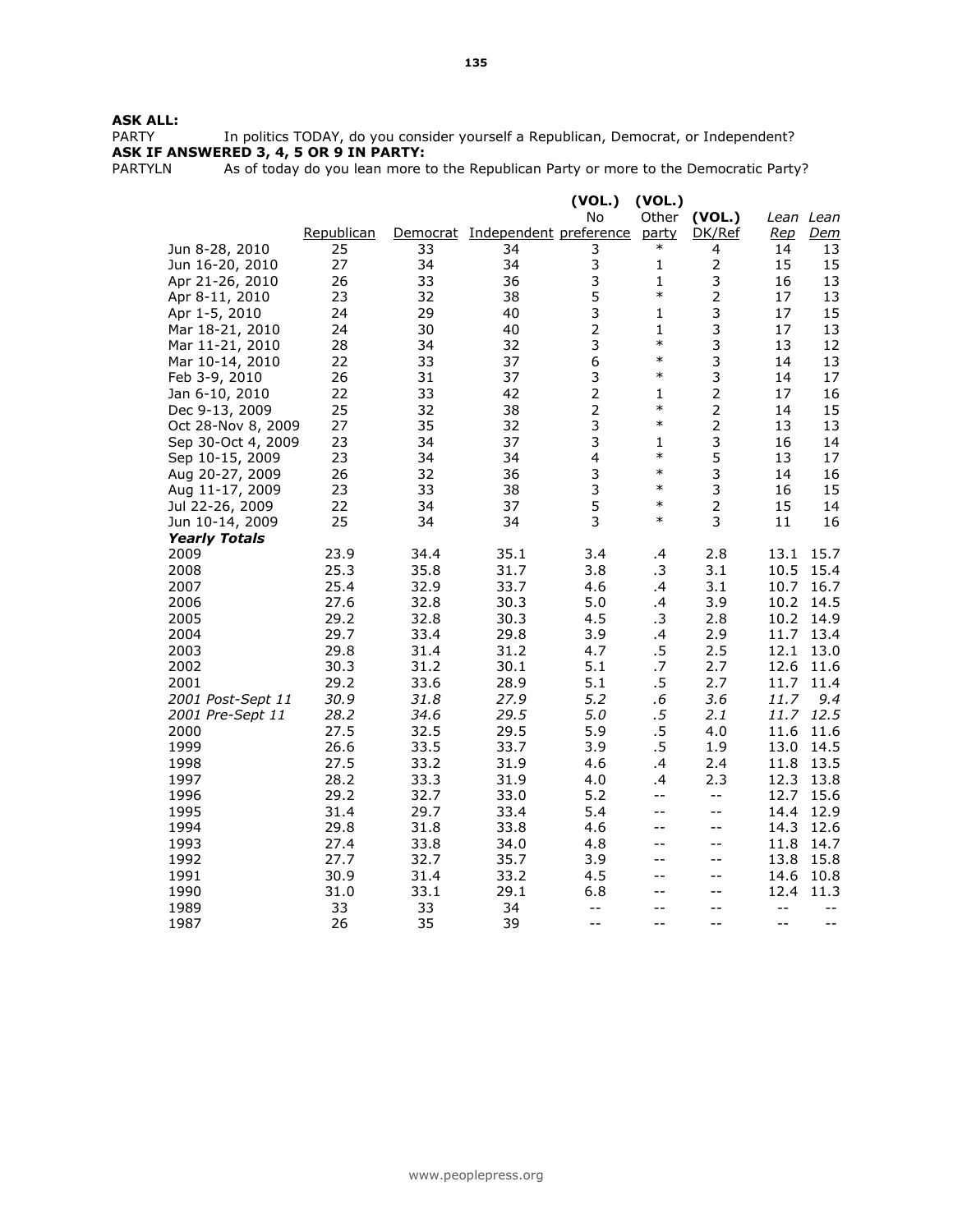136

# ASK ALL:

EMPLOY Are you now employed full-time, part-time or not employed?

 Jun 8-28 2010

- 45 Full-time
- 13 Part-time
- 41 Not employed
- 1 Don't know/Refused (VOL.)

### ASK IF EMPLOYED FULL OR PART TIME (EMPLOY=1 OR 2):

Q.103 Is it important for your job that you keep up with the news, or not?

#### BASED ON THOSE WHO ARE EMPLOYED FULL/PART TIME [N=1650]

| Jun 8-28 |                           | Mav  | April | April |
|----------|---------------------------|------|-------|-------|
| 2010     |                           | 2008 | 2006  | 2004  |
| 36       | Yes                       | 30   | 35    | 31    |
| 64       | N٥                        | 70   | 64    | 68    |
| $\ast$   | Don't Know/Refused (VOL.) | ∗    |       |       |

### ASK IF EMPLOYED FULL OR PART TIME (EMPLOY=1 OR 2):

Q.104 Do you regularly go online from work, or not?

#### BASED ON THOSE WHO ARE EMPLOYED FULL/PART TIME [N=1650]

| Jun 8-28 |                           | May  |
|----------|---------------------------|------|
| 2010     |                           | 2008 |
| 49       | Yes                       | 44   |
| 50       | N٥                        | 56   |
| $\ast$   | Don't Know/Refused (VOL.) | ∗    |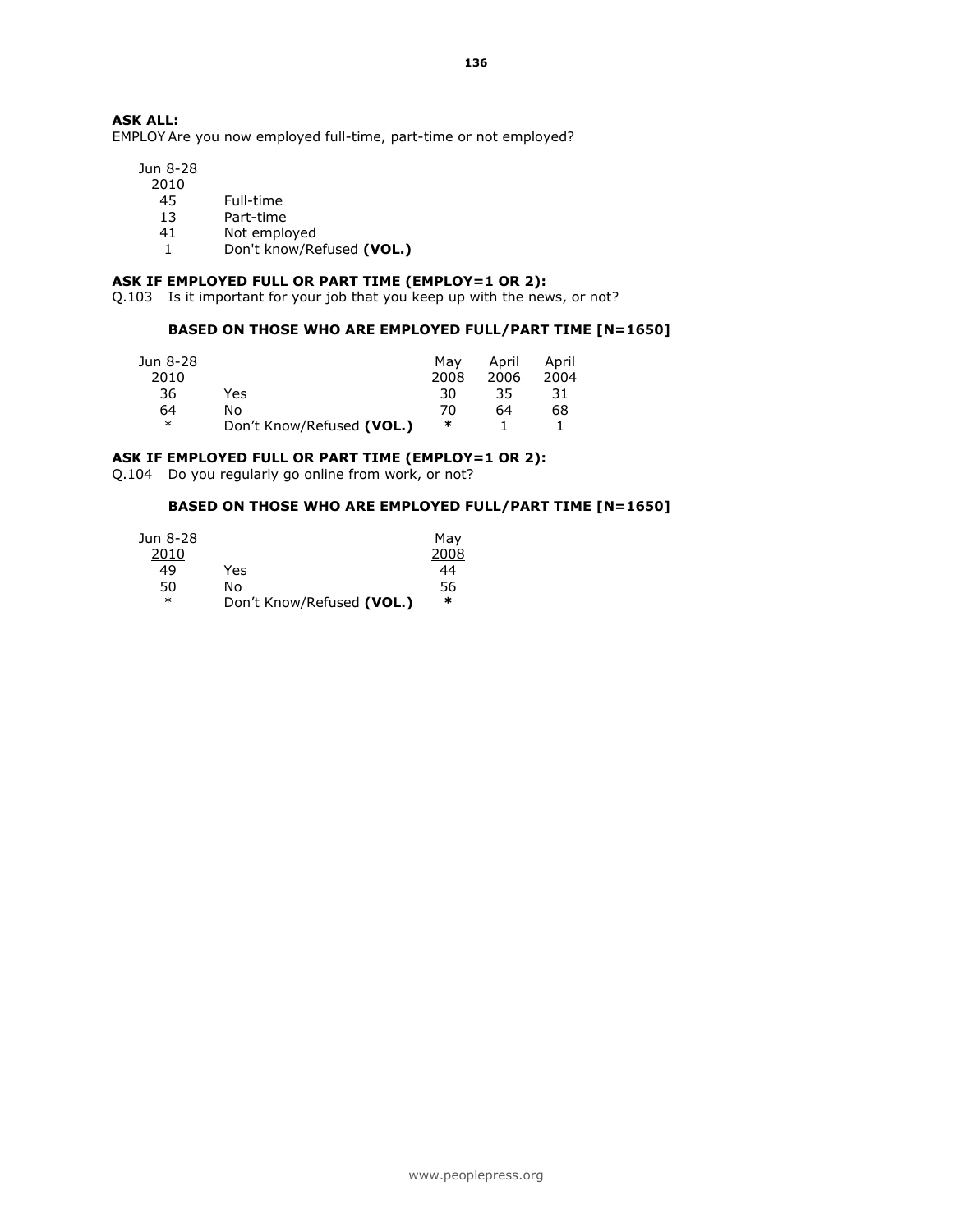#### PEW RESEARCH CENTER FOR THE PEOPLE & THE PRESS BELIEVEABILITY SURVEY JULY 8-11, 2010 OMNIBUS FINAL TOPLINE N=1001

### PEW 1-PEW.4 PREVIOUSLY RELEASED

#### ASK ALL:

PEW.A How do you get most of your news about national and international issues? From [READ AND RANDOMIZE]? [ACCEPT TWO ANSWERS: IF ONLY ONE RESPONSE IS GIVEN, PROBE ONCE FOR ADDITIONAL: "Anything Else?"]

| Tele-                              | News-                                                                                                                                                                    |                                                                            | Maga-                                                                                                              |                                                                                                                                                 | (VOL.)                                                    | (VOL.)                                                                                                                                                                                                                                                                                       |
|------------------------------------|--------------------------------------------------------------------------------------------------------------------------------------------------------------------------|----------------------------------------------------------------------------|--------------------------------------------------------------------------------------------------------------------|-------------------------------------------------------------------------------------------------------------------------------------------------|-----------------------------------------------------------|----------------------------------------------------------------------------------------------------------------------------------------------------------------------------------------------------------------------------------------------------------------------------------------------|
| vision                             |                                                                                                                                                                          |                                                                            | zines                                                                                                              | Internet                                                                                                                                        | Other                                                     | DK/Ref                                                                                                                                                                                                                                                                                       |
| 68                                 | 24                                                                                                                                                                       | 17                                                                         | 3                                                                                                                  | 41                                                                                                                                              | 2                                                         |                                                                                                                                                                                                                                                                                              |
| 70                                 | 32                                                                                                                                                                       | 17                                                                         |                                                                                                                    | 35                                                                                                                                              | 1                                                         |                                                                                                                                                                                                                                                                                              |
| 71                                 | 33                                                                                                                                                                       | 21                                                                         |                                                                                                                    | 42                                                                                                                                              | 1                                                         | 1                                                                                                                                                                                                                                                                                            |
| 70                                 | 35                                                                                                                                                                       | 18                                                                         |                                                                                                                    | 40                                                                                                                                              | 2                                                         | 1                                                                                                                                                                                                                                                                                            |
| 74                                 | 34                                                                                                                                                                       | 13                                                                         | 2                                                                                                                  | 24                                                                                                                                              | $\overline{2}$                                            |                                                                                                                                                                                                                                                                                              |
| 74                                 | 37                                                                                                                                                                       | 16                                                                         | 4                                                                                                                  | 21                                                                                                                                              |                                                           | 1                                                                                                                                                                                                                                                                                            |
| 72                                 | 36                                                                                                                                                                       | 14                                                                         | 4                                                                                                                  | 24                                                                                                                                              |                                                           | 1                                                                                                                                                                                                                                                                                            |
|                                    | 36                                                                                                                                                                       | 16                                                                         |                                                                                                                    | 20                                                                                                                                              |                                                           | $\ast$                                                                                                                                                                                                                                                                                       |
|                                    | 89                                                                                                                                                                       | 35                                                                         | 17                                                                                                                 |                                                                                                                                                 | 21                                                        | 3<br>∗                                                                                                                                                                                                                                                                                       |
| 74                                 | 44                                                                                                                                                                       | 22                                                                         |                                                                                                                    | 24                                                                                                                                              |                                                           | 1                                                                                                                                                                                                                                                                                            |
| 74                                 | 46                                                                                                                                                                       | 21                                                                         | 4                                                                                                                  | 24                                                                                                                                              |                                                           | 3                                                                                                                                                                                                                                                                                            |
| 80                                 | 50                                                                                                                                                                       |                                                                            | 4                                                                                                                  | 20                                                                                                                                              |                                                           | $\mathbf{1}$                                                                                                                                                                                                                                                                                 |
| 79                                 | 46                                                                                                                                                                       |                                                                            |                                                                                                                    | 18                                                                                                                                              |                                                           | 1                                                                                                                                                                                                                                                                                            |
|                                    |                                                                                                                                                                          |                                                                            |                                                                                                                    |                                                                                                                                                 |                                                           | $\ast$                                                                                                                                                                                                                                                                                       |
| 89                                 | 24                                                                                                                                                                       | 19                                                                         |                                                                                                                    | 11                                                                                                                                              |                                                           | $\ast$                                                                                                                                                                                                                                                                                       |
| 83                                 | 42                                                                                                                                                                       |                                                                            | 4                                                                                                                  |                                                                                                                                                 |                                                           | $\ast$                                                                                                                                                                                                                                                                                       |
|                                    | 44                                                                                                                                                                       |                                                                            | 4                                                                                                                  |                                                                                                                                                 |                                                           | 1                                                                                                                                                                                                                                                                                            |
|                                    |                                                                                                                                                                          |                                                                            |                                                                                                                    | 14                                                                                                                                              |                                                           | $\ast$                                                                                                                                                                                                                                                                                       |
|                                    |                                                                                                                                                                          |                                                                            |                                                                                                                    |                                                                                                                                                 |                                                           | 1<br>1                                                                                                                                                                                                                                                                                       |
| 74                                 |                                                                                                                                                                          |                                                                            |                                                                                                                    |                                                                                                                                                 |                                                           | $\ast$                                                                                                                                                                                                                                                                                       |
|                                    |                                                                                                                                                                          |                                                                            |                                                                                                                    |                                                                                                                                                 |                                                           | 1                                                                                                                                                                                                                                                                                            |
|                                    |                                                                                                                                                                          |                                                                            |                                                                                                                    |                                                                                                                                                 |                                                           | $\ast$                                                                                                                                                                                                                                                                                       |
|                                    |                                                                                                                                                                          |                                                                            |                                                                                                                    |                                                                                                                                                 |                                                           | $\ast$                                                                                                                                                                                                                                                                                       |
|                                    |                                                                                                                                                                          |                                                                            |                                                                                                                    |                                                                                                                                                 |                                                           | $\ast$                                                                                                                                                                                                                                                                                       |
|                                    |                                                                                                                                                                          |                                                                            |                                                                                                                    |                                                                                                                                                 |                                                           | 1                                                                                                                                                                                                                                                                                            |
|                                    |                                                                                                                                                                          |                                                                            |                                                                                                                    |                                                                                                                                                 |                                                           | 1                                                                                                                                                                                                                                                                                            |
|                                    |                                                                                                                                                                          |                                                                            |                                                                                                                    |                                                                                                                                                 |                                                           | $\ast$                                                                                                                                                                                                                                                                                       |
|                                    |                                                                                                                                                                          |                                                                            |                                                                                                                    |                                                                                                                                                 |                                                           | 1                                                                                                                                                                                                                                                                                            |
| Early January, 1991 (Persian Gulf) |                                                                                                                                                                          |                                                                            |                                                                                                                    |                                                                                                                                                 |                                                           | $\ast$                                                                                                                                                                                                                                                                                       |
|                                    | 73<br>Early Sept, 2005 <sup>41</sup> (Hurricane Katrina)<br>79<br>81<br>82<br>Mid-September, 2001 (Terror Attacks)<br>76<br>80<br>82<br>88<br>82<br>83<br>83<br>83<br>82 | 45<br>42<br>90<br>45<br>40<br>48<br>42<br>61<br>63<br>51<br>60<br>52<br>40 | papers Radio<br>18<br>15<br>16<br>19<br>22<br>21<br>11<br>18<br>16<br>19<br>18<br>25<br>20<br>15<br>17<br>17<br>15 | 3<br>3<br>5<br>$\overline{2}$<br>5<br>3<br>5<br>$\ast$<br>3<br>14<br>6<br>4<br>5<br>$\overline{4}$<br>8<br>10<br>10<br>9<br>5<br>$\overline{4}$ | $\ast$<br>19<br>15<br>17<br>$\ast$<br>13<br>10<br>11<br>6 | 3<br>$\overline{2}$<br>$\overline{2}$<br>2<br>$\overline{2}$<br>$\overline{2}$<br>$\overline{2}$<br>$\mathbf 1$<br>$\overline{\mathbf{z}}$<br>3<br>$\overline{2}$<br>$\overline{2}$<br>5<br>1<br>$\overline{2}$<br>2<br>$\overline{2}$<br>$\overline{2}$<br>1<br>5<br>3<br>$\mathbf{1}$<br>1 |

Figures add to more than 100% because of multiple responses.

 $41$ 

<sup>&</sup>lt;sup>41</sup> In Early September 2005, the question was worded "news about the impact of Hurricane Katrina." In March 2003, the question was worded "news about the war in Iraq," and in Mid-September 2001, the question was worded "news about the terrorist attacks." In September 1995, question wording did not include "international." In Early January 1991 the question asked about "the latest developments in the Persian Gulf."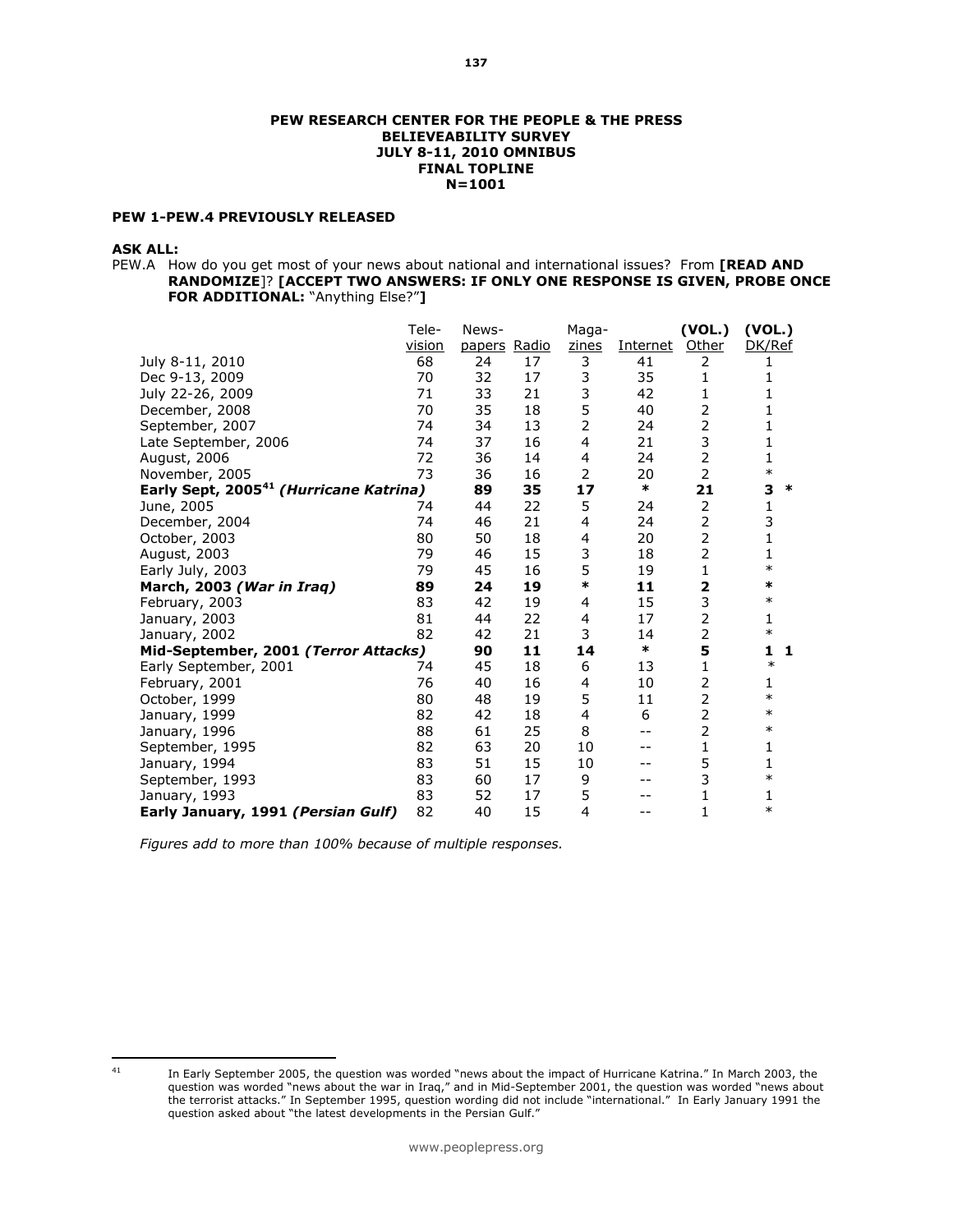#### IF '1' TELEVISION AS EITHER 1ST OR 2ND RESPONSE IN PEW.A ASK:

PEW.B On television, do you get most of your news about national and international issues from **[READ,** RANDOMIZE ITEMS 2 THRU 4 AND 5 THRU 7 SEPARATELY, AND RANDOMIZE SETS OF ITEMS (LOCAL; NETWORK; CABLE). ACCEPT MULTIPLE ANSWERS BUT DO NOT PROBE FOR ADDITIONAL]

#### BASED ON TOTAL:

|                                |       |            |            |            |     |              |            |        |        | TV not |
|--------------------------------|-------|------------|------------|------------|-----|--------------|------------|--------|--------|--------|
|                                |       |            |            |            |     |              |            | (VOL.) | (VOL.) | a main |
|                                | Local | <b>ABC</b> | <b>CBS</b> | <b>NBC</b> | CNN | <b>MSNBC</b> | <b>FNC</b> | Other  | DK/Ref | source |
| July 8-11, 2010                | 17    | 9          | 8          | 8          | 17  | 5            | 19         | 4      | 2      | (32)   |
| Dec 9-13, 2009                 | 16    | 12         | 8          | 10         | 19  | 6            | 19         | 3      |        | (30)   |
| July 22-26, 2009               | 18    | 11         | 10         | 13         | 22  | 6            | 19         | 3      |        | (29)   |
| December, 2008                 | 15    | 12         | 9          | 10         | 23  | 8            | 17         | 4      | 2      | (30)   |
| September, 2007                | 18    | 11         | 8          | 13         | 22  | 7            | 16         | 3      | 2      | (26)   |
| August, 2006                   | 13    | 10         | 9          | 12         | 24  | 6            | 20         | 6      |        | (28)   |
| November, 2005                 | 16    | 14         | 12         | 15         | 24  | 8            | 22         | 5      | 3      | (27)   |
| Early Sept, 2005 <sup>42</sup> | 19    | 14         | 8          | 12         | 31  | 9            | 22         | 3      | 3      | (11)   |
| (Hurricane Katrina)            |       |            |            |            |     |              |            |        |        |        |
| June, 2005                     | 13    | 12         | 9          | 12         | 18  | 5            | 16         | 2      | 4      | (26)   |
| December, 2004                 | 15    | 11         | 9          | 14         | 20  | 6            | 19         | 3      | 3      | (26)   |
| October, 2003                  | 17    | 12         | 8          | 13         | 20  | 6            | 17         |        | 4      | (20)   |
| August, 2003                   | 17    | 12         | 10         | 15         | 26  | 7            | 18         | 3      | 4      | (21)   |
| Early July, 2003               | 17    | 12         | 11         | 14         | 27  | 9            | 22         | 3      | 3      | (21)   |
| January, 2002                  | 16    | 11         | 11         | 15         | 28  | 8            | 16         | 4      | 2      | (18)   |
|                                |       |            |            |            |     |              |            |        |        |        |

Figures add to more than 100% because of multiple responses.

#### PEW.5-PEW.10 PREVIOUSLY RELEASED

#### ASK ALL:

PEW.11 As I name some organizations, please rate how much you think you can BELIEVE each that I name on a scale of 4 to 1. On this four point scale, "4" means you can believe all or most of what the organization says, and "1" means you believe almost nothing of what they say.

First, how would you rate the believability of [READ ITEM. RANDOMIZE LIST] on this scale of 4 to 1? How about [NEXT ITEM]? [IF NECESSARY: How would you rate the believability of [NEXT **ITEM]** on this scale of 4 to 1 where "4" means you can believe all or most of what the organization says, and "1" means you believe almost nothing of what they say?]

#### [INTERVIEWERS: PROBE TO DISTINGUISH BETWEEN "NEVER HEARD OF" AND "CAN'T RATE"]

|    |                  |                |          | (VOL.) |                         |                           |                 |
|----|------------------|----------------|----------|--------|-------------------------|---------------------------|-----------------|
|    |                  | <b>Believe</b> |          |        | Cannot Never<br>Believe | Heard                     | (VOL.)<br>Can't |
|    |                  | $\overline{4}$ | <u>3</u> | 2      |                         | $\underline{\mathsf{of}}$ | Rate            |
| a. | <b>USA Today</b> |                |          |        |                         |                           |                 |
|    | July 8-11, 2010  | 13             | 30       | 22     | 12                      | 1                         | 22              |
|    | Late May, 2008   | 13             | 35       | 26     | 8                       | 2                         | 16              |
|    | June, 2006       | 15             | 30       | 25     | 10                      | 2                         | 18              |
|    | May, 2004        | 15             | 32       | 22     | 8                       | 2                         | 21              |
|    | May, 2002        | 15             | 36       | 19     | 6                       | 1                         | 23              |
|    | May, 2000        | 17             | 31       | 20     | 7                       | 2                         | 23              |
|    | May, 1998        | 18             | 35       | 21     | 5                       | 2                         | 19              |
|    | April, 1996      | 20             | 34       | 20     | 9                       | 3                         | 14              |
|    | February, 1993   | 20             | 36       | 21     | 7                       |                           | 15              |
|    | August, 1989     | 21             | 32       | 18     | 5                       | 6                         | 18              |
|    | June, 1985       | 13             | 26       | 13     | 2                       | 4                         | 42              |
|    |                  |                |          |        |                         |                           |                 |

 $42$ 

In early September 2005, the question was worded: "Have you been getting most of your news about the disaster from …"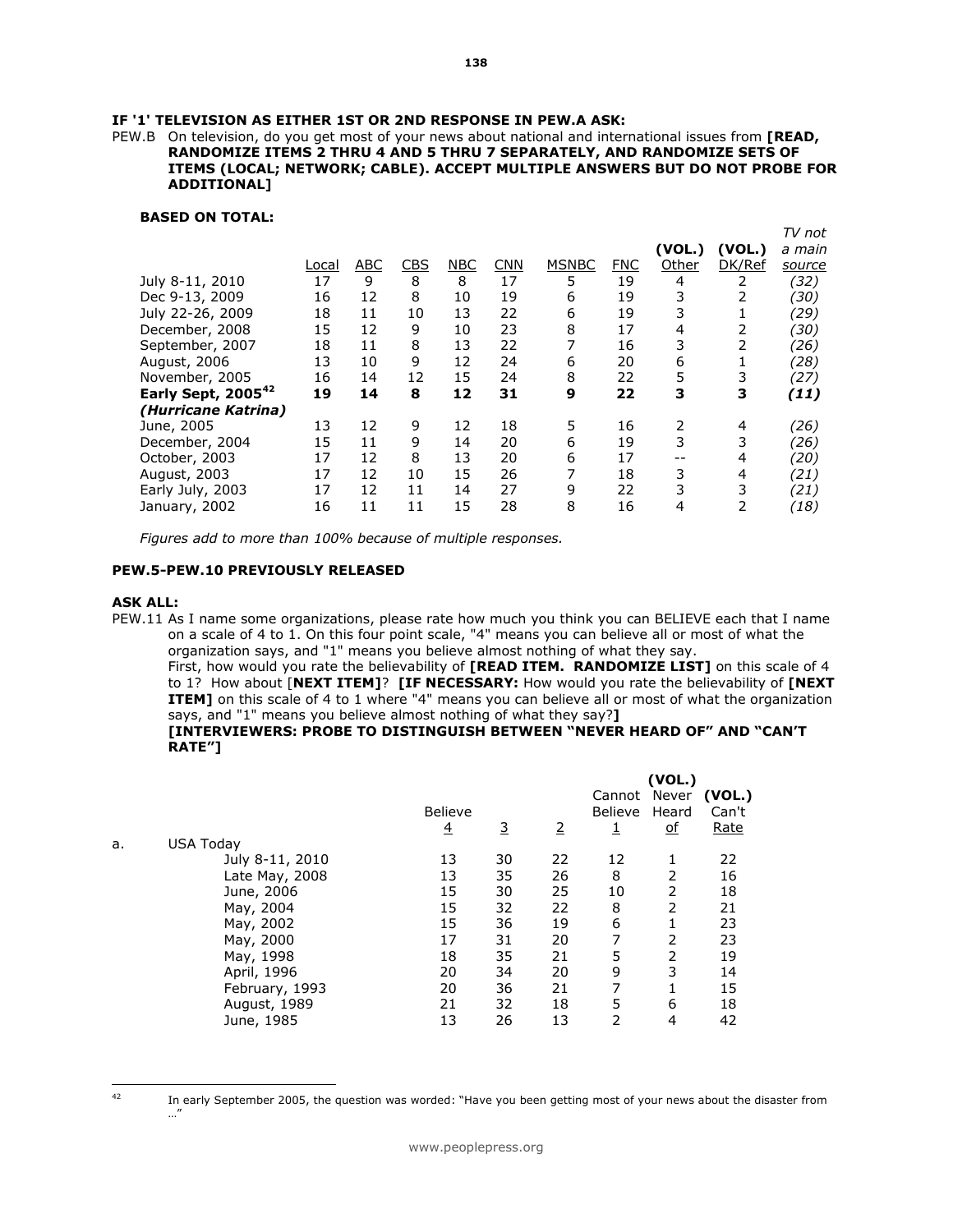|    | <b>PEW.11 CONTINUED</b> |                |    |                | Cannot         | (VOL.)<br>Never | (VOL.)         |
|----|-------------------------|----------------|----|----------------|----------------|-----------------|----------------|
|    |                         | <b>Believe</b> |    |                | <b>Believe</b> | Heard           | Can't          |
|    |                         | $\overline{4}$ | 3  | $\overline{2}$ | $\mathbf 1$    | <u>of</u>       | Rate           |
| b. | The Wall Street Journal |                |    |                |                |                 |                |
|    | July 8-11, 2010         | 18             | 27 | 17             | 11             | $\ast$          | 27             |
|    | Late May, 2008          | 20             | 34 | 17             | 8              | 2               | 19             |
|    | June, 2006              | 19             | 29 | 17             | 8              | 3               | 24             |
|    | May, 2004               | 18             | 31 | 17             | 8              | 1               | 25             |
|    | May, 2002               | 22             | 29 | 11             | 4              | $\mathbf{1}$    | 33             |
|    | May, 2000               | 27             | 24 | 9              | 6              | 4               | 30             |
|    | May, 1998               | 30             | 30 | 9              | 4              | 2               | 25             |
|    | April, 1996             | 28             | 29 | 13             | 7              | 3               | 20             |
|    | February, 1993          | 30             | 32 | 14             | 6              | $\overline{2}$  | 16             |
|    | August, 1989            | 30             | 26 | 9              | 3              | 6               | 26             |
|    | June, 1985              | 25             | 23 | 6              | $\overline{2}$ | $\mathbf{1}$    | 43             |
| c. | The New York Times      |                |    |                |                |                 |                |
|    | July 8-11, 2010         | 15             | 28 | 15             | 15             | 1               | 26             |
|    | Late May, 2008          | 14             | 32 | 19             | 14             | 2               | 19             |
|    | June, 2006              | 15             | 26 | 19             | 14             | $\overline{2}$  | 24             |
|    | May, 2004               | 16             | 31 | 18             | 10             | $\overline{2}$  | 23             |
| d. | The daily newspaper you |                |    |                |                |                 |                |
|    | are most familiar with  |                |    |                |                |                 |                |
|    | July 8-11, 2010         | 19             | 35 | 25             | 12             | 0               | 9              |
|    | Late May, 2008          | 21             | 39 | 23             | 8              | $\mathbf{1}$    | $\bf 8$        |
|    | June, 2006              | 18             | 37 | 26             | 12             | 1               | 6              |
|    | May, 2004               | 17             | 33 | 30             | 12             | $\ast$          | $\bf 8$        |
|    | May, 2002               | 20             | 39 | 25             | 9              | 0               | $\overline{7}$ |
|    | May, 2000               | 23             | 38 | 24             | 8              | $\ast$          | $\overline{7}$ |
|    | May, 1998               | 27             | 36 | 24             | $\overline{7}$ | $\ast$          | 6              |

June, 1985

June, 1985

e. CNN

May, 1998 27 36 24 7 \* 6<br>April, 1996 24 37 26 8 \* 5 April, 1996 24 37 26 8 \* 5 February, 1993 22 41 25 8 \* 4 August, 1989 26 41 24 7 \* 2<br>June, 1985 28 52 13 2 \* 5

July 8-11, 2010 26 32 20 12 1 9

May, 2000 33 32 14 5 1 15<br>May, 1998 37 35 11 4 1 12

 February, 1993 41 35 10 4 2 8 August, 1989 33 31 11 2 8 16

 Late May, 2008 28 36 18 9 1 8 June, 2006 25 35 20 10 1 9 May, 2004 29 36 17 8 1 9 May, 2002 32 34 15 6 1 12

 May, 1998 37 35 11 4 1 12 April, 1996 34 37 14 4 1 10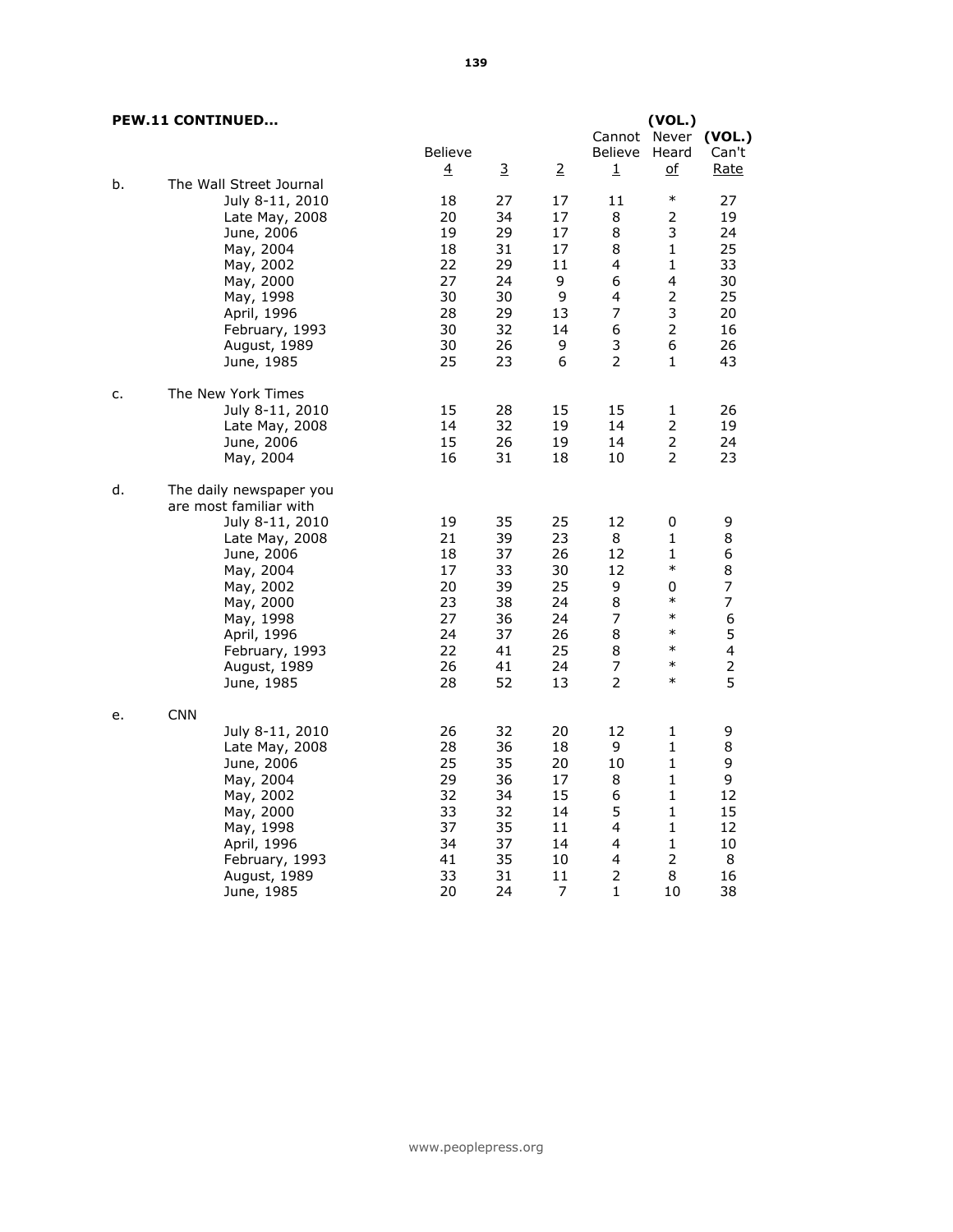|    | <b>PEW.11 CONTINUED</b>                                                                                                                                                               | <b>Believe</b><br>$\overline{4}$                               | 3                                                              | $\overline{2}$                                                 | Cannot Never<br>Believe<br>1                                      | (VOL.)<br>Heard<br><u>of</u>                                                                                      | (VOL.)<br>Can't<br><u>Rate</u>                                               |
|----|---------------------------------------------------------------------------------------------------------------------------------------------------------------------------------------|----------------------------------------------------------------|----------------------------------------------------------------|----------------------------------------------------------------|-------------------------------------------------------------------|-------------------------------------------------------------------------------------------------------------------|------------------------------------------------------------------------------|
| f. | The Fox News CABLE Channel<br>July 8-11, 2010<br>Late May, 2008<br>June, 2006<br>May, 2004<br>May, 2002<br>May, 2000                                                                  | 25<br>21<br>22<br>21<br>19<br>19                               | 26<br>32<br>29<br>33<br>34<br>28                               | 20<br>21<br>21<br>23<br>20<br>19                               | 20<br>15<br>15<br>9<br>6<br>9                                     | $\ast$<br>2<br>1<br>$\mathbf{1}$<br>$\overline{2}$<br>3                                                           | 8<br>9<br>12<br>13<br>19<br>22                                               |
| g. | <b>MSNBC</b><br>July 8-11, 2010<br>Late May, 2008<br>June, 2006<br>May, 2004<br>May, 2002<br>May, 2000                                                                                | 19<br>21<br>17<br>18<br>21<br>19                               | 32<br>34<br>34<br>36<br>34<br>29                               | 18<br>22<br>24<br>22<br>17<br>15                               | 16<br>10<br>8<br>8<br>5<br>6                                      | 3<br>2<br>$\overline{2}$<br>$\overline{2}$<br>4<br>8                                                              | 12<br>11<br>15<br>14<br>19<br>23                                             |
| h. | <b>ABC News</b><br>July 8-11, 2010<br>Late May, 2008<br>June, 2006<br>May, 2004<br>May, 2002<br>May, 2000<br>May, 1998<br>April, 1996<br>February, 1993<br>August, 1989<br>June, 1985 | 19<br>22<br>20<br>22<br>22<br>26<br>28<br>30<br>34<br>30<br>32 | 39<br>37<br>39<br>36<br>43<br>36<br>43<br>44<br>42<br>46<br>51 | 21<br>25<br>23<br>24<br>19<br>20<br>18<br>17<br>17<br>14<br>11 | 12<br>9<br>10<br>9<br>6<br>6<br>4<br>5<br>4<br>3<br>$\mathbf{1}$  | 1<br>$\mathbf{1}$<br>$\ast$<br>$\ast$<br>$\ast$<br>$\ast$<br>$\ast$<br>$\ast$<br>$\ast$<br>$\mathbf{1}$<br>$\ast$ | 8<br>6<br>8<br>9<br>10<br>12<br>7<br>4<br>3<br>$\overline{\mathcal{I}}$<br>5 |
| i. | <b>CBS News</b><br>July 8-11, 2010<br>Late May, 2008<br>June, 2006<br>May, 2004<br>May, 2002<br>May, 2000<br>May, 1998<br>April, 1996<br>February, 1993<br>August, 1989<br>June, 1985 | 19<br>20<br>20<br>22<br>23<br>26<br>26<br>30<br>31<br>29<br>33 | 36<br>36<br>34<br>35<br>41<br>37<br>43<br>42<br>44<br>45<br>51 | 21<br>26<br>27<br>24<br>19<br>20<br>21<br>17<br>16<br>16<br>11 | 13<br>10<br>10<br>9<br>6<br>7<br>4<br>6<br>5<br>4<br>$\mathbf{1}$ | 1<br>1<br>$\mathbf{1}$<br>$\mathbf{1}$<br>$\ast$<br>$\ast$<br>$\ast$<br>$\ast$<br>$\ast$<br>ı<br>$\ast$           | 11<br>7<br>8<br>9<br>11<br>10<br>6<br>5<br>4<br>5<br>$\overline{\mathbf{4}}$ |
| j. | <b>NBC News</b><br>July 8-11, 2010<br>Late May, 2008<br>June, 2006<br>May, 2004<br>May, 2002<br>May, 2000<br>May, 1998<br>April, 1996<br>February, 1993<br>August, 1989<br>June, 1985 | 18<br>23<br>21<br>22<br>23<br>26<br>28<br>28<br>31<br>32<br>31 | 40<br>40<br>39<br>39<br>43<br>37<br>42<br>46<br>42<br>47<br>51 | 22<br>21<br>24<br>24<br>19<br>21<br>20<br>18<br>18<br>14<br>12 | 13<br>11<br>8<br>9<br>6<br>7<br>4<br>5<br>6<br>2<br>$\mathbf{1}$  | $\ast$<br>$\ast$<br>$\ast$<br>$\ast$<br>$\ast$<br>$\ast$<br>$\ast$<br>$\ast$<br>$\ast$<br>$\ast$<br>$\ast$        | 7<br>5<br>8<br>6<br>9<br>9<br>6<br>3<br>3<br>5<br>5<br>5                     |